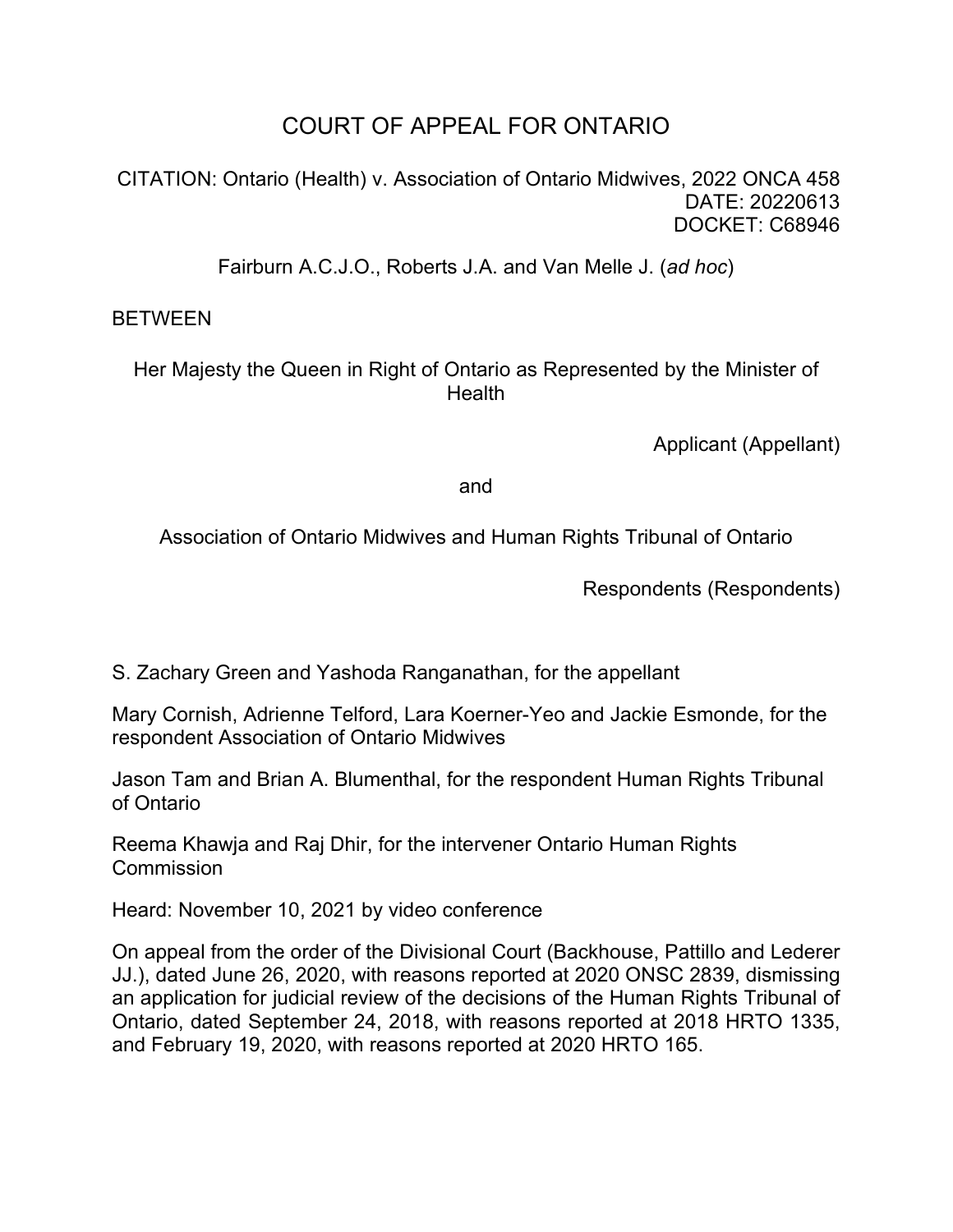### **Fairburn A.C.J.O.:**

#### **OVERVIEW**

[1] Ontario midwives are almost exclusively women. [1](#page-1-0) In 2013, the Association of Ontario Midwives (the "AOM") brought a human rights complaint on behalf of more than 800 midwives, alleging systemic gender<sup>[2](#page-1-1)</sup> discrimination by the Ministry of Health and Long-Term Care (the "MOH"), which funds Ontario's midwifery program. The AOM challenged the MOH's compensation practices back to 1994, when Ontario midwives were regulated, and sought compensation back to 1997.

[2] The Human Rights Tribunal of Ontario (the "Tribunal") Adjudicator divided her decision into two periods: 1993 to 2005, and 2005 to 2013.

[3] She found that, in 1993, the parties agreed to equitable compensation principles that were designed to ensure that midwives' compensation was not affected by harmful assumptions and stereotypes concerning the value of women's work. Significantly, she found that these principles were connected, if not imbued, with gender. She was satisfied that the parties maintained a connection to the principles until 2005. Therefore, she concluded there was insufficient evidence of discrimination for the period from 1994 to 2005.

<span id="page-1-1"></span><span id="page-1-0"></span><sup>1</sup> While midwives and their clients are referred to as "women" and "female" throughout this decision, this terminology should not be read as suggesting that all midwives and their clients identify as women. <sup>2</sup> The AOM claimed discrimination on the prohibited ground of sex. In this decision, I have used the word "gender" as well as "sex" in describing the prohibited ground of sex.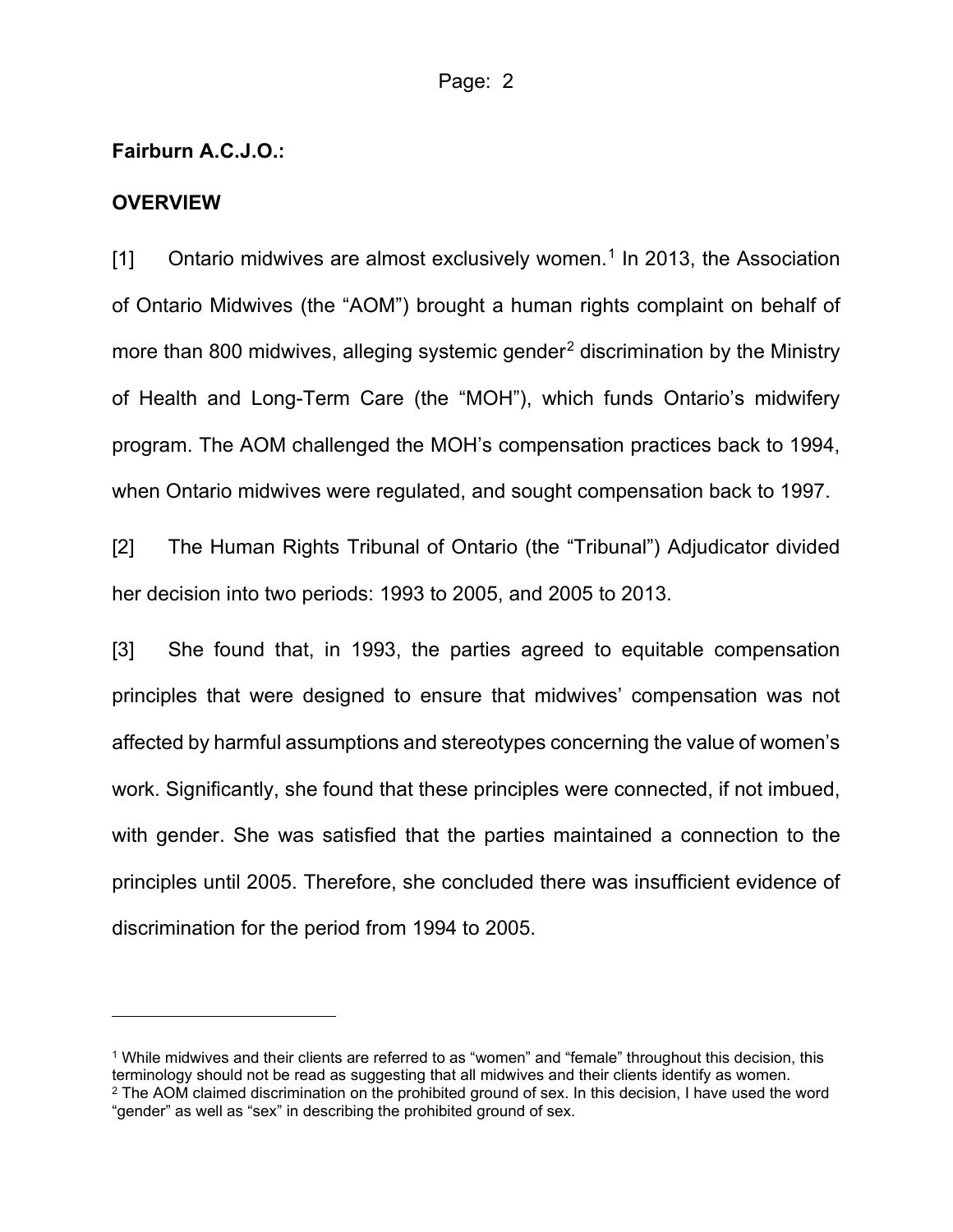[4] However, the Adjudicator found that the situation changed after 2005, as the MOH gradually withdrew from the principles they had agreed to in 1993. Indeed, in 2010, after a joint compensation report recommended that midwives receive a 20% compensation increase, the MOH made it explicit that the principles would no longer inform the compensation of midwives and that they would not be replaced with a new methodology for determining appropriate and fair compensation. The Adjudicator found that this left the compensation of midwives exposed to the wellknown effects of gender discrimination on women's compensation. Considering the totality of the evidence and applying well-established jurisprudence, the Adjudicator concluded that sex was more likely than not a factor in the adverse treatment midwives experienced after 2005, including the significant compensation gap that developed between midwives and certain family physicians, who the Adjudicator found served as a male comparator. Accordingly, the MOH was liable for discrimination under Ontario's *Human Rights Code*, R.S.O. 1990, c. H.19 (the "*Code*").

[5] In a separate decision, the Adjudicator made remedial orders arising from her finding of liability, including orders granting a compensation adjustment of 20% back to 2011 and compensation for injury to dignity, feelings, and self-respect in the amount of \$7,500 per eligible midwife, plus orders to promote ongoing compliance with the *Code.*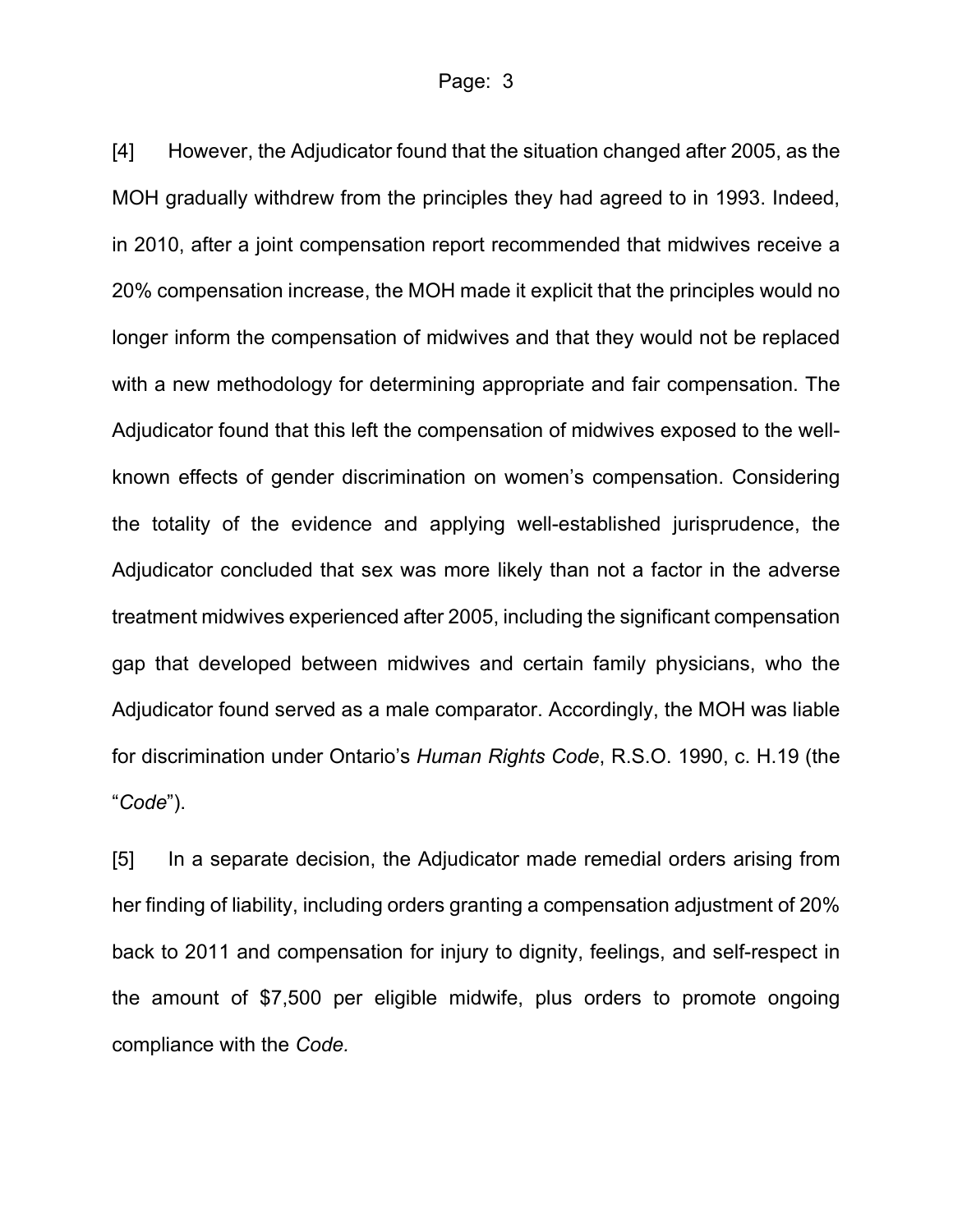[6] The MOH applied to the Divisional Court for judicial review of both decisions.

Its application was dismissed.

[7] This is an appeal from the Divisional Court's decision. While the MOH raises

a multitude of issues on appeal, those issues can be distilled into the following

three overarching questions that call out for an answer:

(1) What is the standard of review of the Tribunal's decisions post-*Vavilov*?

(2) Is the Adjudicator's liability decision unreasonable? In particular:

- Do the Adjudicator's reasons fail to reveal a rational chain of analysis?
- Was it unreasonable for the Adjudicator to find that gender was a factor in the compensation of midwives?
- Did the Adjudicator reverse the burden of proof?
- Did the Adjudicator unreasonably ignore the MOH's expert evidence tendered to prove that gender was not a factor in midwives' compensation?
- Did the Adjudicator unreasonably find that community health clinic ("CHC") physicians remained appropriate comparators after they became predominantly female?
- Did the Adjudicator unreasonably impose a positive obligation on the MOH?
- (3) Is the Adjudicator's remedy decision unreasonable?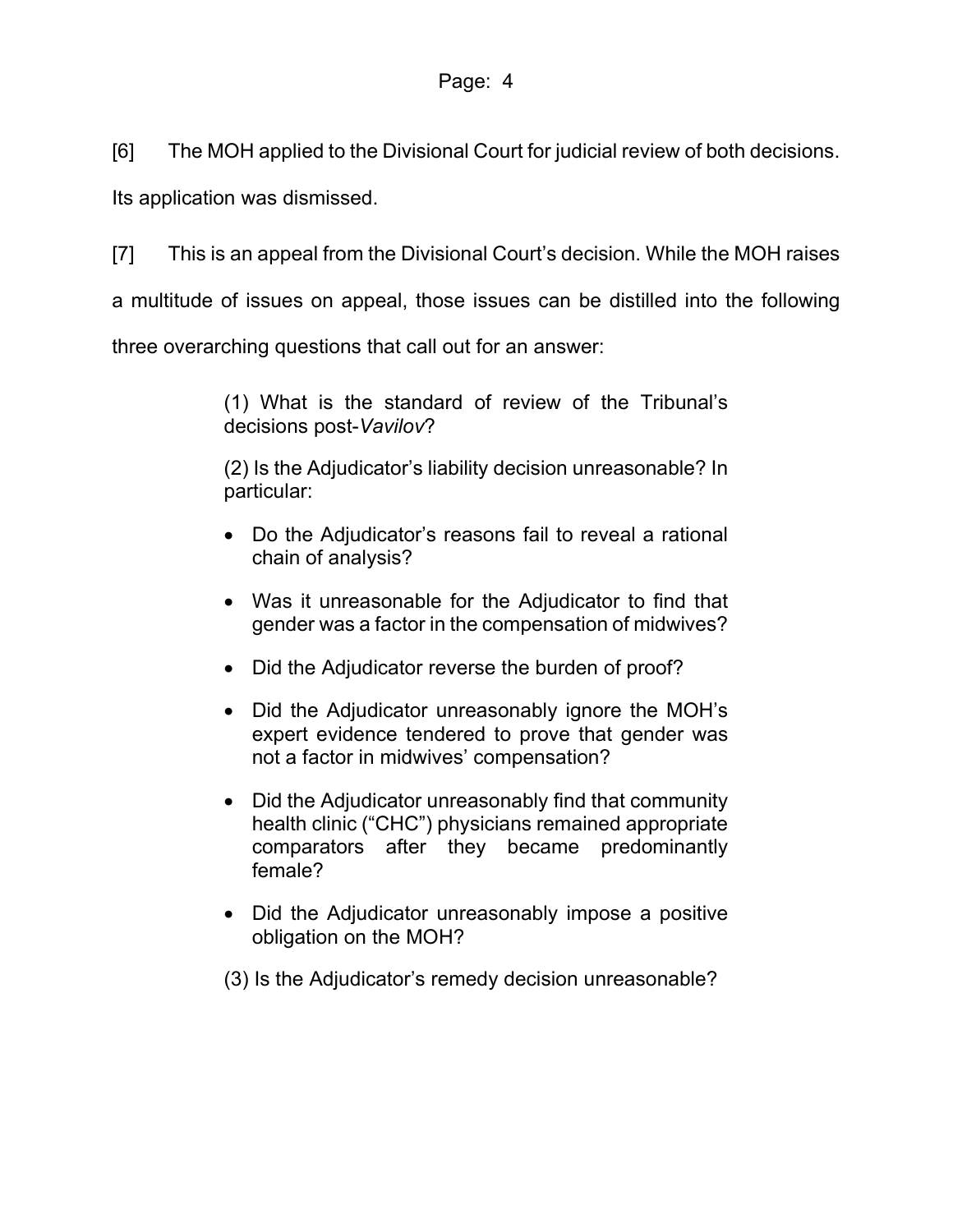[8] As I will explain: (1) the Adjudicator's decisions are reviewable on a reasonableness standard; and (2) both of the Adjudicator's decisions are reasonable. I would dismiss the MOH's appeal.

## **BACKGROUND**

#### **(1) Systemic Discrimination**

[9] The AOM's claim was one of adverse impact and systemic discrimination. I find it necessary to provide a brief overview of the nature of adverse impact and systemic discrimination at the outset of my reasons because, as will become apparent, an appreciation of these concepts is integral to understanding the Adjudicator's decision.

[10] Adverse impact discrimination occurs when seemingly neutral rules, policies, procedures, systems, or structures have a disproportionate impact on disadvantaged groups: see *Fraser v. Canada (Attorney General)*, 2020 SCC 28, 450 D.L.R. (4th) 1, at paras. 30-31. As Abella J. recognized in *Fraser*, an increased awareness of adverse impact discrimination has led to a shift away from a faultbased conception of discrimination towards an effects-based model. Identifying adverse impact discrimination involves critically examining systems and structures, recognizing that discrimination is "frequently a product of continuing to do things 'the way they have always been done'": *Fraser*, at para. 31, citing Fay Faraday, "One Step Forward, Two Steps Back? Substantive Equality, Systemic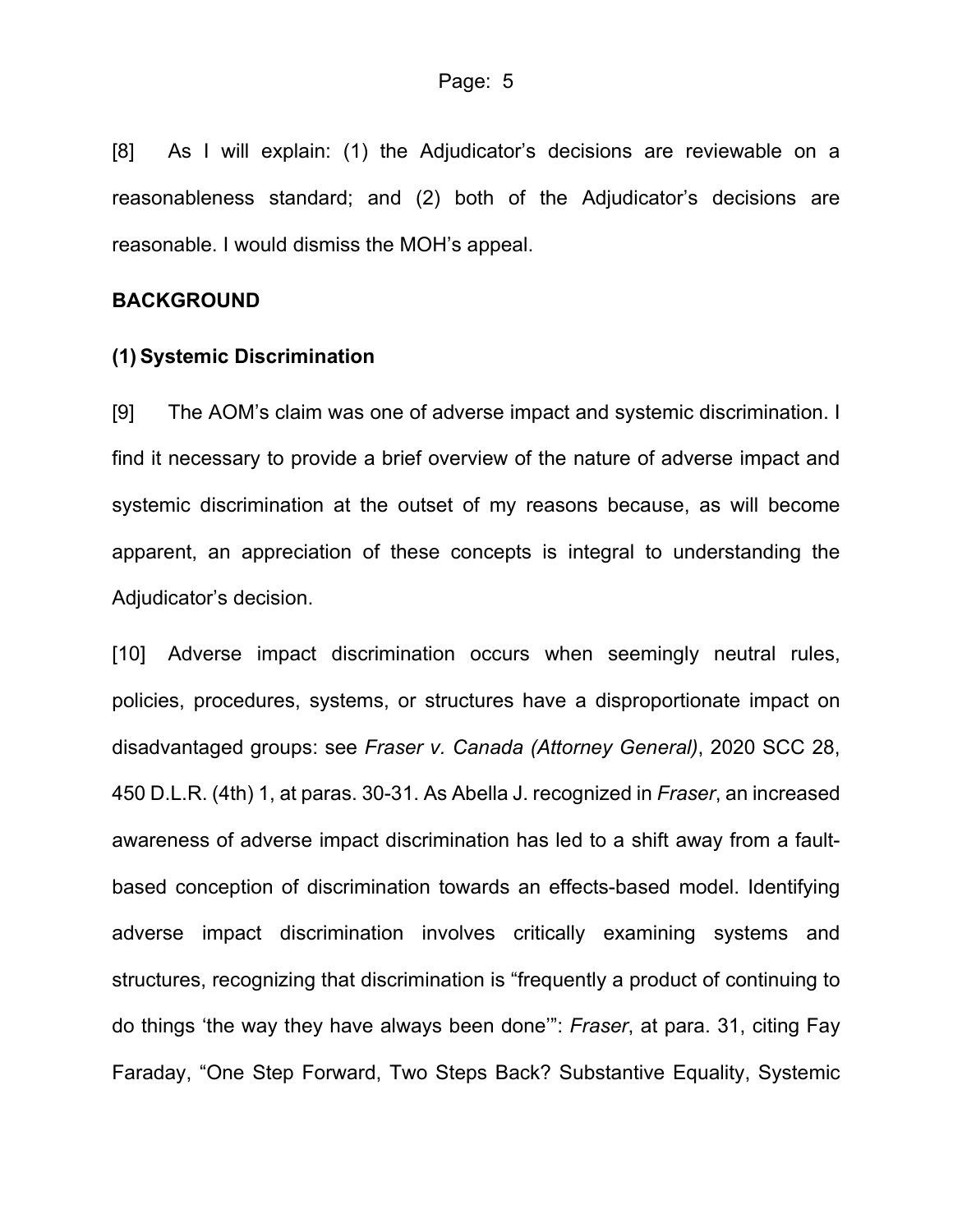Discrimination and Pay Equity at the Supreme Court of Canada" (2020) 94 S.C.L.R. (2d) 301, at p. 310.

[11] In *Canadian National Railway Co. v. Canada (Canadian Human Rights Commission)*, [1987] 1 S.C.R. 1114, Dickson C.J. defined systemic discrimination, at p. 1139, as follows:

> [S]ystemic discrimination in an employment context is discrimination that results from the simple operation of established procedures … none of which is necessarily designed to promote discrimination. The discrimination is then reinforced by the very exclusion of the disadvantaged group because the exclusion fosters the belief, both within and outside the group, that the exclusion is the result of "natural" forces, for example, that women "just can't do the job". [Citation omitted.]

Therefore, in a claim of systemic discrimination, it can be difficult to identify one single rule, policy, or procedure that results in adverse impact discrimination. Often "there is no single identifiable 'villain', no single action identifiable as 'discriminatory"": *Fraser*, at para. 35, citing Mary Eberts & Kim Stanton, "The Disappearance of the Four Equality Rights and Systemic Discrimination from Canadian Equality Jurisprudence" (2018) 38 N.J.C.L. 89, at p. 92. Rather, systemic discrimination may emerge from an "invisible structure, with its accompanying set of practices" or as a "complex web of seemingly neutral, systemic barriers": *Fraser*, at para. 35, citing Eberts & Stanton, at p. 92; *British Columbia (Public Service Employee Relations Commission) v. B.C.G.S.E.U.*, [1999] 3 S.C.R. 3, at para. 42.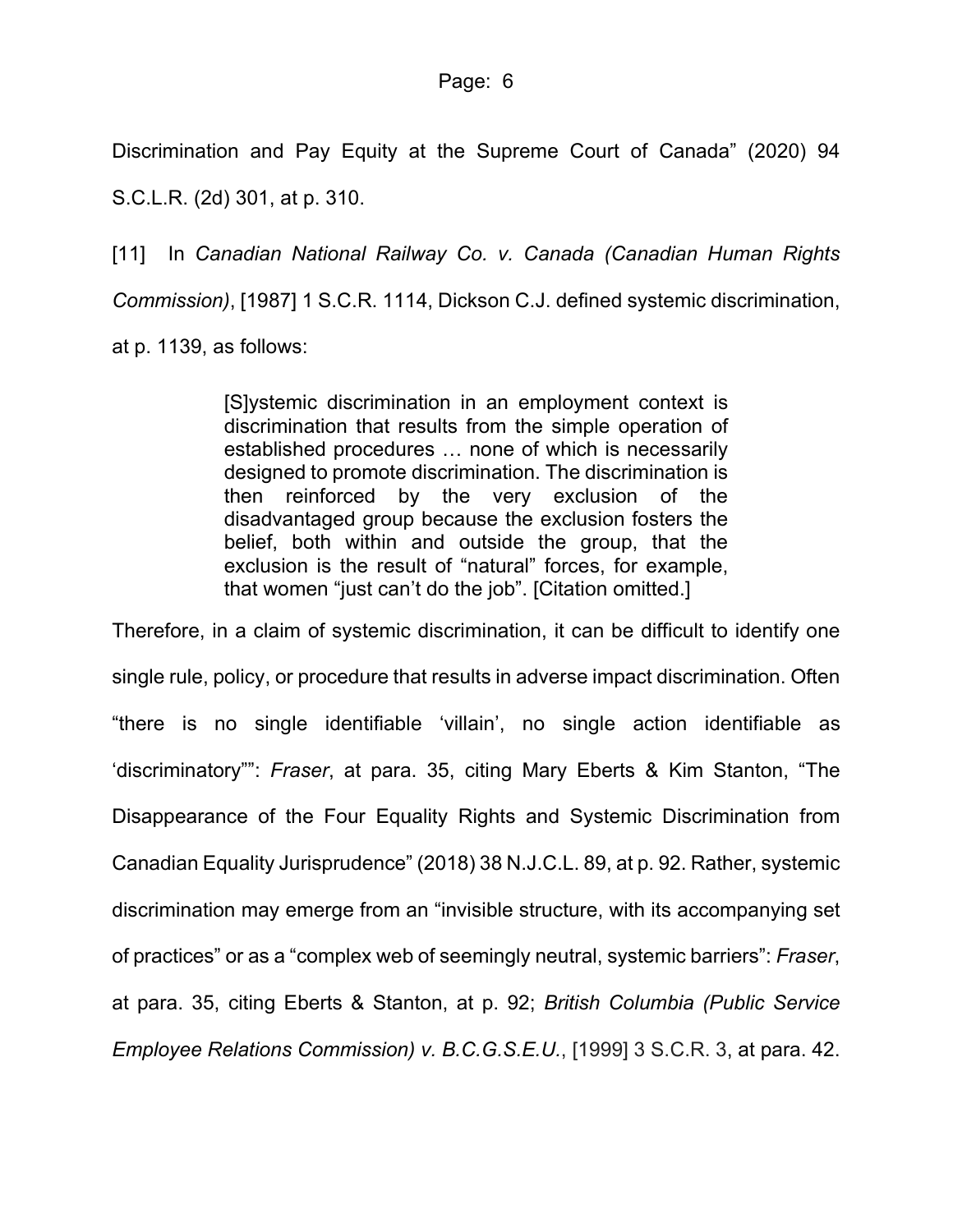[12] In this case, the Adjudicator, having "taken a step back ... to consider the systemic nature and cumulative effects of policies and conduct on the compensation of midwives", concluded that midwives were subjected to systemic gender discrimination after 2005. This had the effect of "perpetuat[ing] the historic disadvantage midwives have experienced as sex-segregated workers" and "undermin[ing] their dignity".

[13] Before turning to a review of the history of the regulation of midwifery and how midwives' compensation has been set over time, it is important to acknowledge that the midwife profession is the ultimate sex-segregated profession: women providing a service for women in relation to women's health. And with this confluence of factors at work, combined with the fact that "[o]ccupational segregation and low wages 'usually go hand in hand'", and that jobs that are considered "female jobs" are often undervalued, there was an obvious risk that midwives would be under-compensated because they are women: see *Centrale des syndicats du Québec v. Quebec (Attorney General)*, 2018 SCC 18, [2018] 1 S.C.R. 522, at para. 34.

# **(2) The History of Regulating Midwifery and Compensation-setting for Midwives**

[14] The history of midwifery in Ontario, particularly the history of the regulation of midwifery and how midwives' compensation has been set since 1994, is also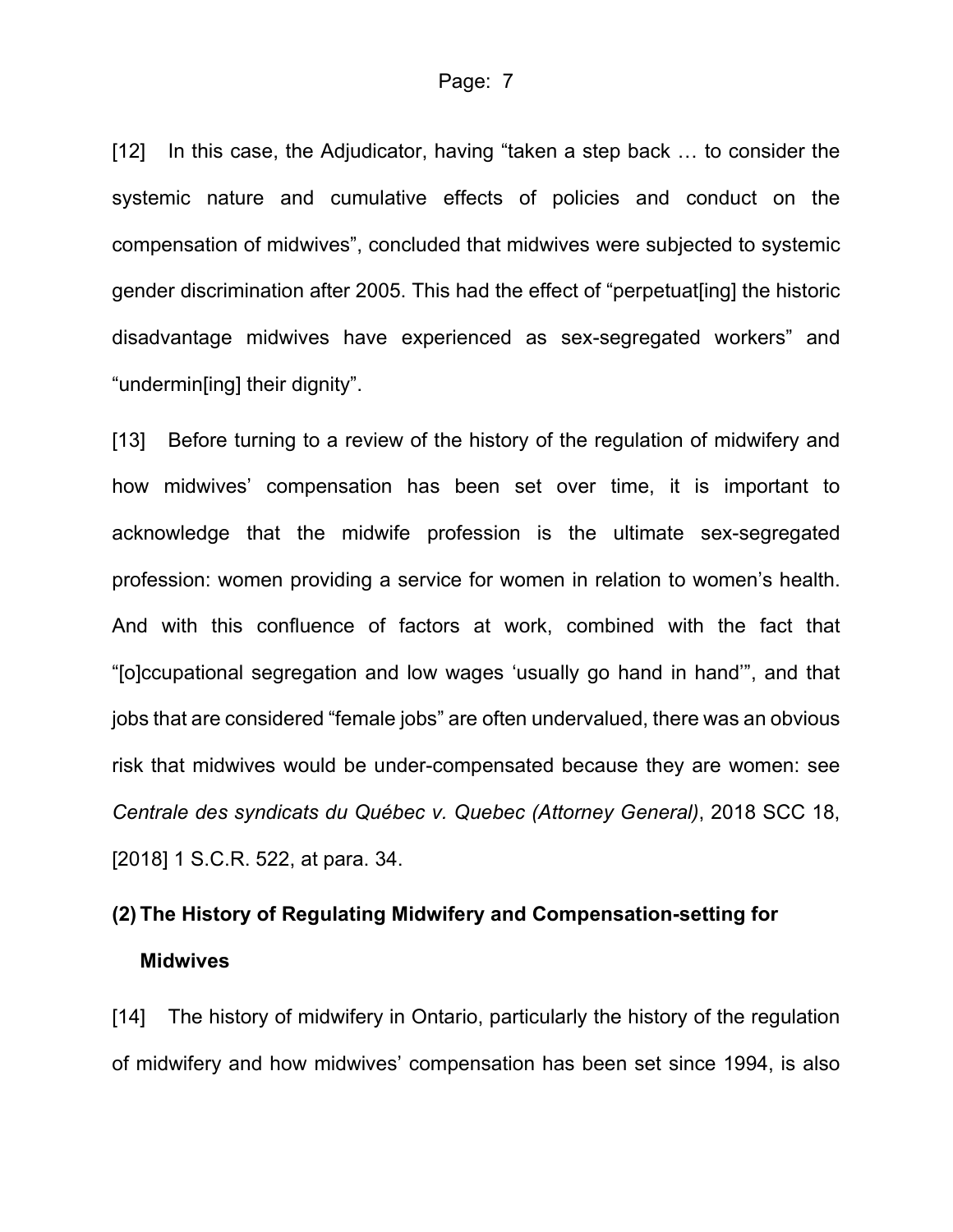integral to understanding the Adjudicator's decision. Recognizing the importance of the history for understanding the Adjudicator's decision, "Appendix A" to these reasons contains a detailed timeline of the various reports, committees, and working groups that considered midwives' compensation from 1987 to 2013.

#### **(a) The regulation of midwifery**

[15] Midwifery has been a regulated health profession in Ontario since January 1, 1994.

[16] Prior to that date, midwives were officially excluded from Ontario's health care system. Those who chose to practice prior to regulation did so in precarious circumstances, and up against attitudes that home births were unsafe and that midwives should be practising under the supervision of a physician.

[17] At the time of regulation, medicine was male-dominated and still strongly identified with men's work. In contrast, midwifery was, and indeed continues to be, strongly identified with women's work. The AOM has described midwifery as a "gender trifecta": a service provided by women, for women, in relation to women's reproductive health.

[18] In 1986, $3$  Ontario established the Task Force on the Implementation of Midwifery (the "Task Force") to recommend a framework for the regulation of

<span id="page-7-0"></span><sup>&</sup>lt;sup>3</sup> At para. 67 of the liability decision, the Adjudicator notes that the government established the Task Force in 1985. The "Report of the Task Force on the Implementation of Midwifery in Ontario" suggests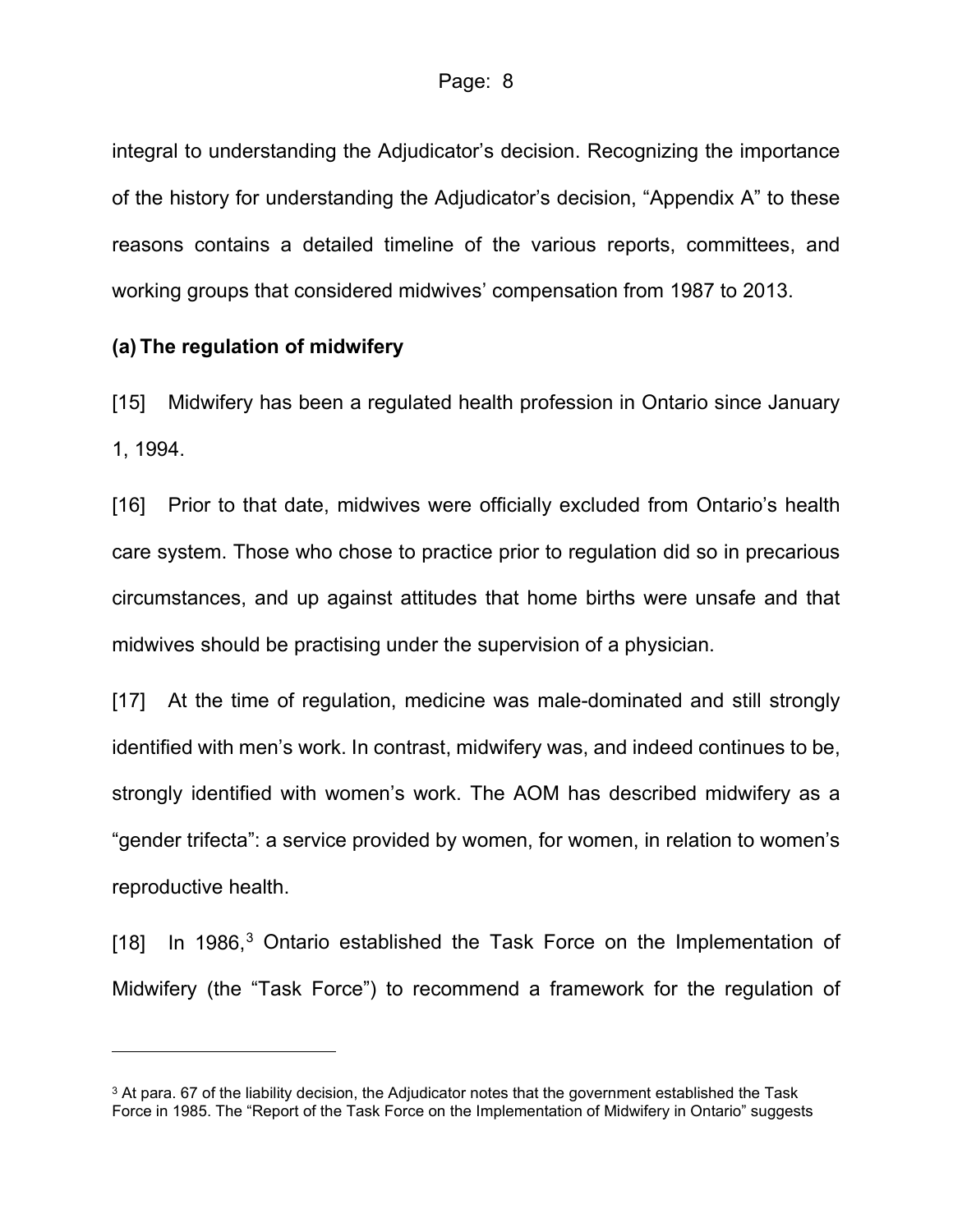midwives and their integration into the health care system. In 1987, the Task Force released its report on the implementation of midwifery in Ontario.

[19] The Task Force recommended that regulated midwives be given a broad scope of practice and the autonomy to practice as primary caregivers for women with low-risk pregnancies, therefore allowing them to be "a true alternative to physician care for a proportion of women."

[20] While compensation for midwives was not among the topics that the Task Force was asked to address, its report made clear that midwives should be paid at a fair and reasonable level that reflected their level of responsibility, the demands on their time, the difficulty of their work, the cost of participating in continuing education activities, and the cost of professional liability insurance. It also suggested positioning midwives somewhere between the starting salary for a nurse with a baccalaureate degree and the fees physicians were paid under OHIP for pregnancy, labour, birth, and postpartum care.

[21] Similarly, in 1992, the Interim Regulatory Council of Midwives (the "Council"), which had been established a couple years prior, also recommended an equitable formula for the compensation of midwifery determined by reference to objective factors such as skill, education, working conditions, and degree of

that the Government announced its intention to establish the Task Force in 1986. Nothing turns on this fact.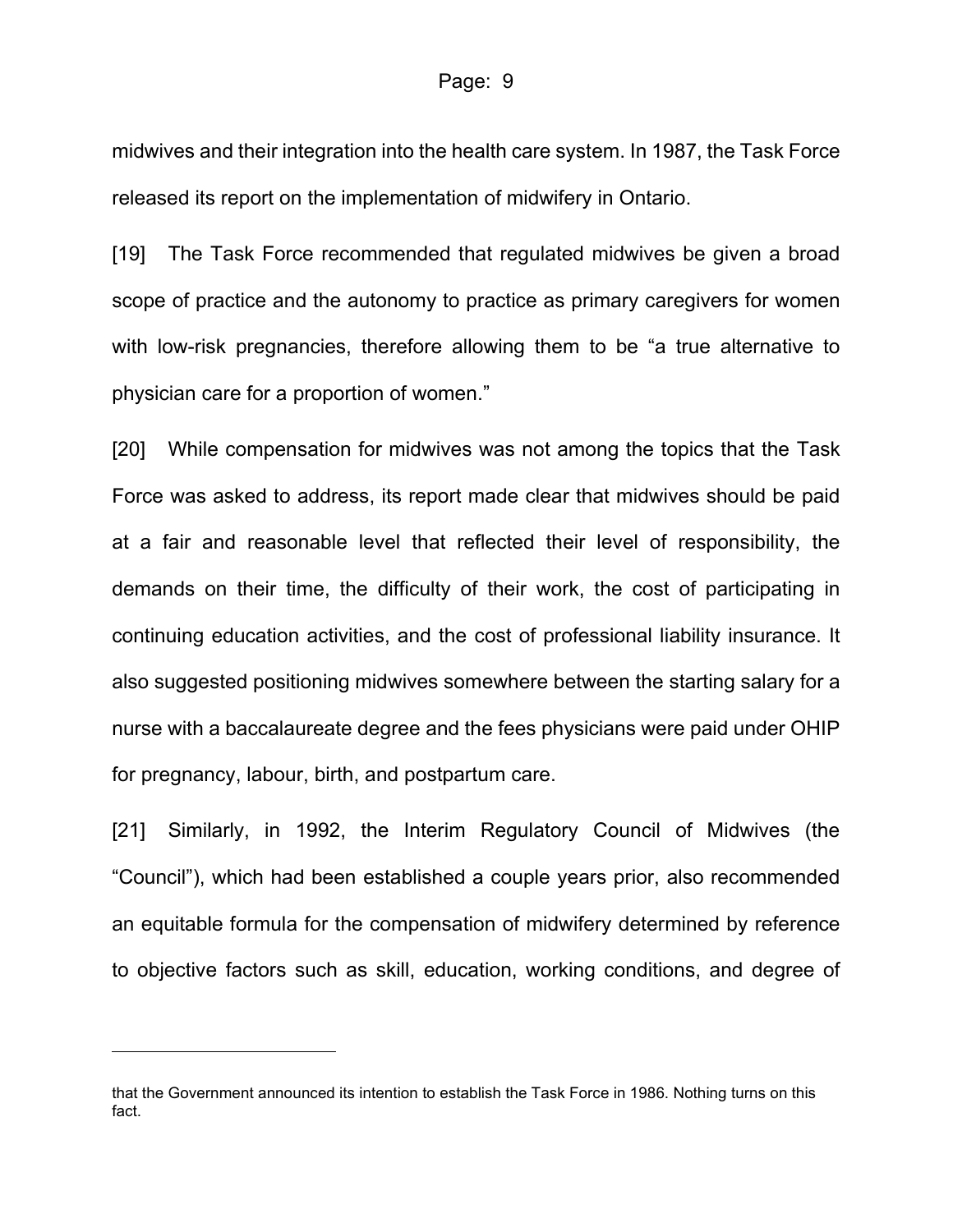responsibility. The Council also cited the Task Force recommendation that compensation for midwives fall between that of a senior nurse and a family physician.

[22] The Women's Health Bureau (the "WHB"), the branch of the MOH that was responsible for developing the policy framework to support the public funding of midwifery, shared the view that midwives should be paid as primary care providers and that their compensation should fall between that of a family physician and a senior salaried nurse. A WHB "Options Paper" on compensation for midwives noted the "[n]ecessity to establish a fair and equitable pay level based on pay equity, reflecting responsibilities, working conditions and level of education."

[23] A joint working group of the MOH and the AOM was eventually created to determine payment levels and develop a standard contract for payment of midwifery services. Robert Morton, a compensation expert, was retained to assist the working group in determining an "appropriate and fair" compensation level for midwives. His work included conducting an evaluation of the skill, effort, responsibility, and working conditions, or "SERW", of midwives as compared to other healthcare professions. The "Morton Report" evolved out of that work. A fundamental principle that was accepted by the parties and established in the Morton Report was that the compensation for midwives would reflect the overlapping scope of practice they shared with primary care nurses and physicians working in CHCs.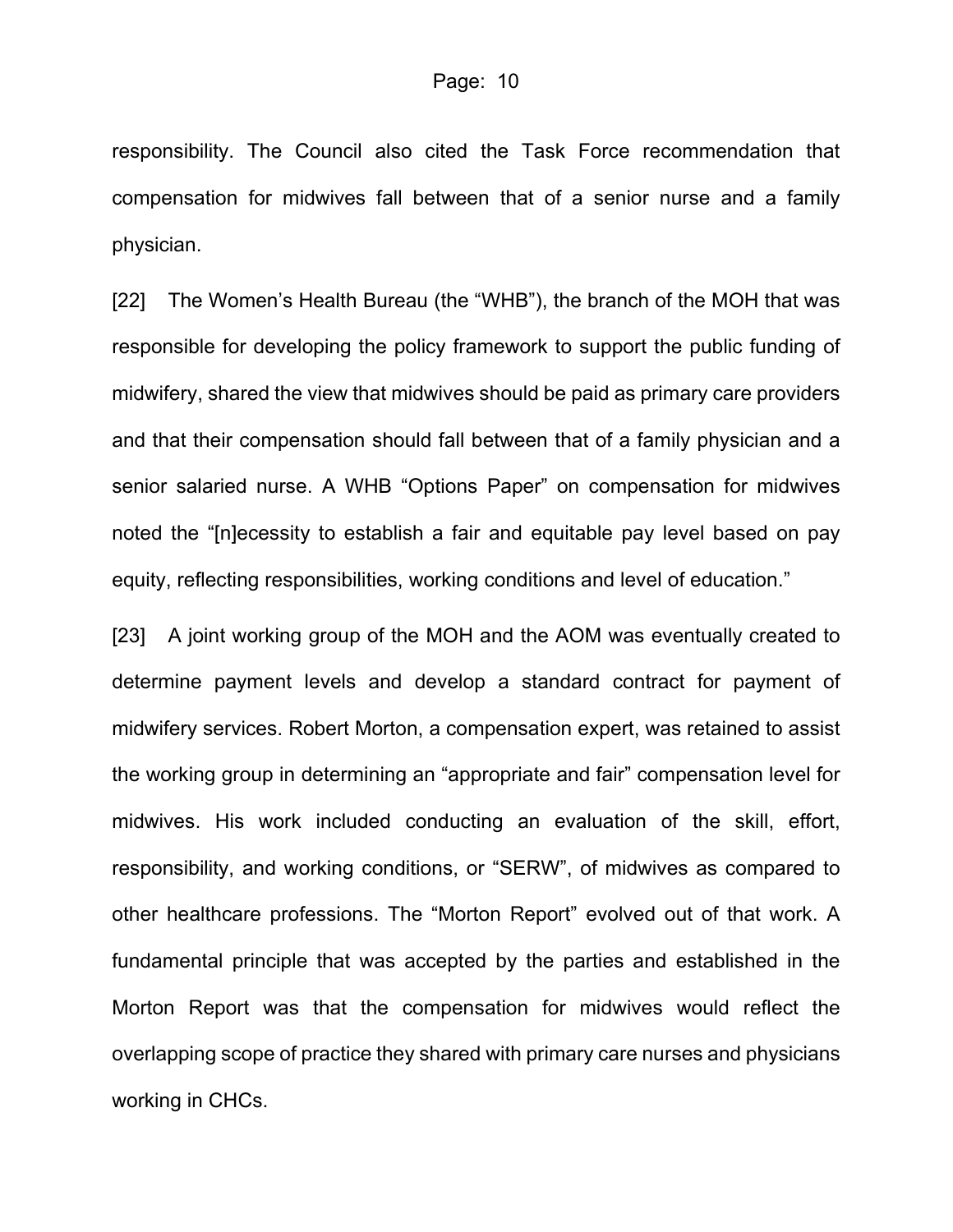#### Page: 11

[24] Throughout the decision, I refer to the compensation principles developed by the joint working group and established in the Morton Report as the "1993 principles". The 1993 principles included an evaluation of the skill, effort, responsibility, and working conditions of midwives as compared to other healthcare professionals, specifically primary care nurses and family physicians working in CHCs, the latter of which the Adjudicator found to be a male comparator.

[25] Following the development and application of the 1993 principles, the parties agreed to an initial salary range for midwives of \$55,000 to \$77,000. This placed an entry-level midwife's salary around the top salary of a CHC senior nurse, and the highest compensation level for a midwife at approximately 90% of the base salary of an entry level CHC family physician.

[26] That was the state of affairs upon regulation in 1994.

## **(b)Post-regulation – 1994-2005: 11 years of wage freezes**

[27] From 1994 until 2005, midwives' salaries were frozen, although they did not experience that freeze alone. CHC workers, including senior nurses and physicians, also had their salaries frozen from 1992 to 2003.

[28] During the period midwives experienced wage freezes, several events of note occurred.

[29] In 1999, the AOM and MOH agreed to move midwives from a salary-based compensation structure to a "course of care" compensation structure and to create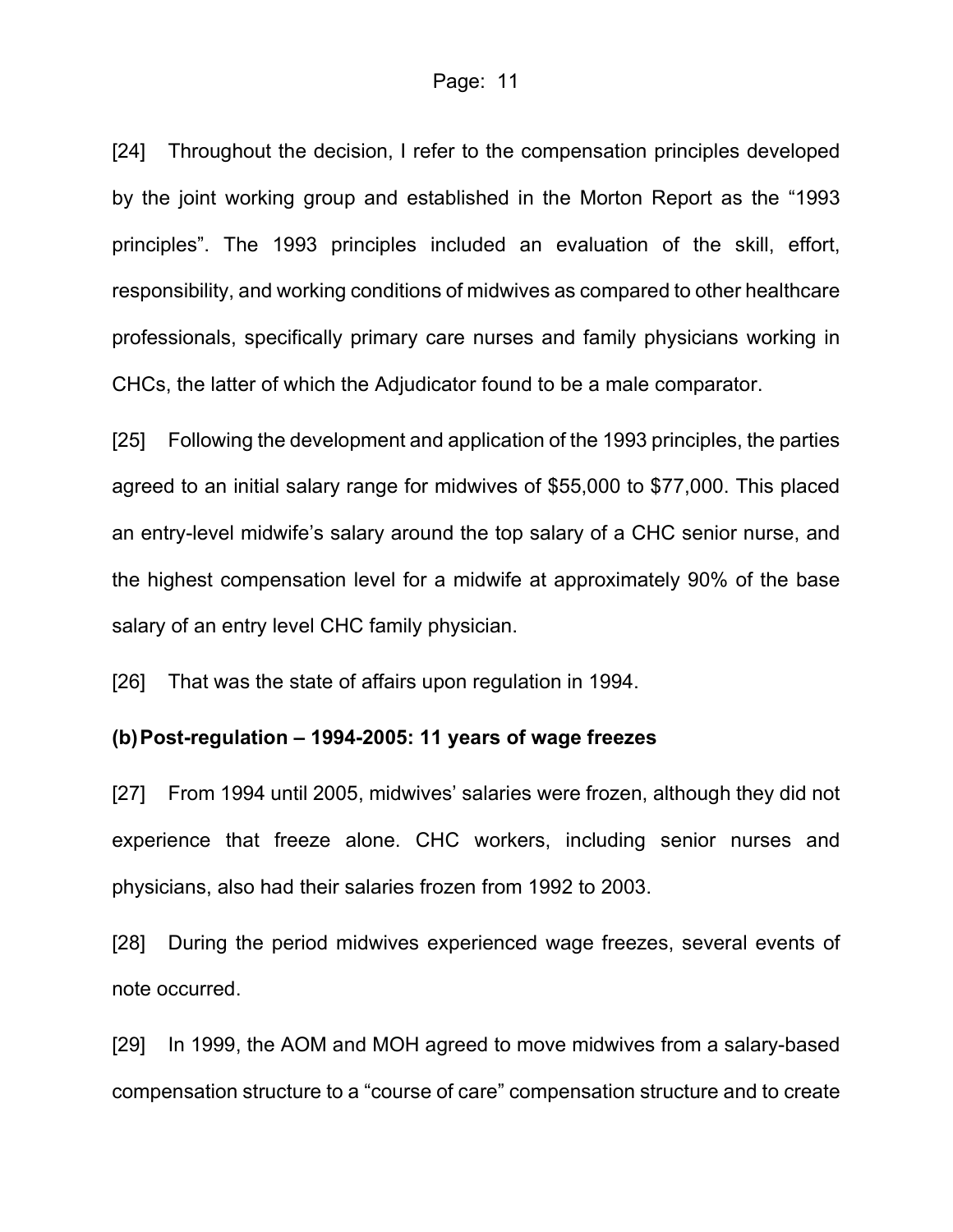an independent contractor model for midwives. While this resulted in a change to the compensation model for midwives, it did not result in compensation increases.

[30] Also in 1999, nurse practitioners received formal recognition with a new compensation level that was higher than the CHC senior nurses to which midwives had been compared in 1993.

[31] In 2004, CHC physicians obtained representation from the Ontario Medical Association ("OMA"), and for the first time they were included in the OMA's negotiations with the MOH for physician compensation.

[32] In the meantime, in 2003, the AOM retained the Hay Group to support its negotiations with the MOH for a new funding agreement.<sup>[4](#page-11-0)</sup> In February 2004, the Hay Group issued a report confirming the continued appropriateness of the 1993 principles as a reasonable "equity structure", as the Hay Group principal called it, for compensating midwives.

[33] Finally, in 2005, after 11 years of compensation restraint, the parties reached a 3-year agreement, effective April 1, 2005, which resulted in increases to midwife compensation, including a first-year increase of 20% to 29%, depending on experience level, and 1% to 2% increases in the remaining years of the contract.

<span id="page-11-0"></span><sup>4</sup> Like the Adjudicator, I use the term "funding agreement" rather than "compensation agreement" because the AOM negotiates with the MOH as independent contractors over the delivery of midwifery services in Ontario.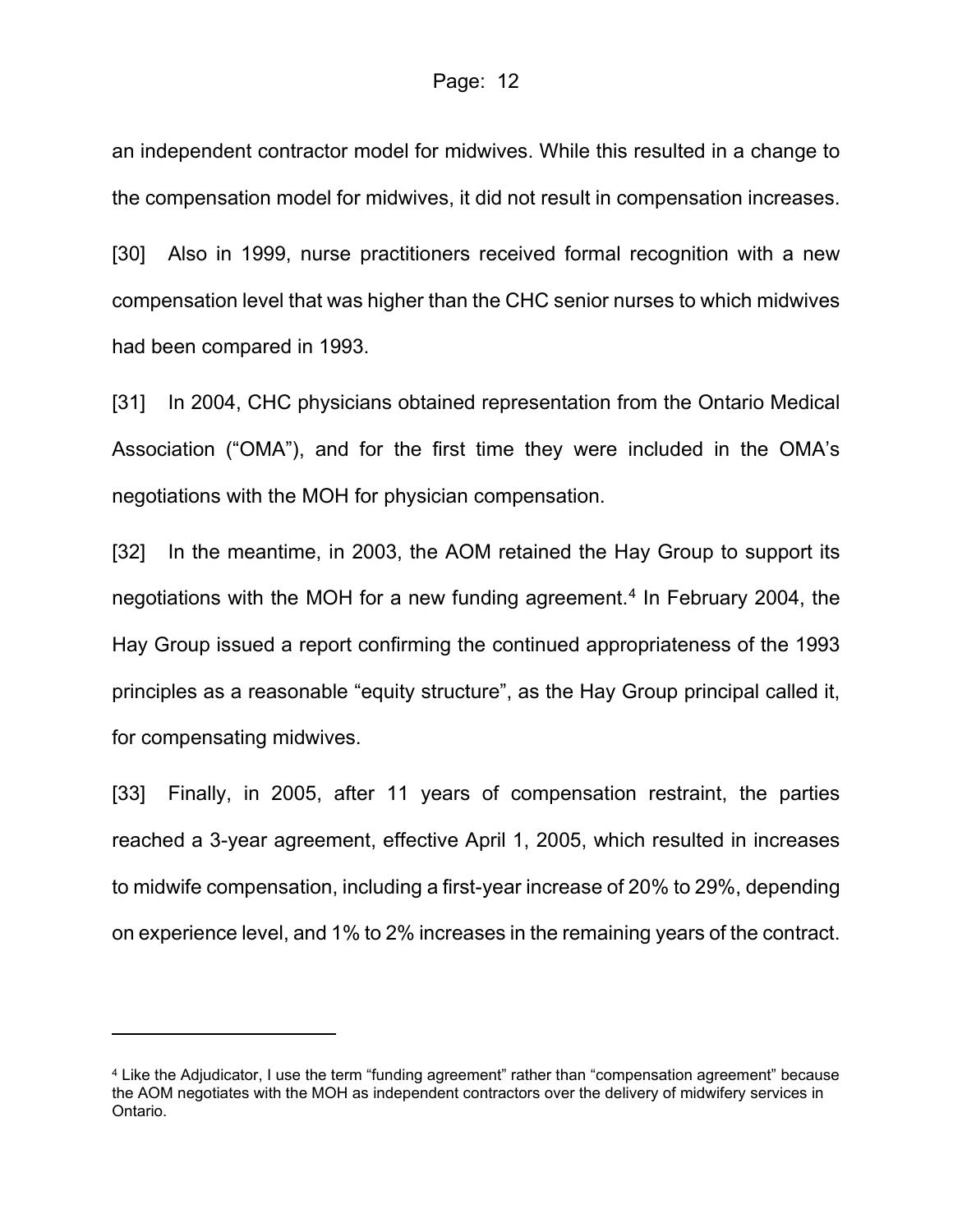## **(c) 2005-2013: A widening compensation gap**

[34] The 2005 funding agreement expired in 2008, and the AOM and MOH commenced negotiations for a new funding agreement. By that time, the AOM had become concerned that a gender gap in compensation had developed between midwives and their CHC physician comparator.

[35] In 2009, the MOH and AOM reached a new three-year agreement, retroactive to April 1, 2008. Under this agreement, midwives received a raise of 2% per year plus an increase in benefits. The parties also agreed to a joint nonbinding compensation review conducted by an independent third-party consultant to inform the next round of negotiations. In particular, the consultant was to be tasked with recommending an appropriate total compensation package for midwifery services. The parties agreed that, in recommending a total compensation package, the consultant was to consider available evidence, including:

- Comparable, relevant and historical compensation levels … of nurses, doctors and other relevant health care providers;
- Comparable and relevant midwifery compensation models in other jurisdictions; and
- The initial 1993 Morton compensation report and the February 2004 Hay compensation review report.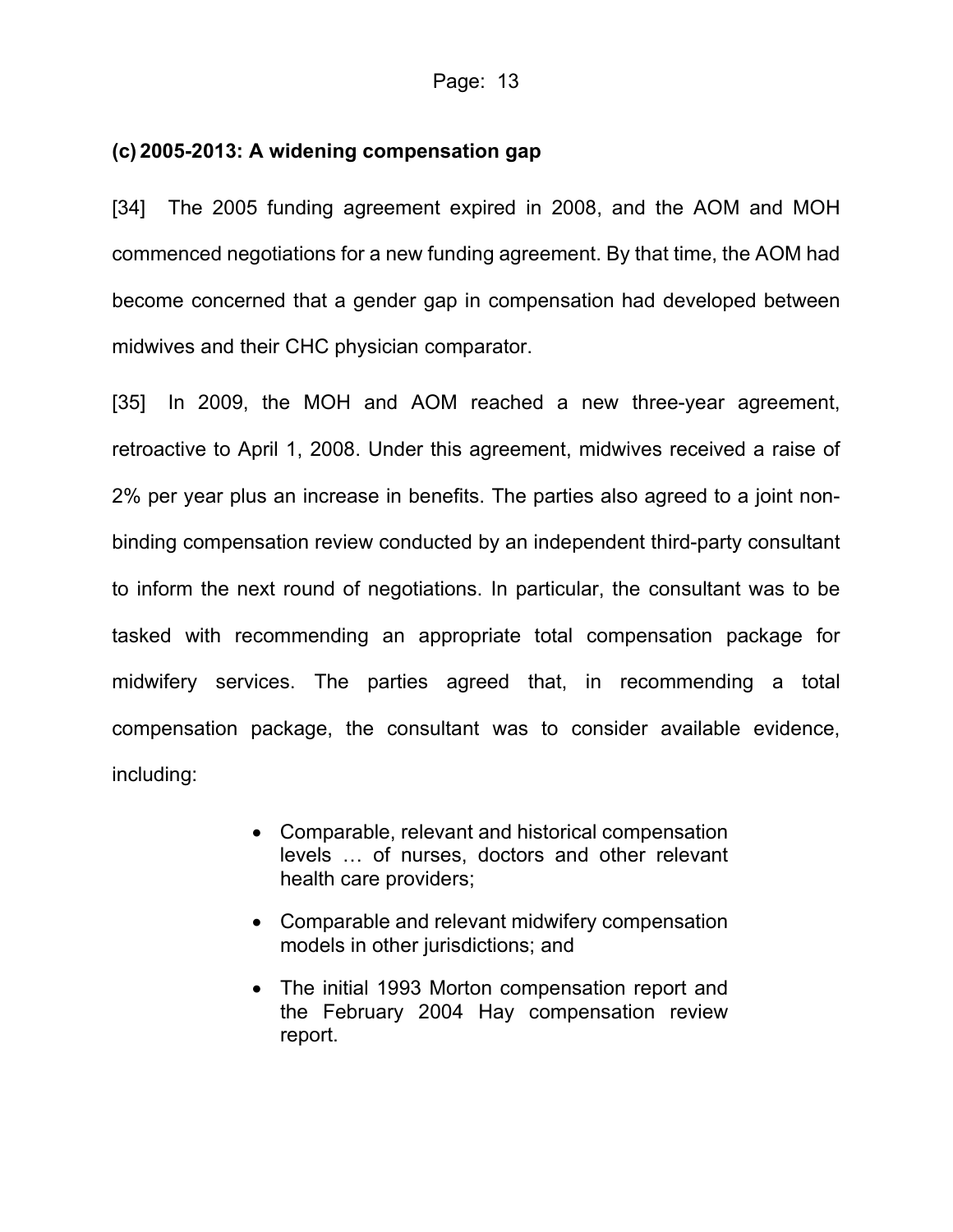[36] As they had agreed, in 2010 the parties participated in a joint compensation study conducted by the Courtyard Group. The Courtyard Report is central to both the Adjudicator's decision on liability and her decision on remedy.

[37] The Courtyard Report affirmed the ongoing relevance of the 1993 principles, including comparison with CHC physicians. The Courtyard Report found that nurse practitioners<sup>[5](#page-13-0)</sup> at the bottom end of their compensation range were now paid the same as level one midwives, and in some settings paid significantly more. Further, the compensation of CHC physicians was now "well above that paid to midwives." At the time of the Courtyard Report, and as reflected in that Report, the highest paid midwife was paid \$104,847 and the lowest paid CHC physician was paid \$181,233. Therefore, the highest paid midwife had gone from being paid 90% to around 57% of the lowest level of pay of a CHC physician. The Courtyard Report recommended a 20% increase in compensation, referred to as an "equity adjustment", effective April 1, 2011, to restore midwives to their historic position of being compensated at a level between senior CHC nurses (now nurse practitioners) and CHC physicians.

<span id="page-13-0"></span><sup>5</sup> As the Adjudicator notes, when nurse practitioners were regulated, they had a larger scope of practice than registered nurses and their salary scale was positioned above that of the CHC primary care nurses, which were the nurses that midwives had been compared to in 1993. However, the 1993 principles evolved slightly in 2004 when the Hay Group Report recommended midwives' compensation fall somewhere between a nurse practitioner and CHC family physician (although closer to the physician), based on their independent review of the role descriptions of midwives, CHC nurse practitioners, and CHC family physicians.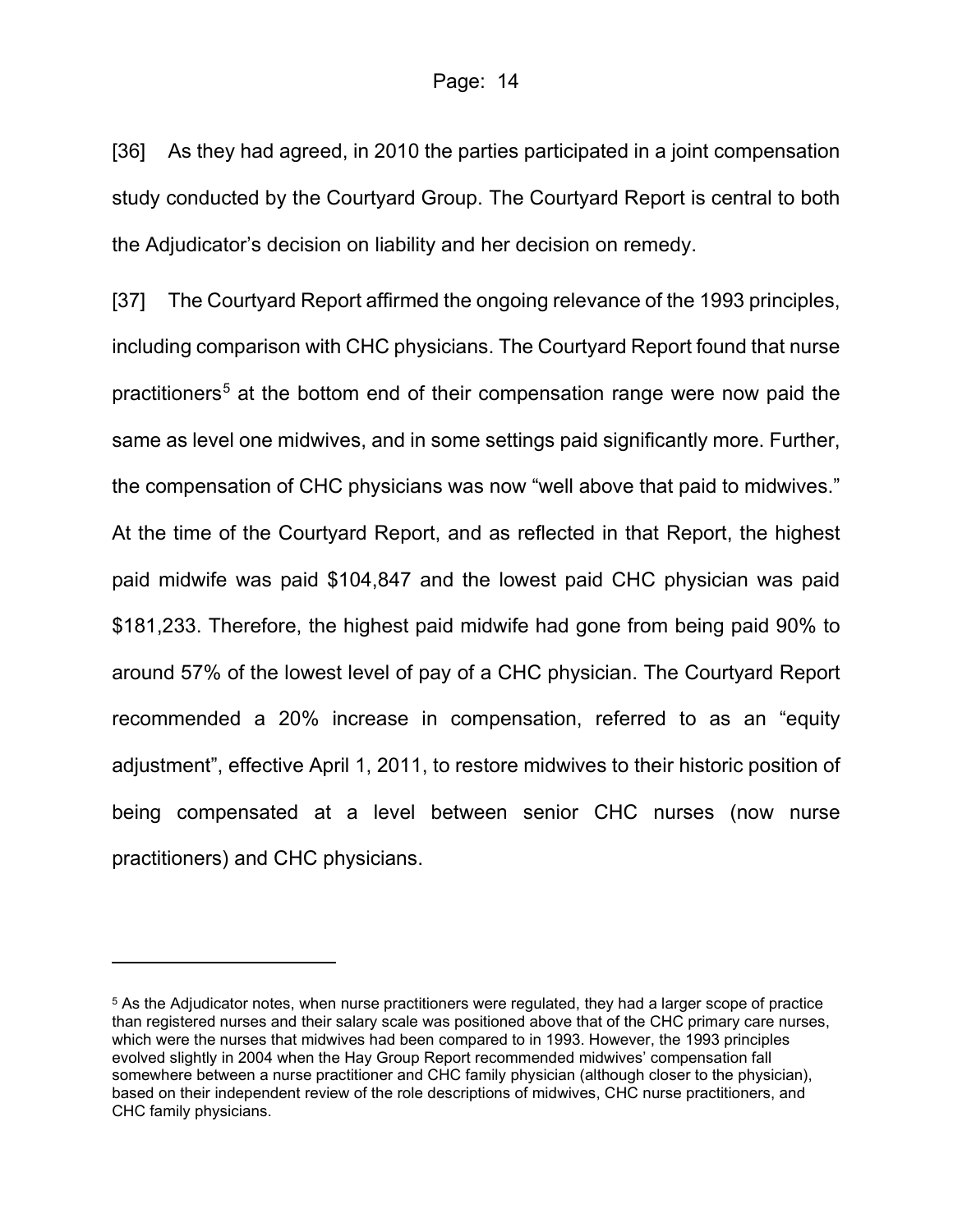[38] Following the release of the Courtyard Report, the MOH raised concerns about the Report's methodology and its recommendations, and, for the first time, advised the AOM that negotiations would be governed by the government's policy of compensation restraint, consistent with the compensation restraint legislation that had been passed before Courtyard started its work. While the government's compensation restraint legislation did not apply to the midwives as independent contractors, the MOH took the position that the government's compensation restraint policy nonetheless applied.

[39] There were a series of negotiations and attempts at compromise. The MOH offered 0% increases in the first two years of the contract followed by a compensation increase in the third year of 2% with an additional 3% quality improvement incentive. This offer aligned with the compensation restraint legislation, which required no increases for the first two years and a prohibition on making up for any losses in year three of the contract. The AOM rejected the MOH's offer.

[40] Ultimately, the AOM and MOH reached a funding agreement in 2013, but it was entered into on a without prejudice basis to the AOM pursuing legal action.

[41] In 2013, the AOM brought an application to the Tribunal under the *Code*, alleging that midwives had experienced systemic gender-based discrimination in compensation and seeking an increase in compensation retroactive to 1997.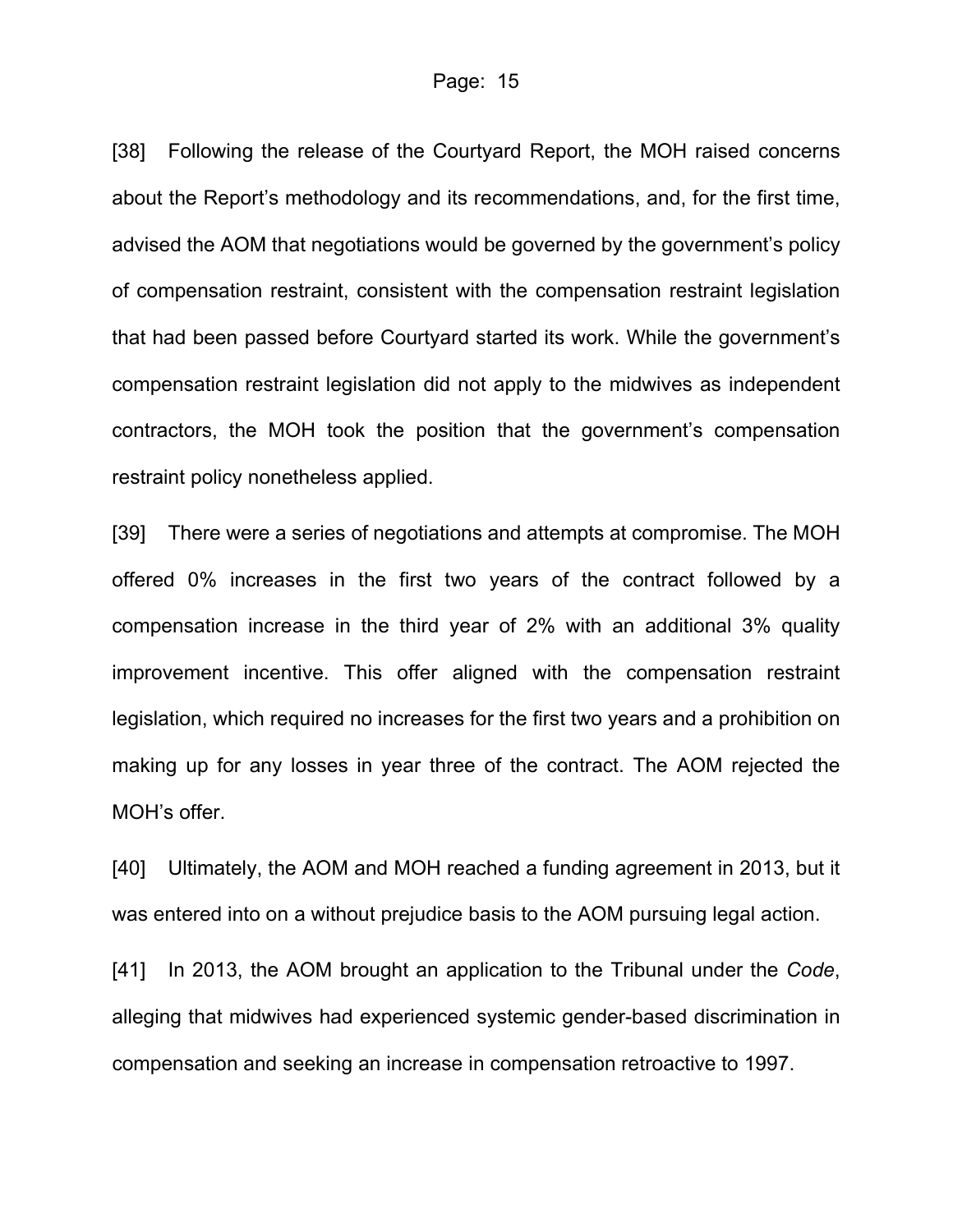#### **ANALYSIS**

#### **(1) Standard of Review**

#### **(a) Overview**

[42] On an appeal from a decision of the Divisional Court disposing of an application for judicial review, this court must "determine whether the Divisional Court identified the appropriate standard of review and applied it correctly": *Longueépée v. University of Waterloo*, 2020 ONCA 830, 153 O.R. (3d) 641, at paras. 47-48. It is, in effect, a *de novo* review of the Tribunal's decision: see *Northern Regional Health Authority v. Horrocks*, 2021 SCC 42, 462 D.L.R. (4th) 585, at para. 10; *Canadian Federation of Students v. Ontario (Colleges and Universities)*, 2021 ONCA 553, 157 O.R. (3d) 753, at para. 20. This court steps into the shoes of the Divisional Court and focuses upon the Tribunal's decision: see *Agraira v. Canada (Public Safety and Emergency Preparedness)*, 2013 SCC 36, [2013] 2 S.C.R. 559, at paras. 45-47. See also: *Law Society of Ontario v. Diamond*, 2021 ONCA 255, 458 D.L.R. (4th) 603, at para. 34; *Ontario Nurses' Association v. Participating Nursing Homes*, 2021 ONCA 148, 154 O.R. (3d) 225, at para. 40, leave to appeal refused, [2021] S.C.C.A. No. 134; and *B.L. v. Pytyck*, 2021 ONCA 67, at para. 20.

[43] Accordingly, the first question is whether the Divisional Court identified the correct standard of review.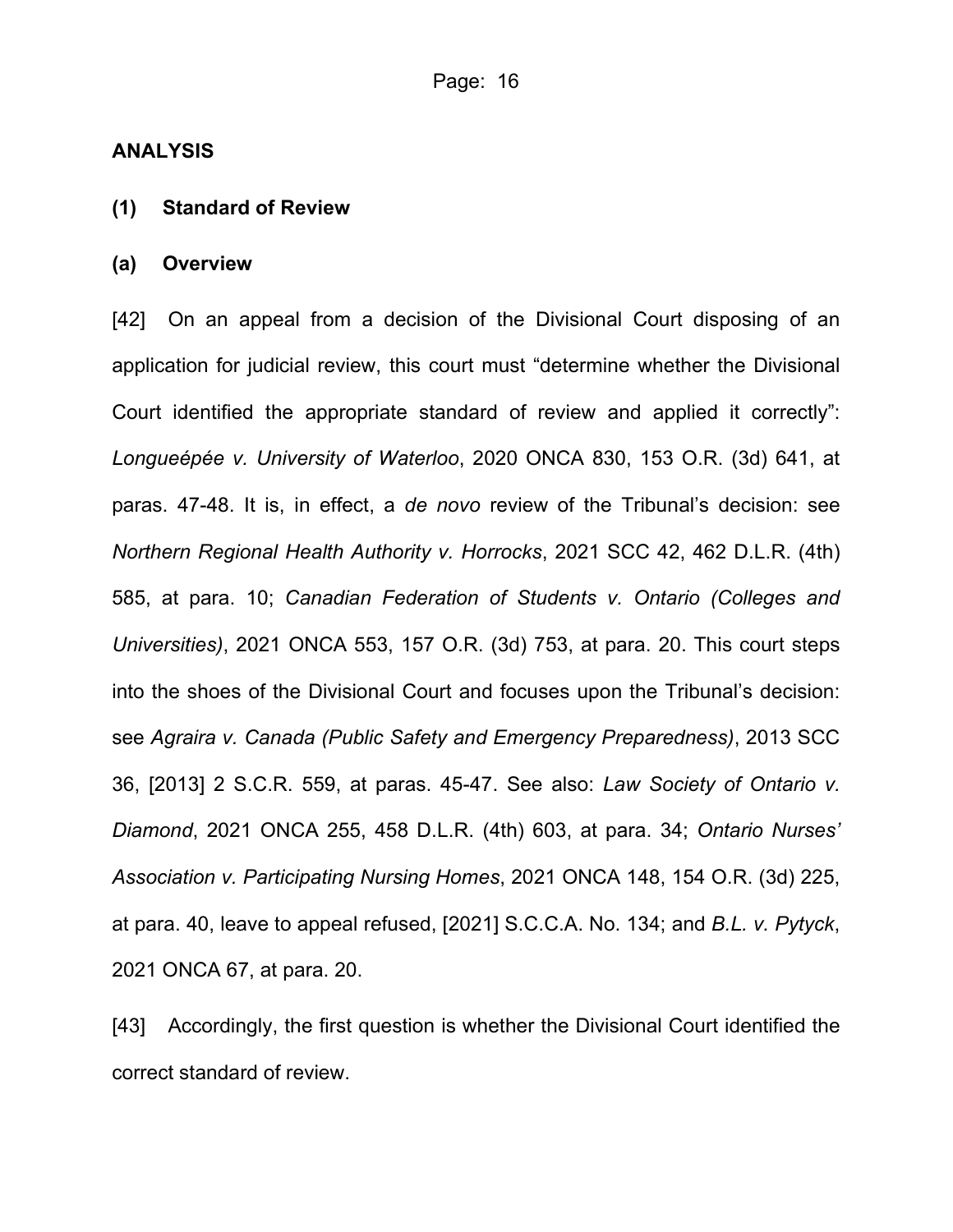[44] Before the Divisional Court, the MOH submitted that the standard of review was reasonableness, based on *Shaw v. Phipps,* 2010 ONSC 3884, 325 D.L.R. (4th) 701 (Div. Ct.), aff'd 2012 ONCA 155, 347 D.L.R. (4th) 616, and *Intercounty Tennis Association v. Human Rights Tribunal of Ontario,* 2020 ONSC 1632, 446 D.L.R. (4th) 585 (Div. Ct.). In response, the Tribunal, together with the AOM, submitted that *Canada (Minister of Citizenship and Immigration) v. Vavilov,* 2019 SCC 65, 441 D.L.R. (4th) 1, had overruled *Shaw v. Phipps* on the question of standard of review, and that in accordance with s. 45.8 of the *Code,* the Adjudicator's decision should not be set aside unless it was "patently unreasonable".

[45] The Divisional Court accepted the MOH's submission, concluding that *Vavilov* did not overrule *Shaw v. Phipps*. Accordingly, it applied a reasonableness standard.

[46] The parties renew their same arguments before this court. The MOH maintains the standard of review is reasonableness and argues for a robust application of the reasonableness standard in accordance with *Vavilov*. The AOM and the Tribunal submit that the standard of review is patent unreasonableness, and that the court "should accord the utmost deference" to the Tribunal's decisions, given its considerable specialized expertise and the wording of s. 45.8 of the *Code*, which states that a Tribunal decision should not be set aside unless it is "patently unreasonable". In the alternative, the AOM submits that a reasonableness review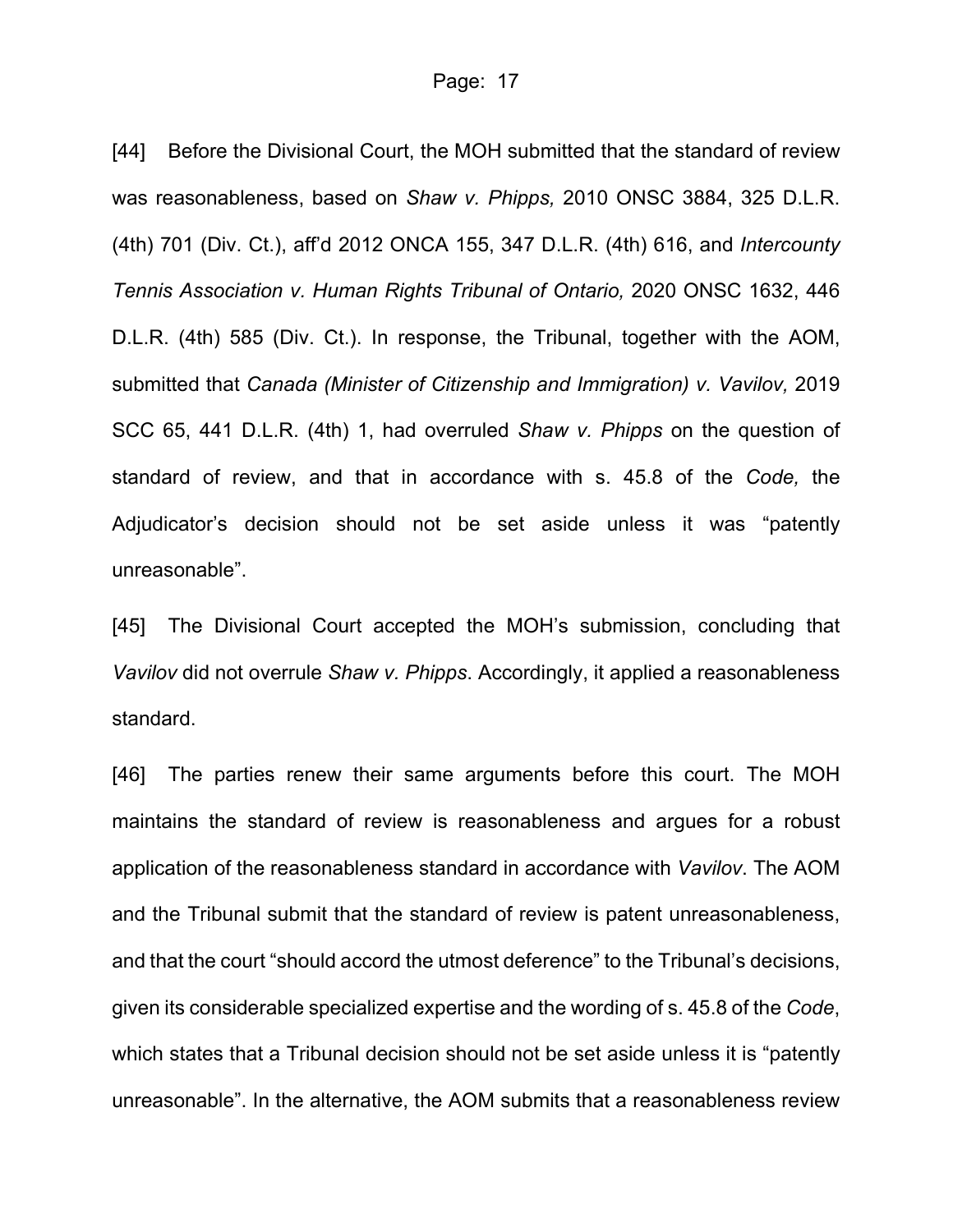of the Tribunal's decisions should be anchored "in judicial restraint and [respect for] the distinct role of administrative decision makers": *Vavilov*, at para. 75.

[47] For the reasons that follow, I conclude that *Vavilov* does not undermine the reasoning in *Shaw v. Phipps*, which adopted a reasonableness standard of review for determinations of fact, the interpretation and application of human rights law, and remedial decisions. Before turning to that decision, it is helpful to first provide some statutory context, as it is relevant to the interpretation of s. 45.8 of the *Code*.

#### **(b) Legislative context**

[48] In December 2006, the Ontario legislature enacted significant amendments to the *Code*: see *Human Rights Code Amendment Act, 2006*, S.O. 2006, c. 30, s. 5.

[49] The amendments clarified that "the Tribunal is a specialized body whose sole task is to resolve human rights complaints" (emphasis added): *Shaw v. Phipps*, at para. 28. Specifically, s. 32(3), which outlines the selection process for Tribunal members, highlights the requisite expertise of Tribunal members. Section 32(3) requires candidates to be assessed on their "[e]xperience, knowledge or training with respect to human rights law and issues", their "[a]ptitude for impartial adjudication", and their "[a]ptitude for applying … alternative adjudicative practices and procedures".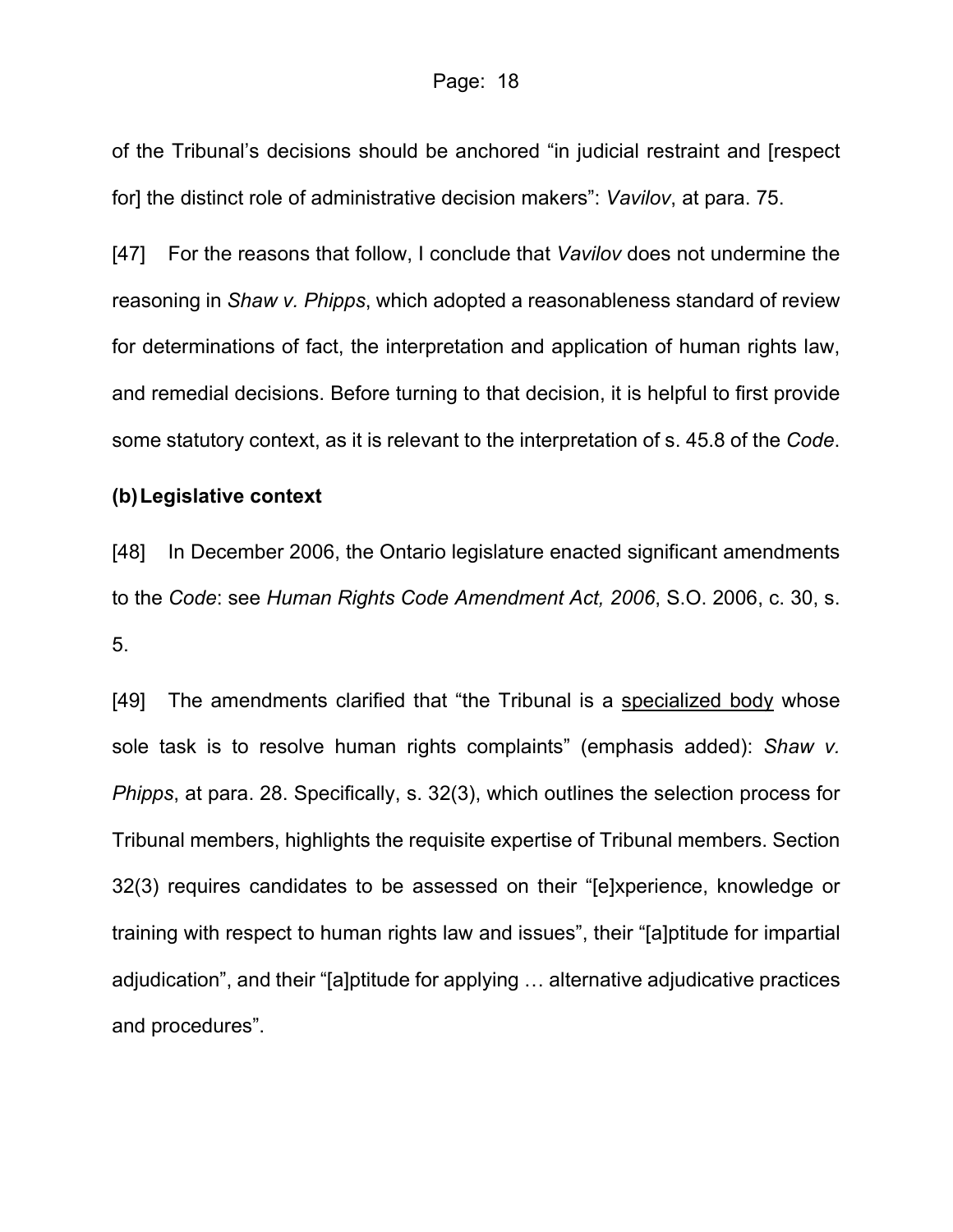[50] Notably, the amendments also removed the right to appeal and added s.

45.8, which contains a privative clause and a legislated standard of review:

Subject to section 45.7 of this Act, section 21.1 of the *Statutory Powers Procedure Act* and the Tribunal rules, a decision of the Tribunal is final and not subject to appeal and shall not be altered or set aside in an application for judicial review or in any other proceeding unless the decision is patently unreasonable. [Emphasis added.]

[51] While the legislature enacted s. 45.8 in December 2006, the section, among others, was not proclaimed to come into force until June 30, 2008. Meanwhile, in March 2008, the Supreme Court of Canada decided *Dunsmuir v. New Brunswick,* 2008 SCC 9, [\[2008\] 1 S.C.R. 190,](https://advance.lexis.com/api/document?collection=cases-ca&id=urn:contentItem:5F8T-N3V1-JTGH-B1BH-00000-00&context=1505209) which merged patent unreasonableness with reasonableness at common law. The result was that in the judicial review context there were now only two common law standards of review: correctness and reasonableness.

# **(c)** *Shaw v. Phipps*

[52] In 2010, following both the enactment of s. 45.8 of the *Code* and the decision in *Dunsmuir*, the Divisional Court in *Shaw v. Phipps* was required to come to grips with the meaning of "patently unreasonable" under s. 45.8. The Divisional Court engaged in a complete analysis of the issue and ultimately concluded that the standard of reasonableness applied.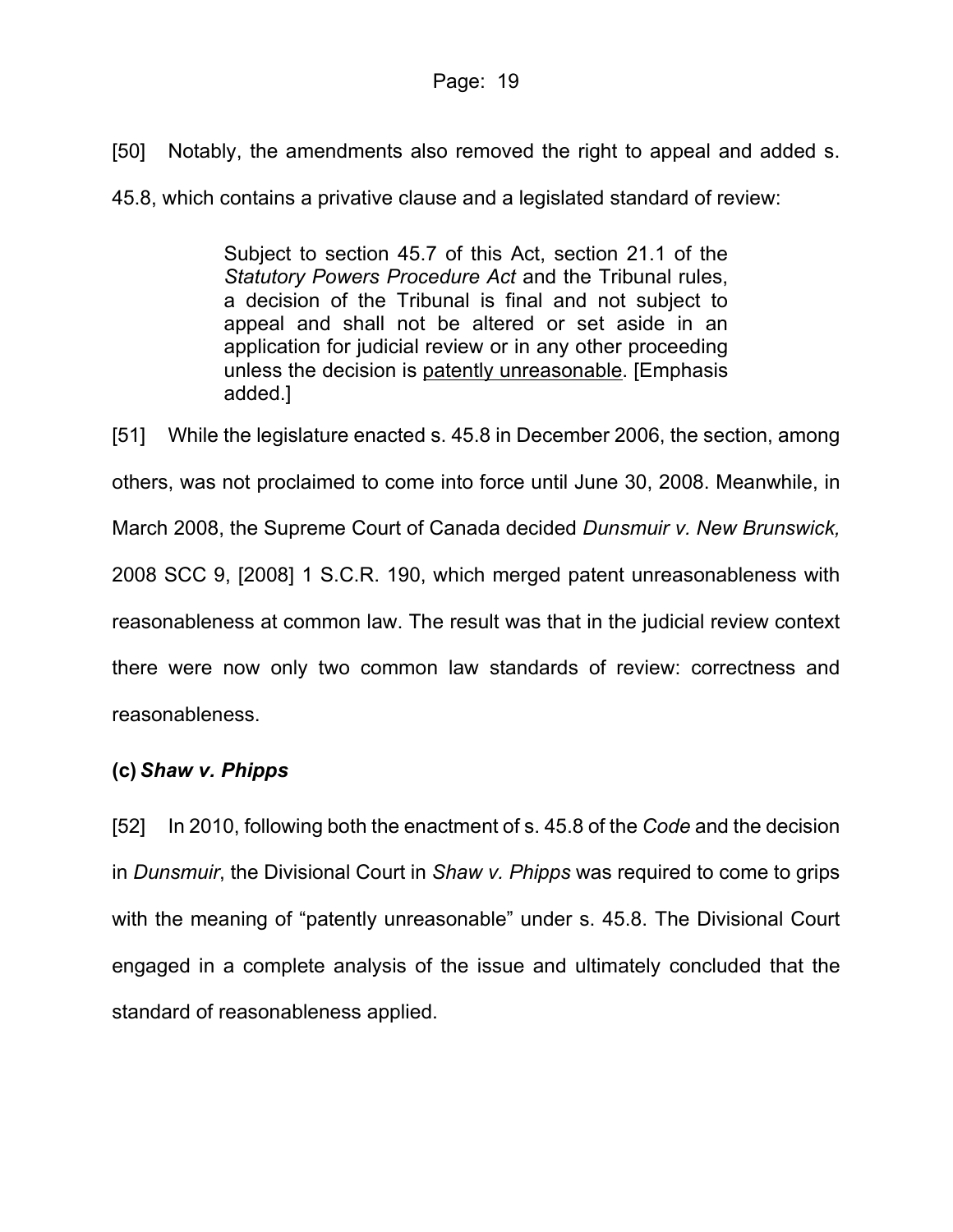[53] The Divisional Court's decision was appealed to this court. In contrast with the Divisional Court's reasons on standard of review, this court dealt with the issue briefly in a single paragraph. It upheld the Divisional Court's interpretation of s. 45.8, noting that all counsel agreed that the Divisional Court properly identified "reasonableness" as the appropriately deferential standard of review on an application for judicial review of the Tribunal's decision: at para. 10. Accordingly, the analysis underpinning my conclusion on the meaning of "patently unreasonable" actually lies in the Divisional Court's reasons in *Shaw v. Phipps*, not this court's reasons.

[54] I will now review the Divisional Court's reasons in some detail, as an understanding of them is necessary to understand my conclusion that *Shaw v. Phipps* is consistent with *Vavilov*. Importantly, as will be discussed, in interpreting s. 45.8 of the *Code*, the Divisional Court: (1) recognized that the reviewing court should apply the legislated standard; (2) purposively interpreted s. 45.8 of the *Code*; (3) considered the content of the standard in light of general principles of administrative law; and (4) addressed rule of law concerns that had weaved their way into the jurisprudence surrounding the difference between patent unreasonableness and unreasonableness.

[55] In *Shaw v. Phipps*, the Divisional Court was faced with two competing arguments on standard of review. The Tribunal and one of the applicants argued that the Tribunal's decisions must not be set side unless they were "clearly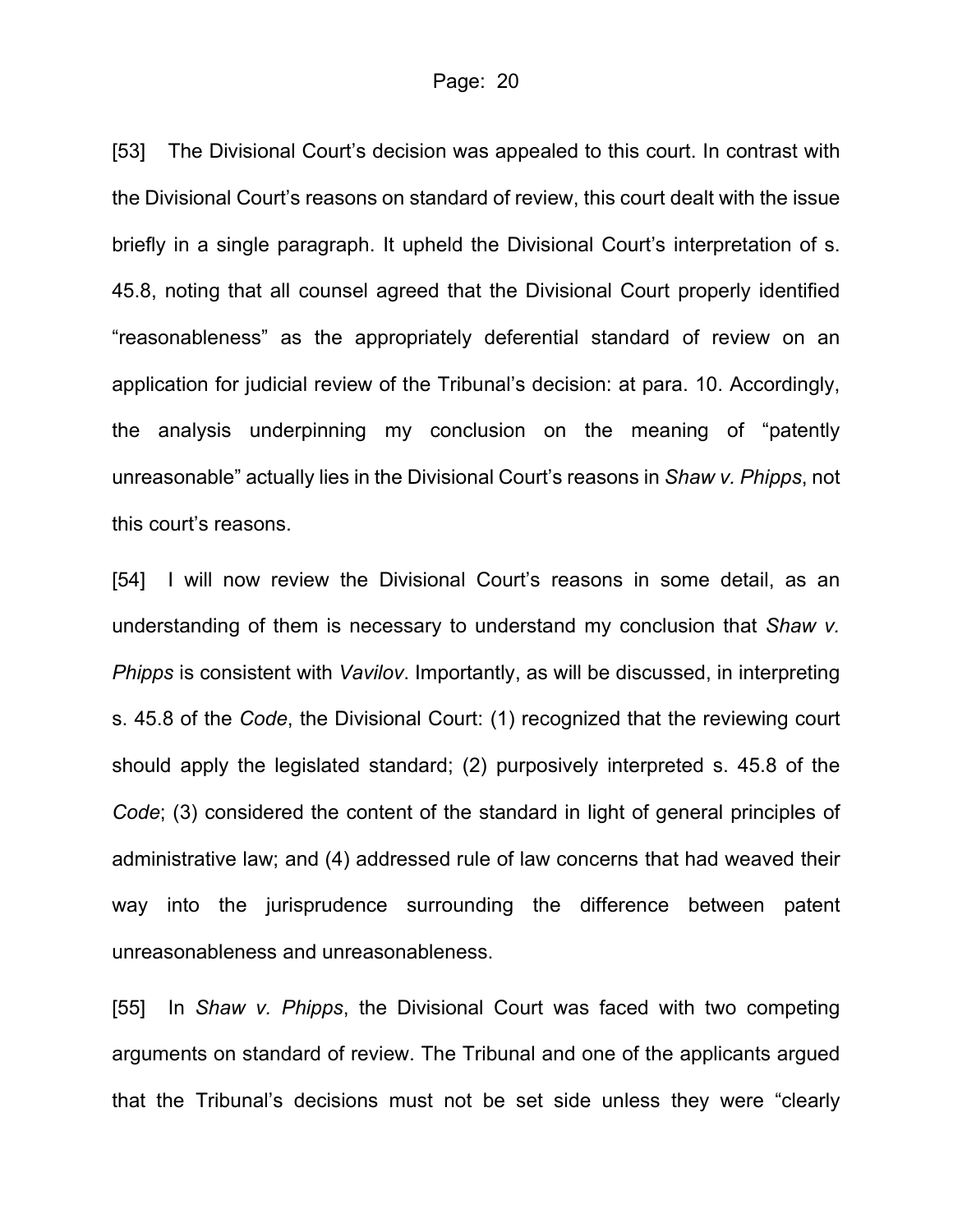irrational" or "evidently not in accordance with reason": *Shaw v. Phipps*, at para. 32. The other parties submitted that a standard of review analysis under the *Code* should be undertaken in light of *Dunsmuir*, meaning that, despite the legislation using the term "patent unreasonableness", the standard of reasonableness applied.

[56] The Divisional Court started its analysis by considering Supreme Court authority on the application of legislated standards of review. In particular, it recognized, based on *R. v. Owen*, 2003 SCC 33, [2003] 1 S.C.R. 779, at para. 32, that a legislature can specify the standard of review to be applied, and that absent a constitutional challenge, that standard should be applied.

[57] The Divisional Court also referred to the Supreme Court's decision in *Canada (Citizenship and Immigration) v. Khosa*, 2009 SCC 12, [2009] 1 S.C.R. 339, which was decided after *Dunsmuir*. In *Khosa*, the Supreme Court considered the effect of s. 58(2)(a) of British Columbia's *Administrative Tribunals Act*, S.B.C. 2004, c. 45, which provides that "a finding of fact or law or an exercise of discretion by the tribunal in respect of a matter over which it has exclusive jurisdiction under a privative clause must not be interfered with unless it is patently unreasonable". The Divisional Court noted that *Khosa*, at para. 18, affirmed that "where the legislature has enacted judicial review legislation, analysis of that legislation is the first order of business": *Shaw v. Phipps*, at para. 35. The Divisional Court further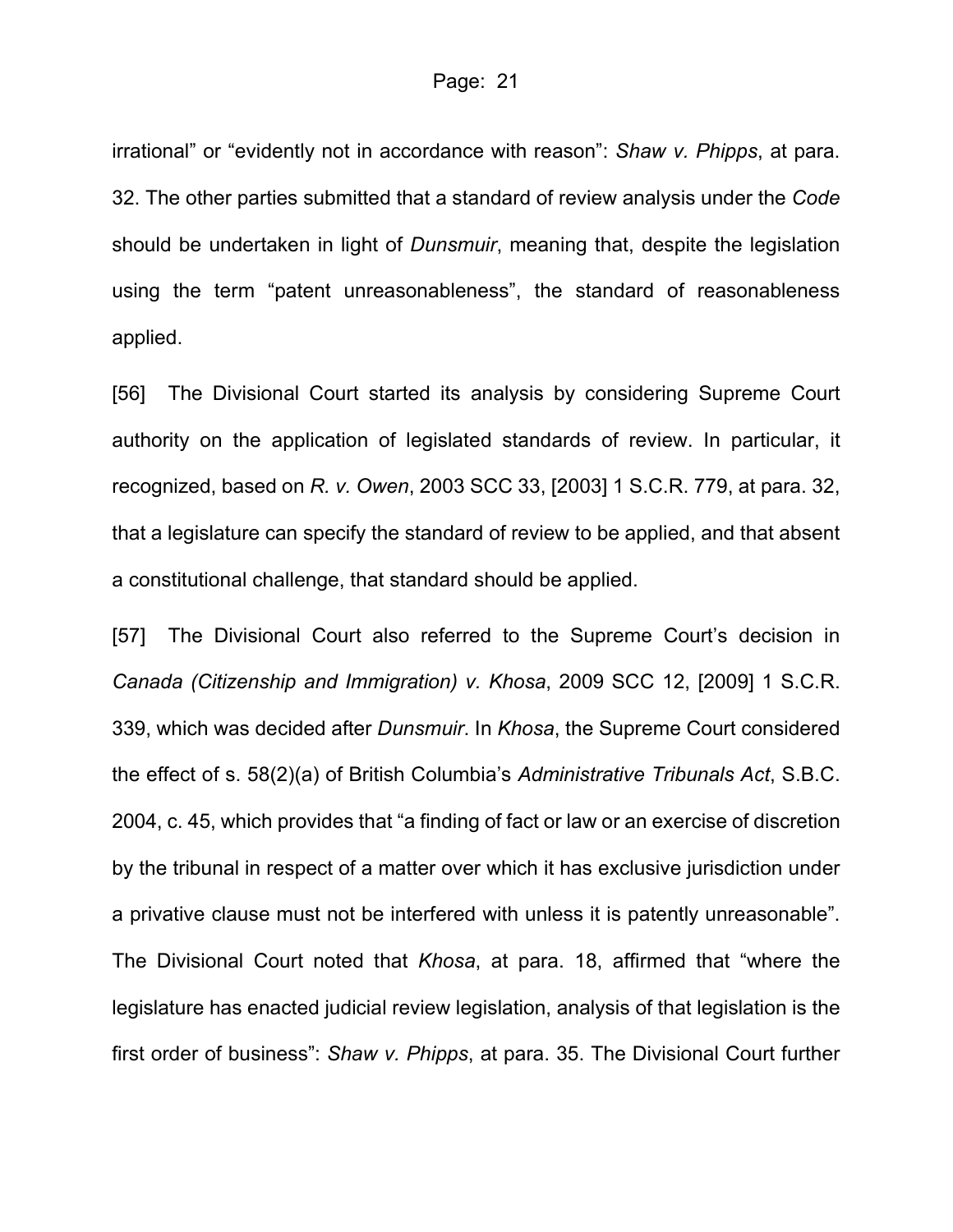quoted para. 19 of *Khosa*, which notes that "[d]espite *Dunsmuir*, 'patent unreasonableness' will live on in British Columbia", at least in some form.

[58] Indeed, the Divisional Court noted two British Columbia decisions that had affirmed that the legislated standard of patent unreasonableness continued to live on in British Columbia post-*Dunsmuir*: *Manz v. Sundher*[, 2009 BCCA 92, 91](https://nextcanada.westlaw.com/Document/I654a78fe83582732e0440003ba0d6c6d/View/FullText.html?originationContext=typeAhead&transitionType=Default&contextData=(sc.Default))  [B.C.L.R. \(4th\) 219,](https://nextcanada.westlaw.com/Document/I654a78fe83582732e0440003ba0d6c6d/View/FullText.html?originationContext=typeAhead&transitionType=Default&contextData=(sc.Default)) at paras. 35-36; *[Victoria Times Colonist, a Division of Canwest](https://nextcanada.westlaw.com/Document/I6adf81ac95312331e0440003bacbe8c1/View/FullText.html?originationContext=typeAhead&transitionType=Default&contextData=(sc.Default))  [Mediaworks Publications Inc. v. Communications, Energy and Paperworkers](https://nextcanada.westlaw.com/Document/I6adf81ac95312331e0440003bacbe8c1/View/FullText.html?originationContext=typeAhead&transitionType=Default&contextData=(sc.Default))  Union of Canada, Local 25-G*[, 2009 BCCA 229, 310 D.L.R. \(4th\) 367,](https://nextcanada.westlaw.com/Document/I6adf81ac95312331e0440003bacbe8c1/View/FullText.html?originationContext=typeAhead&transitionType=Default&contextData=(sc.Default)) at paras. 28- 29. [6](#page-21-0) The Divisional Court also noted that in *Victoria Times*, the court applied the test of "irrationality" to determine whether a decision of the B.C. Labour Relations Board interpreting its constituent statute was patently unreasonable: *Shaw v. Phipps*, at para. 36.

<span id="page-21-0"></span> $6$  Courts in British Columbia have continued to apply the standard of patent unreasonableness. Examples after the time *Shaw v. Phipps* was decided include *[United Steel Workers, Paper and Forestry, Rubber,](https://nextcanada.westlaw.com/Document/Ib5be77b1d9990bdee0440021280d79ee/View/FullText.html?originationContext=typeAhead&transitionType=Default&contextData=(sc.Default))  [Manufacturing, Energy Allied Industrial and Service Workers International Union, Local 2009](https://nextcanada.westlaw.com/Document/Ib5be77b1d9990bdee0440021280d79ee/View/FullText.html?originationContext=typeAhead&transitionType=Default&contextData=(sc.Default)) v. Auyeung*, [2011 BCCA 527, 345](https://nextcanada.westlaw.com/Document/Ib5be77b1d9990bdee0440021280d79ee/View/FullText.html?originationContext=typeAhead&transitionType=Default&contextData=(sc.Default)) D.L.R. (4th) 630, at paras. 65-73; and *[Pacific Newspaper Group Inc. v.](https://nextcanada.westlaw.com/Document/I0a8b5da36d3767b2e0540021280d79ee/View/FullText.html?originationContext=typeAhead&transitionType=Default&contextData=(sc.Default))  Communications, [Energy and Paperworkers Union of Canada, Local 2000](https://nextcanada.westlaw.com/Document/I0a8b5da36d3767b2e0540021280d79ee/View/FullText.html?originationContext=typeAhead&transitionType=Default&contextData=(sc.Default))*, 2014 BCCA 496, 68 B.C.L.R. [\(5th\) 57,](https://nextcanada.westlaw.com/Document/I0a8b5da36d3767b2e0540021280d79ee/View/FullText.html?originationContext=typeAhead&transitionType=Default&contextData=(sc.Default)) at paras. 44-48, leave to appeal refused, [2015] S.C.C.A. No. 60. Professor Paul Daly explains that pre-*Vavilov* jurisprudence from British Columbia applies the patent unreasonableness standard in a "highly deferential manner". He also suggests that it is arguable that the statutory definition in the B.C. legislation (which gives direction as to how patent unreasonableness is to be applied in that context) and the common law definition have merged in B.C. Professor Daly further identifies principles that courts in B.C. have used in defining the standard, including that to be patently unreasonable a decision must be "evidently unreasonable": "Patent unreasonableness after *Vavilov*" (2021) 34 Can. J. Admin. L. & Prac. 167, at pp. 169-72.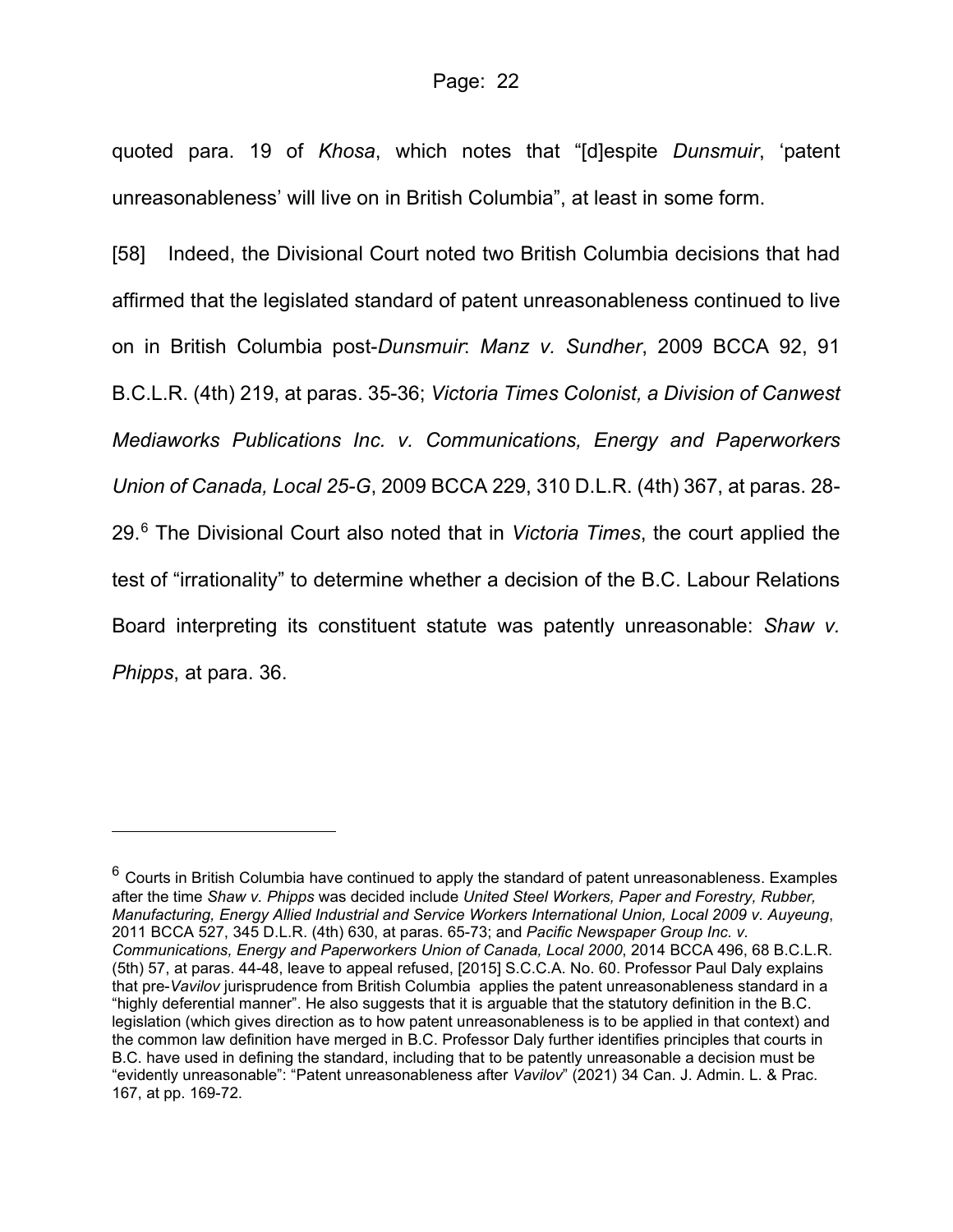[59] Against that backdrop, the Divisional Court went on to interpret s. 45.8 of the *Code*.

[60] Alive to the legislative history of s. 45.8, the Divisional Court recognized that at the time it was enacted (as distinct from when it was proclaimed into force), which was prior to *Dunsmuir*, patent unreasonableness was the most deferential standard of review according to common law principles: *Shaw v. Phipps*, at para. 37. However, the Divisional Court further recognized that the content of the legislated patent unreasonableness standard must be determined in light of general principles of administrative law, which *Dunsmuir* had changed, in accordance with para. 19 of *Khosa*:

> Despite *Dunsmuir*, "patent unreasonableness" will live on in British Columbia, but the *content* of the expression, and the precise degree of deference it commands in the diverse circumstances of a large provincial administration, will necessarily continue to be calibrated according to general principles of administrative law. [Italics in original; underlining added.]

[61] To the Divisional Court, it was "obvious" that the legislative intent was to have the courts afford the highest degree of deference to the Tribunal in relation to its determinations of fact and the interpretation and application of human rights law because of its experience and expertise: see e.g. *Code*, s. 32(3). The Divisional Court explained: "It is obvious that when the Legislature enacted that standard in December 2006, the intent was to have the courts accord the same high degree of deference to the Tribunal that they accorded to other experienced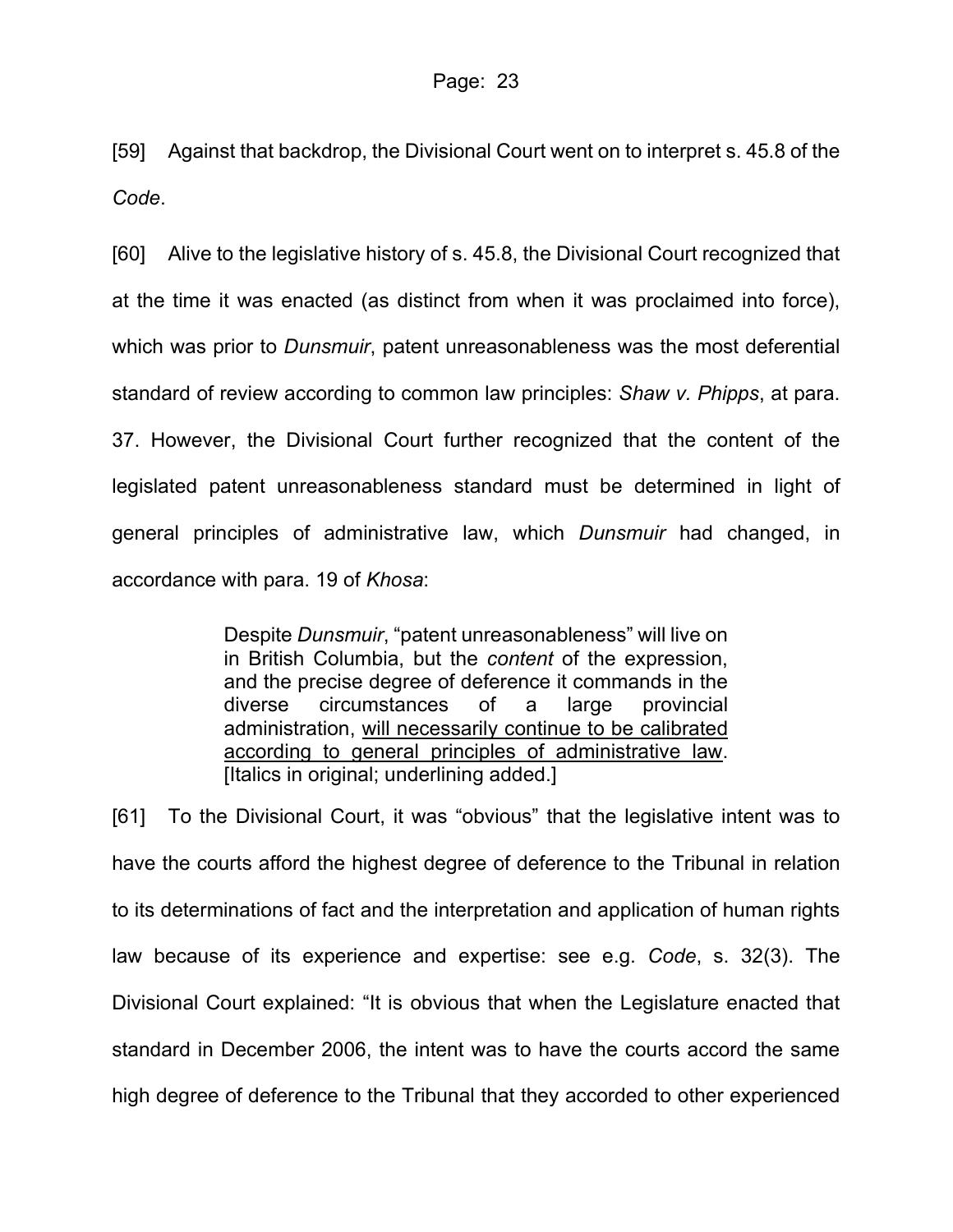and expert administrative tribunals": *Shaw v. Phipps*, at para. 38. Despite recognizing that the legislative intent was for courts to give a "high degree of deference to the Tribunal", the Divisional Court still had to consider what that meant. Specifically, the Divisional Court had to grapple with the suggestion that patent unreasonableness meant that only "clearly irrational" decisions – as opposed to merely "irrational" ones – were vulnerable to judicial reversal. In other words, the suggestion was that on judicial review, an Adjudicator's irrational decision would have to be upheld, provided it was not clearly irrational in nature.

[62] Referring to *Dunsmuir*, the Divisional Court recognized two problems with the "clearly irrational" standard.

[63] First, the Divisional Court pointed to the illusory distinction between reasonableness and patent unreasonableness. As Bastarache and LeBel JJ. explained in *Dunsmuir*, "[l]ooking to either the magnitude or the immediacy of the defect in the tribunal's decision provides no meaningful way in practice of distinguishing between a patently unreasonable and an unreasonable decision": at para. 41.

[64] Second, the Divisional Court recognized, relying on *Dunsmuir*, that "it would be inconsistent with the rule of law to uphold an irrational decision just because the irrationality of the decision was not clear enough": *Shaw v. Phipps*, at para. 39, citing *Dunsmuir*, at para. 42.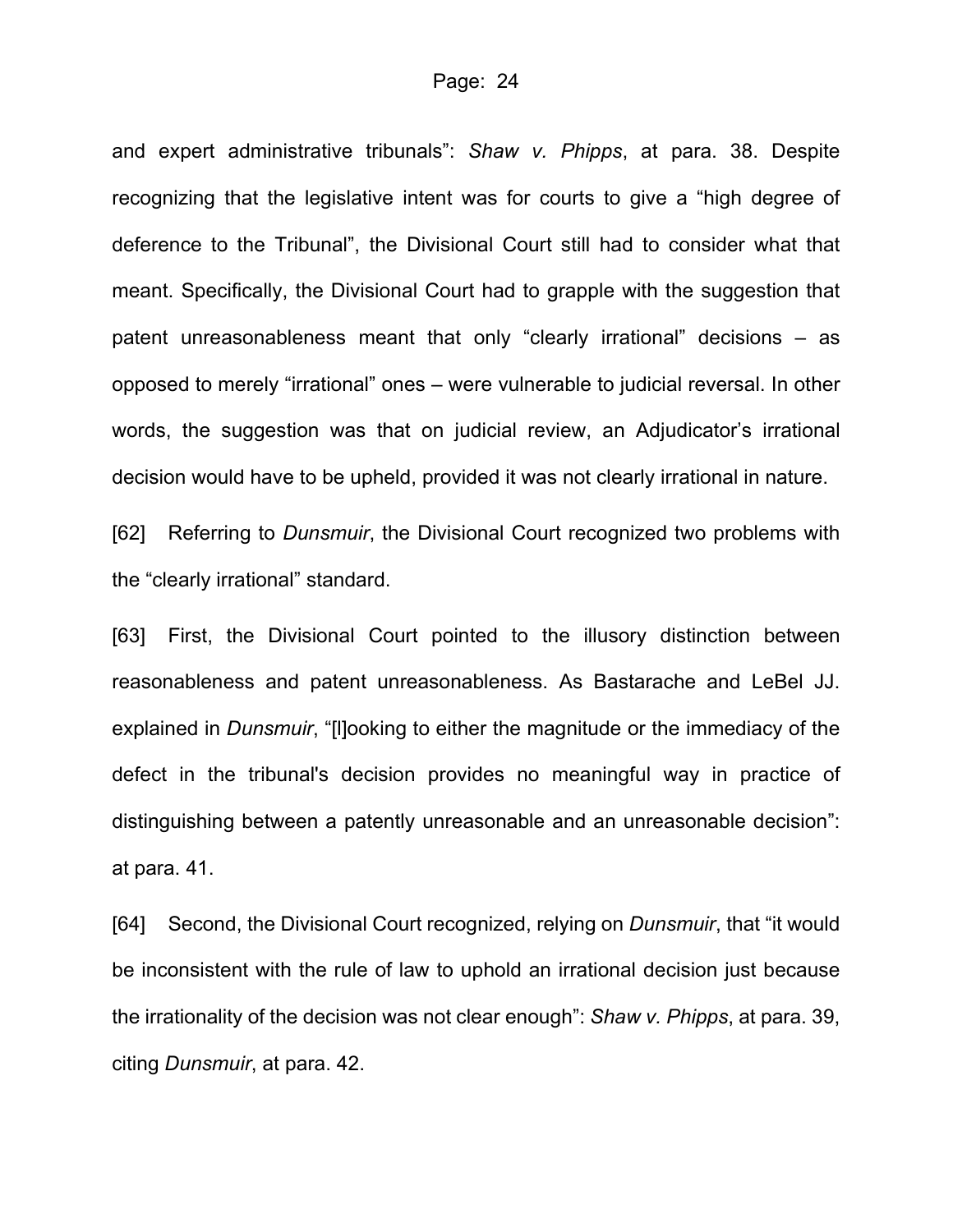[65] The Divisional Court acknowledged that the reasonableness standard does not contain a "spectrum or continuum of deference": *Shaw v. Phipps*, at para. 40, citing *Mills v. Ontario (Workplace Safety and Insurance Appeals Tribunal)*, 2008 ONCA 436, 237 O.A.C. 71, at para. 19. Nevertheless, as the Divisional Court further recognized, reasonableness takes its colour from the "context". As the Divisional Court explained, that meant that the range of possible and acceptable outcomes expands or contracts depending on factors such as whether there is a privative clause, the nature of the question, and the decision-maker's purpose and expertise: *Shaw v. Phipps*, at para. 40, citing *Khosa,* at para. 59, *Mills*, at para. 22, and Gerald P. Heckman, "Substantive Review in Appellate Courts Since *Dunsmuir*" (2009) 47:4 Osgoode Hall L.J. 751, at pp. 778-79.

[66] Ultimately, the Divisional Court emphasized the high degree of deference owed to the Tribunal, concluding as follows, at para. 41:

> [R]eading the words of s. 45.8 of the *Code* purposively and in light of general principles of administrative law, it would follow that the highest degree of deference is to be accorded to decisions of the Tribunal on judicial review with respect to determinations of fact and the interpretation and application of human rights law, where the Tribunal has a specialized expertise. [Emphasis added.]

[67] In the case before them, this meant that "a high degree of deference [was] to be accorded to the Tribunal's determination" of liability under the *Code* and the appropriate remedy because "these are questions within the specialized expertise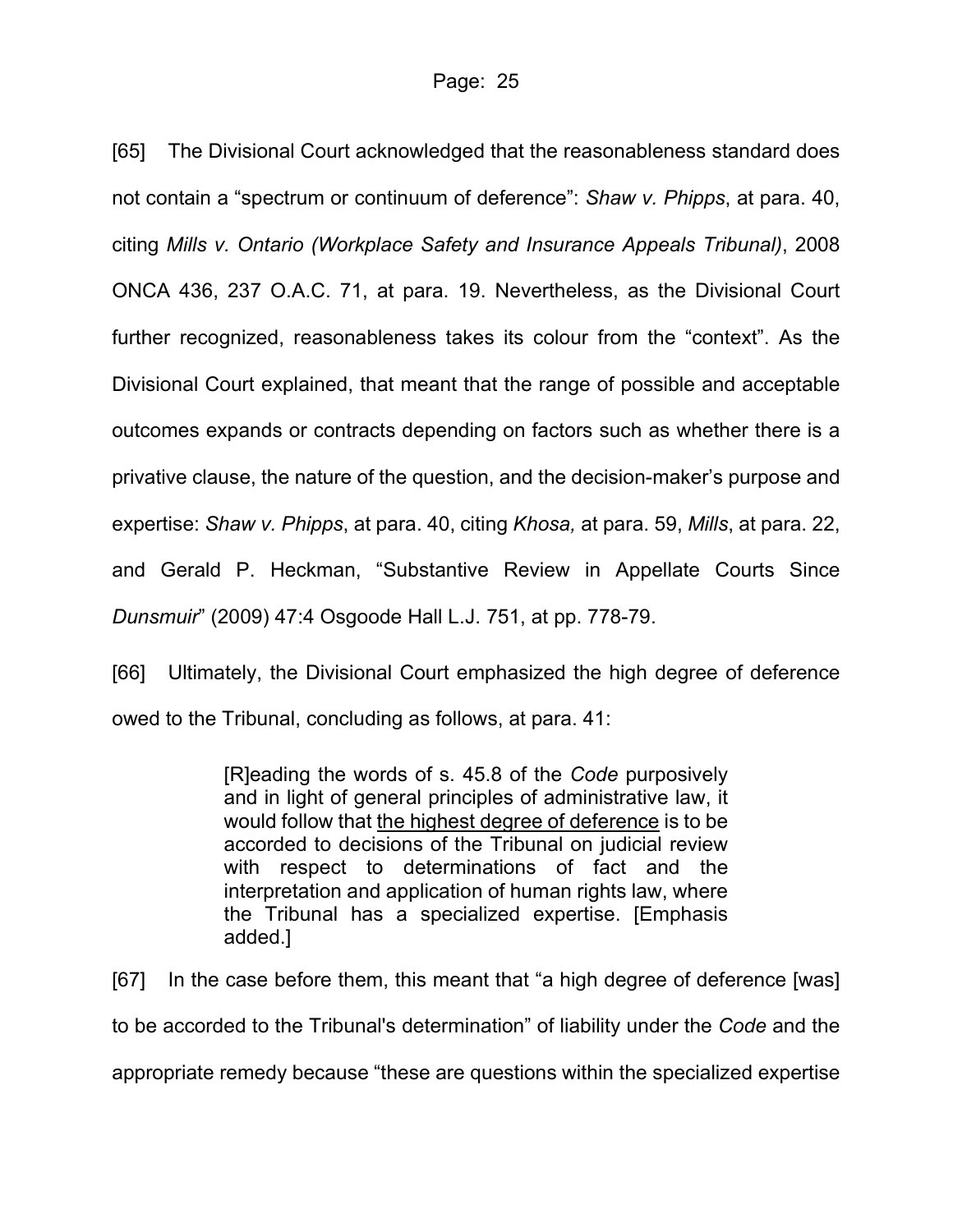of the Tribunal": *Shaw v. Phipps*, at para. 42. In other words, the decisions on liability and on remedy were to be respected "unless they [were] not rationally supported - in other words, they [were] unreasonable": *Shaw v. Phipps*, at para. 42, citing *Dunsmuir*, at para. 42.

[68] Since *Shaw v. Phipps,* the Divisional Court has consistently applied reasonableness as the standard of review for decisions of the Tribunal, even post-*Vavilov*: see e.g. *[Stepanova v. Human Rights Tribunal of Ontario](https://nextcanada.westlaw.com/Document/I50a0f4b4e11b266ae0540021280d7cce/View/FullText.html?originationContext=typeAhead&transitionType=Default&contextData=(sc.Default))*, 2017 ONSC [2386 \(Div. Ct.\),](https://nextcanada.westlaw.com/Document/I50a0f4b4e11b266ae0540021280d7cce/View/FullText.html?originationContext=typeAhead&transitionType=Default&contextData=(sc.Default)) at para. 18, leave to appeal to Ont. C.A. refused, M47977 (January 19, 2018); *[Abbey v. Ontario \(Community and Social Services\)](https://nextcanada.westlaw.com/Document/I6810907b2d1d0874e0540021280d7cce/View/FullText.html?originationContext=kcJudicialHistory&transitionType=Document&contextData=(sc.Default)&docSource=80b4bd62b2db486b9d535d442146c64e&rulebookMode=false)*, 2018 ONSC 1899, [408 C.R.R. \(2d\) 219 \(Div. Ct.\),](https://nextcanada.westlaw.com/Document/I6810907b2d1d0874e0540021280d7cce/View/FullText.html?originationContext=kcJudicialHistory&transitionType=Document&contextData=(sc.Default)&docSource=80b4bd62b2db486b9d535d442146c64e&rulebookMode=false) at paras. 22, 30; *[Konesavarathan v. Middlesex-](https://nextcanada.westlaw.com/Document/I8cbeebadee18343ae0540010e03eefe2/View/FullText.html?originationContext=typeAhead&transitionType=Default&contextData=(sc.Default))London Health Unit*[, 2019 ONSC 3879 \(Div. Ct.\),](https://nextcanada.westlaw.com/Document/I8cbeebadee18343ae0540010e03eefe2/View/FullText.html?originationContext=typeAhead&transitionType=Default&contextData=(sc.Default)) at para. 42, leave to appeal to Ont. C.A. refused, M50638 (November 26, 2019); *[Intercounty Tennis Association](http://canlii.ca/t/j6cdk)*, at para. 45.

[69] I now turn to *Vavilov*, and, in particular, its discussion of legislated standards of review.

#### **(d)Determining the standard of review under** *Vavilov*

[70] In *Vavilov*, the majority of the court addressed two broad aspects of administrative law. First, the majority charted a new course for determining the applicable standard of review in the context of administrative decisions. Second, it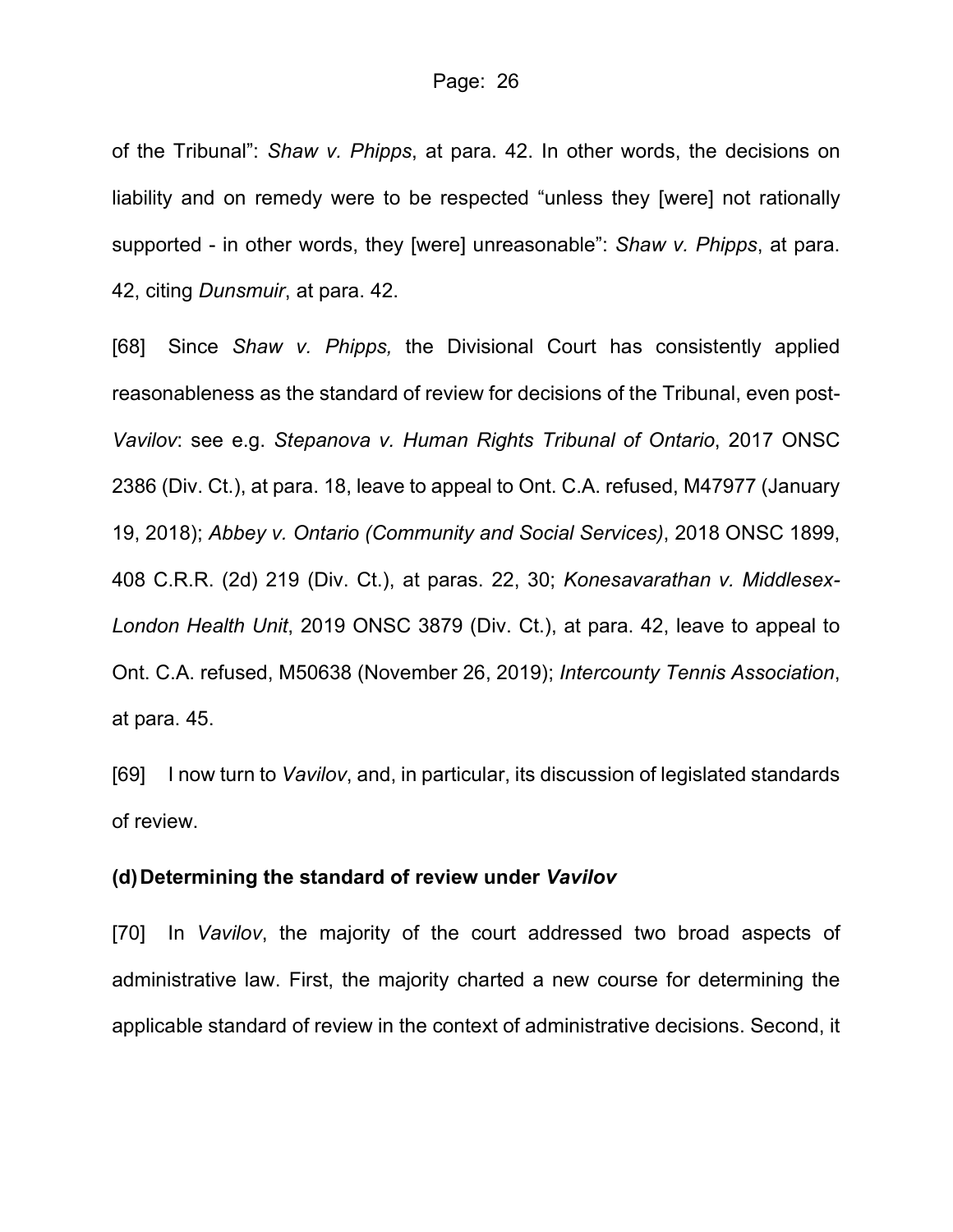provided additional guidance for reviewing decisions on a reasonableness standard: at para. 2.

[71] The majority in *Vavilov* reaffirmed the importance of legislative intent when determining the applicable standard of review, describing legislative intent as the "polar star" of judicial review: at para. 33. Under the *Vavilov* framework, the presumption is that reasonableness is the applicable standard in all cases, except where required by "clear indication of legislative intent or by the rule of law": at para. 10. Therefore, the reasonableness standard may be rebutted where the legislature indicates an intention that a different standard should apply: at paras. 17, 32-35. In other words, *Vavilov* "requires courts to give effect to clear legislative direction that a different standard was intended": at para. 32.

[72] Under the sub-heading "Legislated Standards of Review", the majority in *Vavilov* devoted two paragraphs to the issue. First, at para. 34, the majority affirmed prior Supreme Court case law on the effect of legislated standards of review, including *Khosa* and *Owen*:

> Any framework rooted in legislative intent must, to the extent possible, respect clear statutory language that prescribes the applicable standard of review. This Court has consistently affirmed that legislated standards of review should be given effect: see, e.g., *R. v. Owen*, [2003](https://advance.lexis.com/api/document?collection=cases-ca&id=urn:contentItem:5F8T-N3V1-FC1F-M4GC-00000-00&context=1505209)  [SCC 33, \[2003\] 1 S.C.R. 779,](https://advance.lexis.com/api/document?collection=cases-ca&id=urn:contentItem:5F8T-N3V1-FC1F-M4GC-00000-00&context=1505209) at paras. 31-32; *Khosa*, at paras. 18-19; *British Columbia (Workers' Compensation Board) v. Figliola*, [2011 SCC 52, \[2011\] 3 S.C.R. 422,](https://advance.lexis.com/api/document?collection=cases-ca&id=urn:contentItem:5F8T-N3V1-FH4C-X1XY-00000-00&context=1505209) at para. 20; *Moore v. British Columbia (Education)*, [2012](https://advance.lexis.com/api/document?collection=cases-ca&id=urn:contentItem:5F8T-N3V1-FH4C-X21M-00000-00&context=1505209)  [SCC 61, \[2012\] 3 S.C.R. 360,](https://advance.lexis.com/api/document?collection=cases-ca&id=urn:contentItem:5F8T-N3V1-FH4C-X21M-00000-00&context=1505209) at para. 55; *McCormick v.*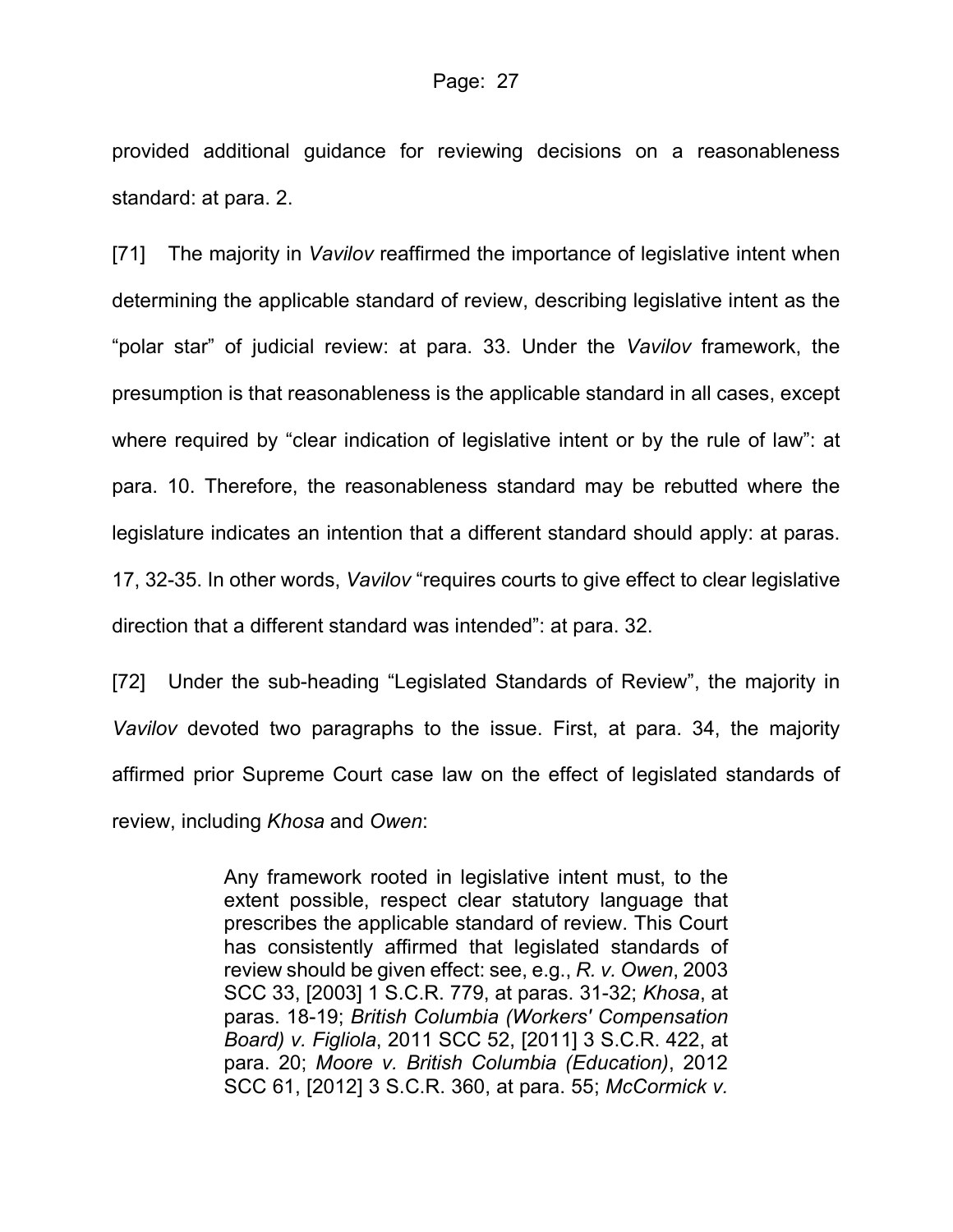*Fasken Martineau DuMoulin LLP*, [2014 SCC 39, \[2014\]](https://advance.lexis.com/api/document?collection=cases-ca&id=urn:contentItem:5G6C-XFY1-JCBX-S016-00000-00&context=1505209)  [2 S.C.R. 108,](https://advance.lexis.com/api/document?collection=cases-ca&id=urn:contentItem:5G6C-XFY1-JCBX-S016-00000-00&context=1505209) at para. 16; *British Columbia (Workers' Compensation Appeal Tribunal) v. Fraser Health Authority*, [2016 SCC 25, \[2016\] 1 S.C.R. 587,](https://advance.lexis.com/api/document?collection=cases-ca&id=urn:contentItem:5N24-5XB1-FGY5-M10V-00000-00&context=1505209) at paras. 8 and 29; *British Columbia Human Rights Tribunal v. Schrenk*, 2017 SCC 62, [2017] 2 S.C.R. 795, at para. 28.

[73] Second, at para. 35, the majority addressed the situation where a legislature has indicated that courts are to apply a correctness standard. The majority explained that where the legislature indicates the standard of review is correctness in reviewing specific questions, that standard must be applied.

[74] Accordingly, *Vavilov* reaffirmed that, subject to "limits imposed by the rule of law", legislated standards of review must be respected: at para. 35. In other words, *Vavilov* did not change the law with respect to respecting legislated standards of review.

# **(e)** *Shaw v. Phipps* **is consistent with** *Vavilov*

[75] The Tribunal and the AOM maintain that *Shaw v. Phipps* is now out of step with *Vavilov*. They argue that, by describing legislative intent as the "polar star" of judicial review, *Vavilov* has all but directed courts to give expression to the word "patently" in s. 45.8. While they do not definitively suggest where the light falls between unreasonableness and patent unreasonableness, the Tribunal and the AOM say there is light, and it must be respected.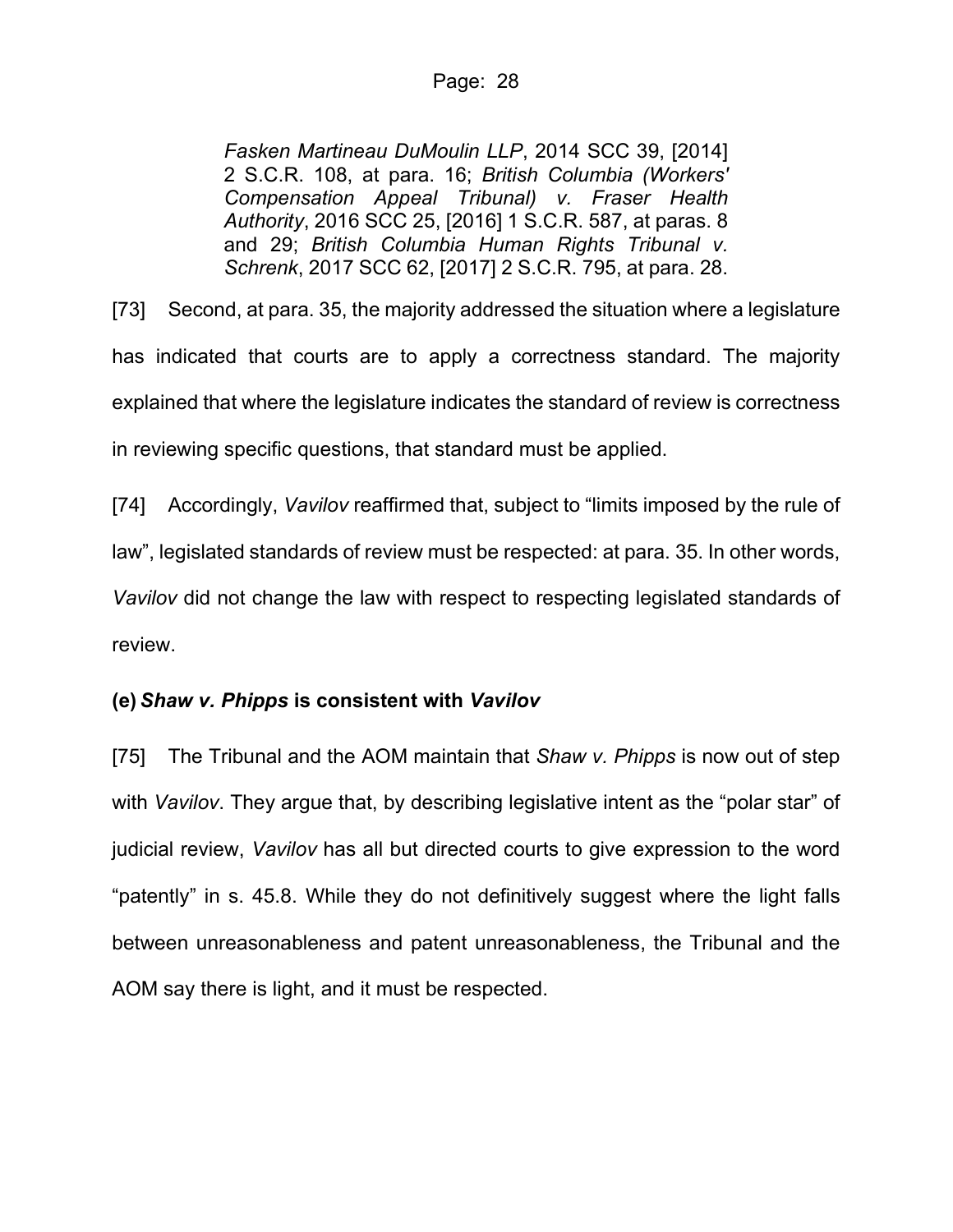[76] In my view, the Divisional Court's approach to the interpretation of s. 45.8 in *Shaw v. Phipps* is entirely consistent with *Vavilov*. The Divisional Court in *Shaw v. Phipps* did exactly what *Vavilov* instructs us to do now.

[77] In *Shaw v. Phipps*, the Divisional Court engaged in a purposive interpretation of s. 45.8 that took into account legislative intent, recognizing that the legislature intended that the highest degree of deference be accorded to the Tribunal's determination of facts, its interpretation and application of human rights law, and decisions on remedy. As Professor Paul Daly has noted in his article "Patent unreasonableness after *Vavilov*" (2021) 34 Can. J. Admin. L. & Prac. 167, at pp. 175-76, this interpretation of s. 45.8 can be said to respect legislative intent:

> Ontario judges have considered since *Dunsmuir* that the goals of patent unreasonableness can be achieved through the application of the reasonableness standard. In this instance, it might be said that the assimilation of patent unreasonableness to reasonableness does no violence to legislative intent. [Emphasis added.]

[78] The Divisional Court also specifically considered case law on legislated standards of review, including *Owen*, and interpreted s. 45.8 in light of the general principles of administrative law, in accordance with *Khosa*. Notably, both *Owen* and *Khosa* were cited with approval in para. 34 of *Vavilov*.

[79] In addition, the Divisional Court took into account rule of law concerns in interpreting s. 45.8, which is consistent with the statement in para. 35 of *Vavilov*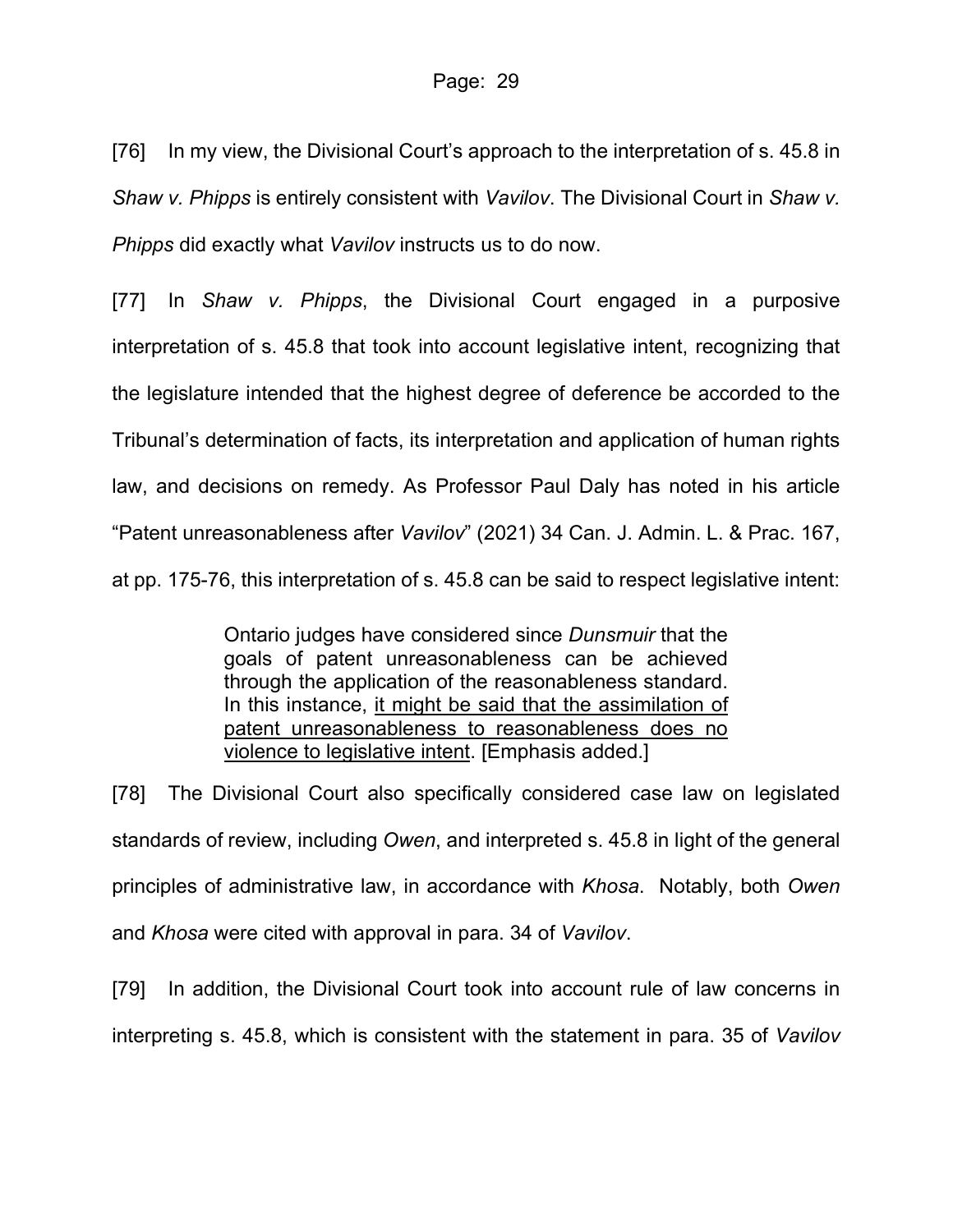that courts are to respect legislated standards of review "within the limits imposed by the rule of law."

[80] The Divisional Court further recognized that while reasonableness is a single standard, it takes its colour from its context. *Vavilov* affirmed this point, at para. 89, where the majority stated:

> [T]he particular context of a decision constrains what will be reasonable for an administrative decision maker to decide in a given case. This is what it means to say that "[r]easonableness is a single standard that takes its colour from the context". [Citations omitted.]

[81] In my view, *Shaw v. Phipps* is also consistent with *Vavilov*'s stated desire to bring "greater coherence and predictability to this area of law": *Vavilov*, at para. 10. It does this by avoiding the practical and theoretical difficulties of distinguishing between patent unreasonableness and reasonableness that were identified in *Dunsmuir*.

[82] As for the application of the reasonableness standard, both *Shaw v. Phipps* and *Vavilov* recognize that reasonableness must take into account the relevant "colour" or "constraints", including the expertise of the Tribunal and the existence of a privative clause in s. 45.8: *Vavilov*, at para. 90. What this means in practice is that, when reviewing a decision from the Tribunal, judges are to apply reasonableness with the appropriate measure of judicial restraint that respects the distinct role of administrative decision-makers, in accordance with *Vavilov*, which includes the following guidance: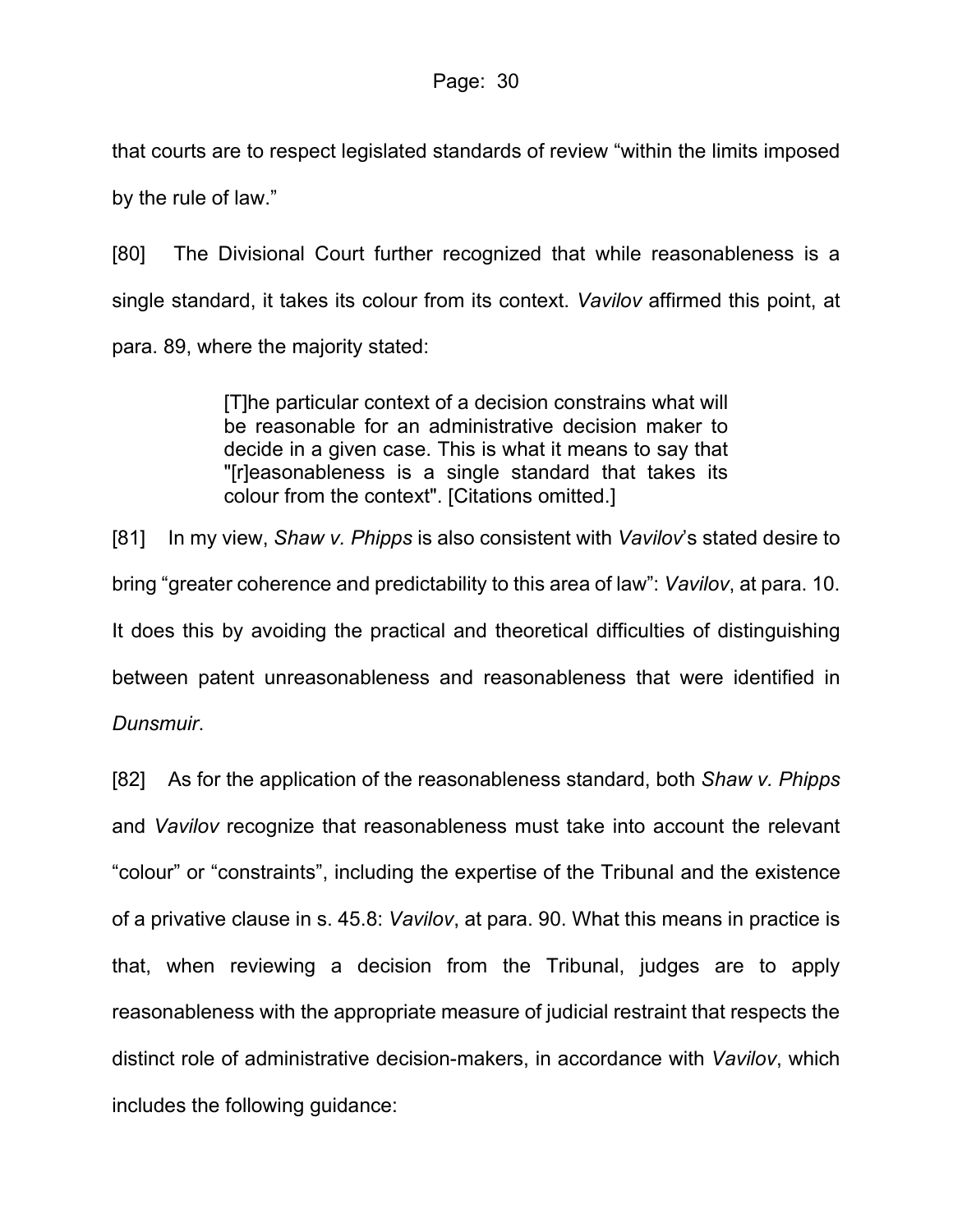- "[R]easonableness review finds its starting point in judicial restraint and respects the distinct role of administrative decision makers": at para. 75.
- Reviewing courts must not apply a standard of perfection when reviewing written reasons: at para. 91.
- Reviewing courts should pay respectful attention to the decision maker's demonstrated expertise and application of specialized knowledge. Expertise may help explain an outcome that seems puzzling on its face: at para. 93.
- The history and context of the proceedings must inform the reviewing court's reading of the reasons: at para. 94.
- To set aside a decision as unreasonable, "[a]ny alleged flaws or shortcomings must be more than merely superficial or peripheral to the merits of the decision." Instead, they must be "sufficiently central or significant to render the decision unreasonable." A decision with "sufficiently serious shortcomings" will not "exhibit the requisite degree of justification, intelligibility and transparency": at para. 100.
- The reasoning must be rational and logical for the decision to be reasonable, but the analysis is not a "line-by-line treasure hunt for error": at para. 102.
- **-** Reasons should be read in light of the record and administrative regime in which they are given. Read holistically, reasons must reveal a rational chain of analysis to be reasonable. The conclusion must flow from the analysis undertaken and the record: at para. 103.
- Reviewing courts must not reweigh and reassess evidence; absent exceptional circumstances, the reviewing court should not interfere with factual findings of the decision maker: at para. 125.
- A decision maker's failure to address key issues or central arguments may reflect a potential gap or flaw in the reasons. However, decision makers need not respond to every argument or make an explicit finding on every element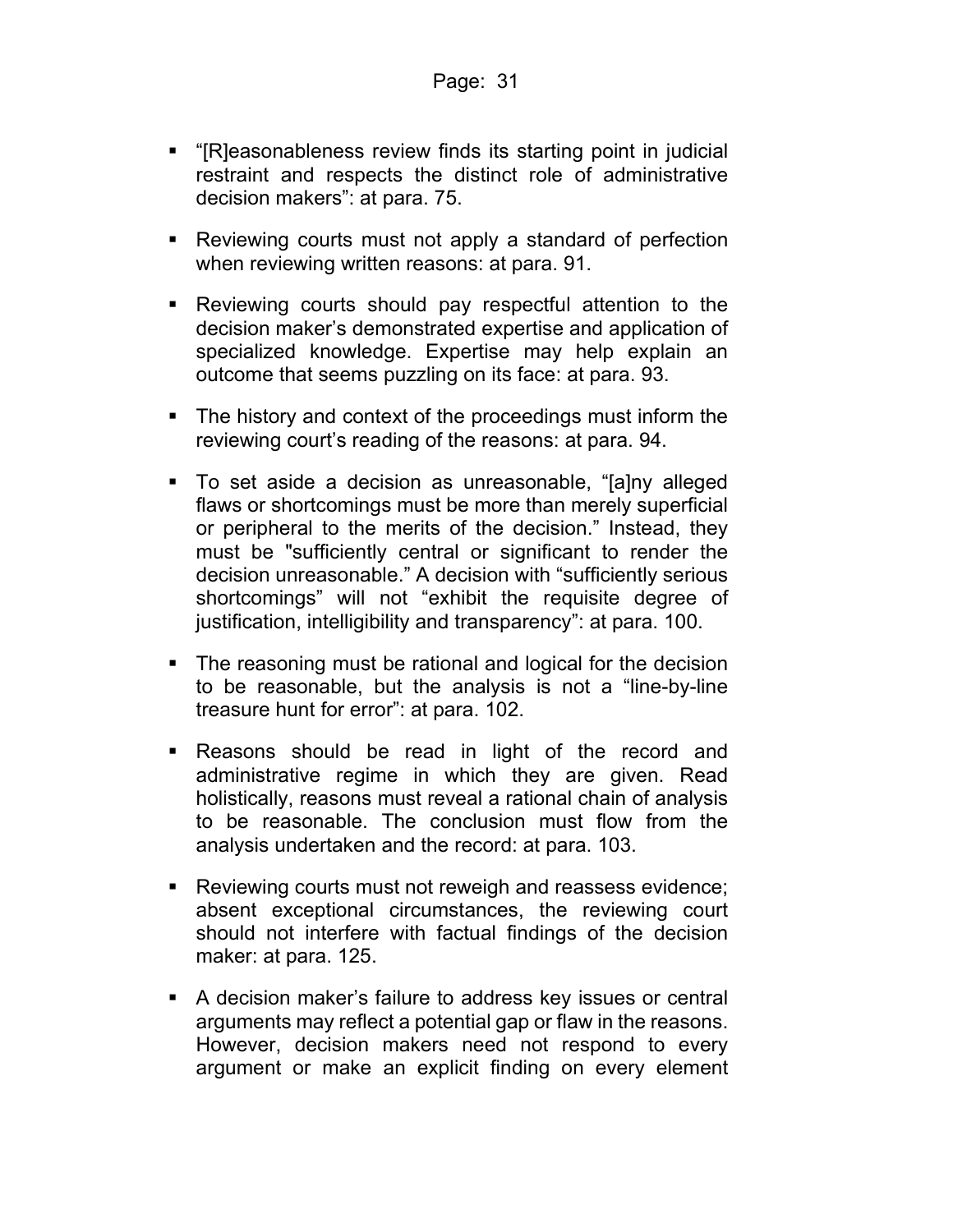leading to a conclusion. Reviewing courts cannot expect that they will: at para. 128.

[83] In sum, the standard of review of the Tribunal's decisions remains reasonableness, although the application of the reasonableness standard is now informed by the guidance provided in *Vavilov*.

## **(2) Is the Adjudicator's Liability Decision Unreasonable?**

[84] While the MOH acknowledges that reasonableness is a deferential standard, it challenges the Adjudicator's liability decision from every angle. The MOH argues that the Adjudicator engaged in illogical reasoning, failed to articulate a rational chain of analysis, made unreasonable factual findings, gave some evidence too much weight or too little weight, drew ungrounded inferences, ignored important expert and other evidence, reversed the burden of proof, and misinterpreted and misapplied the *Code* in imposing a positive obligation on the MOH.

[85] Ultimately, the question for this court is whether the Adjudicator's decision as a whole is reasonable. While reasonableness review is not a "rubber-stamping" process and is a robust form of review, it finds its starting point in judicial restraint: *Vavilov*, at para. 13. As *Vavilov* instructs, at para. 85, "a reasonable decision is one that is based on an internally coherent and rational chain of analysis and that is justified in relation to the facts and the law that constrain the decision maker. The reasonableness standard requires that a reviewing court defer to such a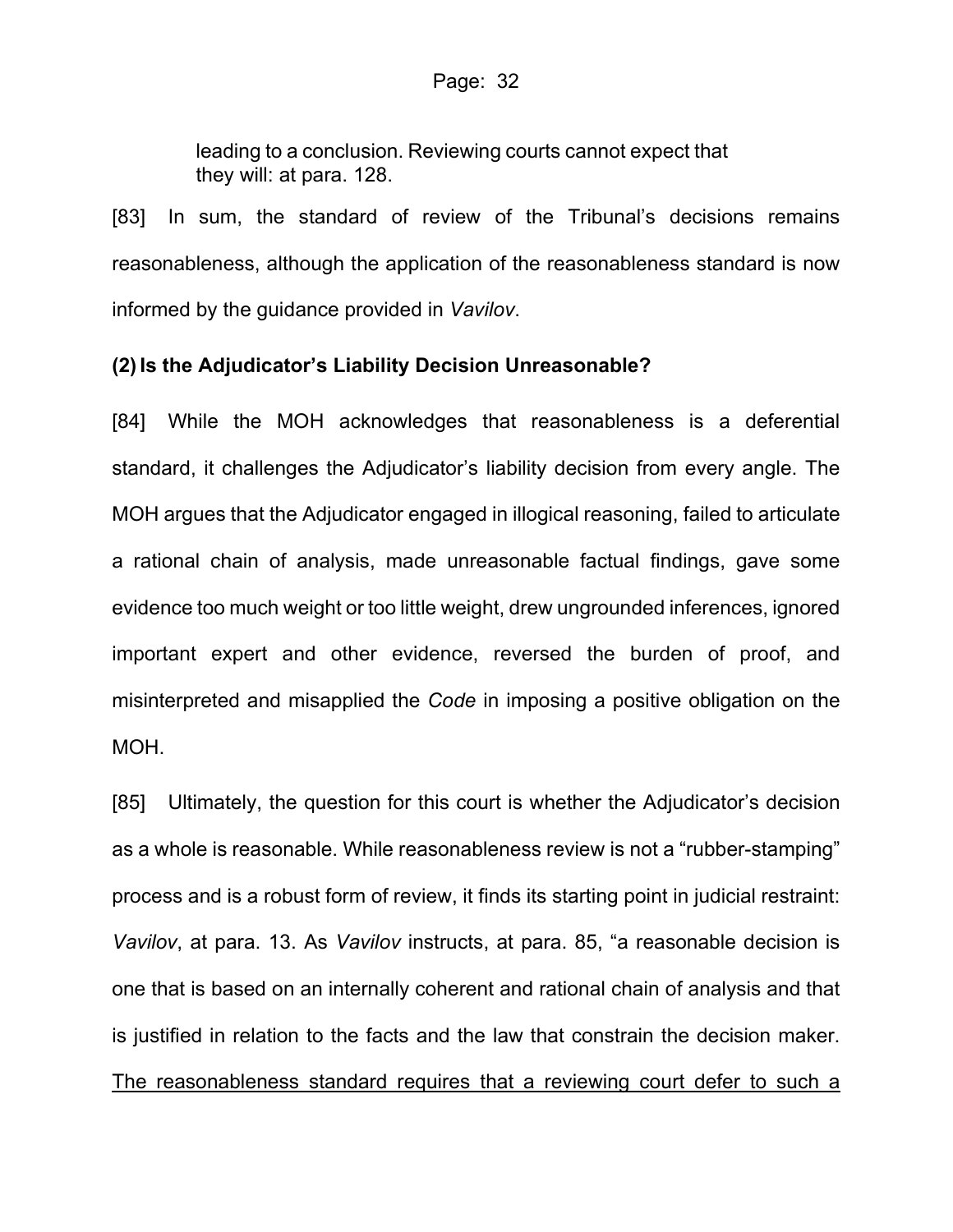decision" (emphasis added). To determine whether a decision is reasonable, "the reviewing court asks whether the decision bears the hallmarks of reasonableness – justification, transparency and intelligibility – and whether [the decision] is justified in relation to the relevant factual and legal constraints that bear on the decision": *Vavilov*, at para. 99.

[86] In assessing the reasonableness of the Tribunal's liability decision, and bearing in mind the multitude of complaints raised by the MOH, I have structured my analysis around the following key issues raised by the MOH:

- (a) Do the Adjudicator's reasons fail to reveal a rational chain of analysis?
- (b) Was it unreasonable for the Adjudicator to find that gender was a factor in the compensation of midwives?
- (c) Did the Adjudicator reverse the burden of proof?
- (d) Did the Adjudicator unreasonably ignore the MOH's expert evidence tendered to prove that gender was not a factor in midwives' compensation?
- (e) Did the Adjudicator unreasonably find that CHC physicians remained appropriate comparators after they became predominantly female?
- (f) Did the Adjudicator unreasonably impose a positive obligation on the MOH?
- [87] As I will explain, in my view the Adjudicator's liability decision is reasonable.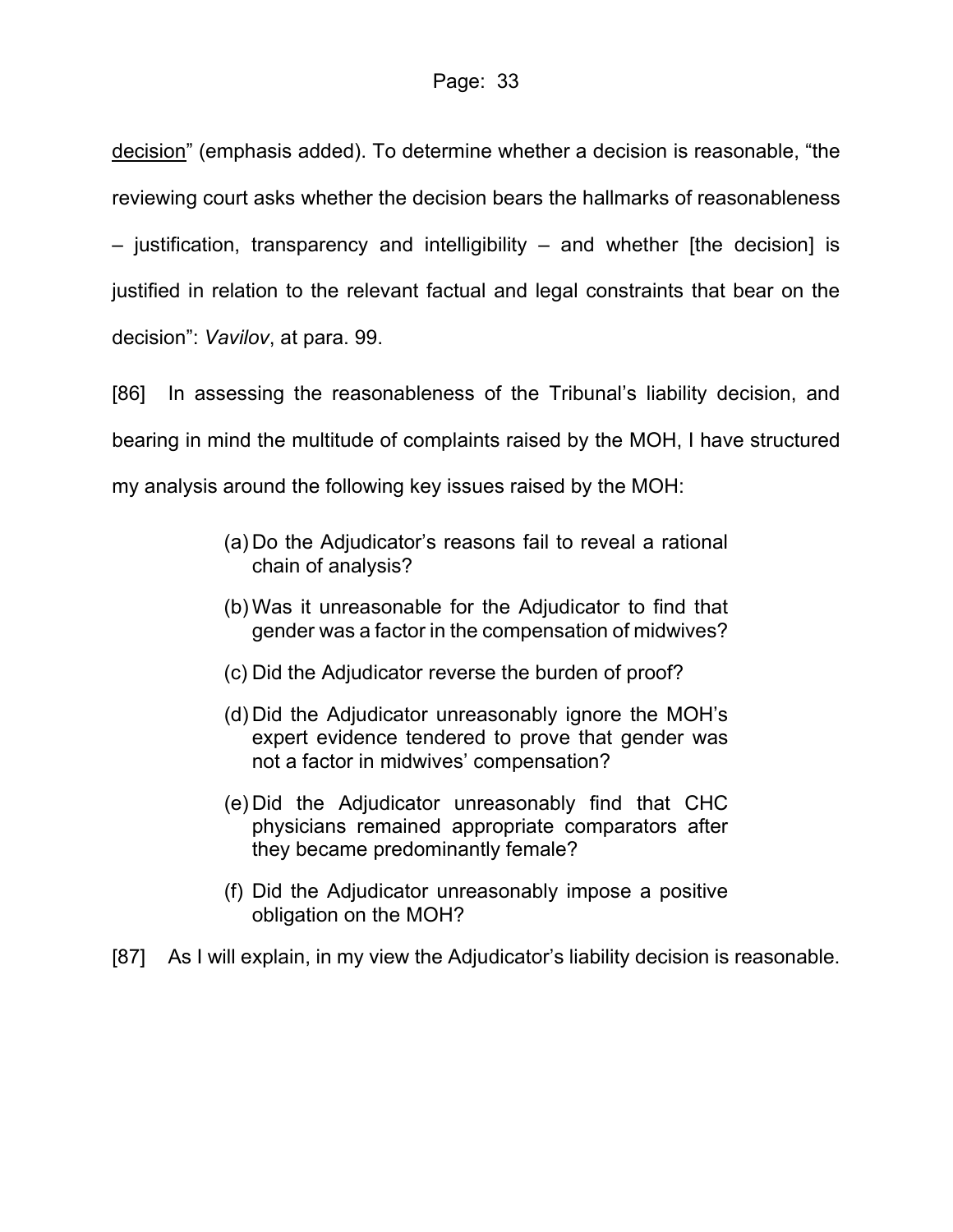# **(a) Do the Adjudicator's reasons fail to reveal a rational chain of analysis?**

#### **(i) Overview**

[88] The MOH argues that the Adjudicator's reasons fail to reveal a logical chain of analysis. According to the MOH, the reasons are circular, internally incoherent, and draw peremptory conclusions. For instance, the MOH characterizes the conclusion that sex was a factor in the adverse treatment of midwives as a "peremptory conclusion that failed to reveal a rational chain of analysis."

[89] It is helpful to start with a return to paras. 102-104 of *Vavilov,* where the majority explains the proper approach to assessing whether a decision is based on internally coherent reasoning. A reviewing court must not set out on a "treasure hunt" to identify missteps in the decision maker's reasoning: *Vavilov*, at para. 102. Rather, the reviewing court must remain focussed on the task at hand, determining if the reasons are rational and logical by tracing the decision maker's reasoning to see whether there are any fatal flaws in the overarching logic: *Vavilov*, at para. 102. A decision will be unreasonable if its reasons, "read holistically, fail to reveal a rational chain of analysis or if they reveal that the decision was based on an irrational chain of analysis", or where "the conclusion reached cannot follow from the analysis undertaken … or if the reasons read in conjunction with the record do not make it possible to understand the decision maker's reasoning on a critical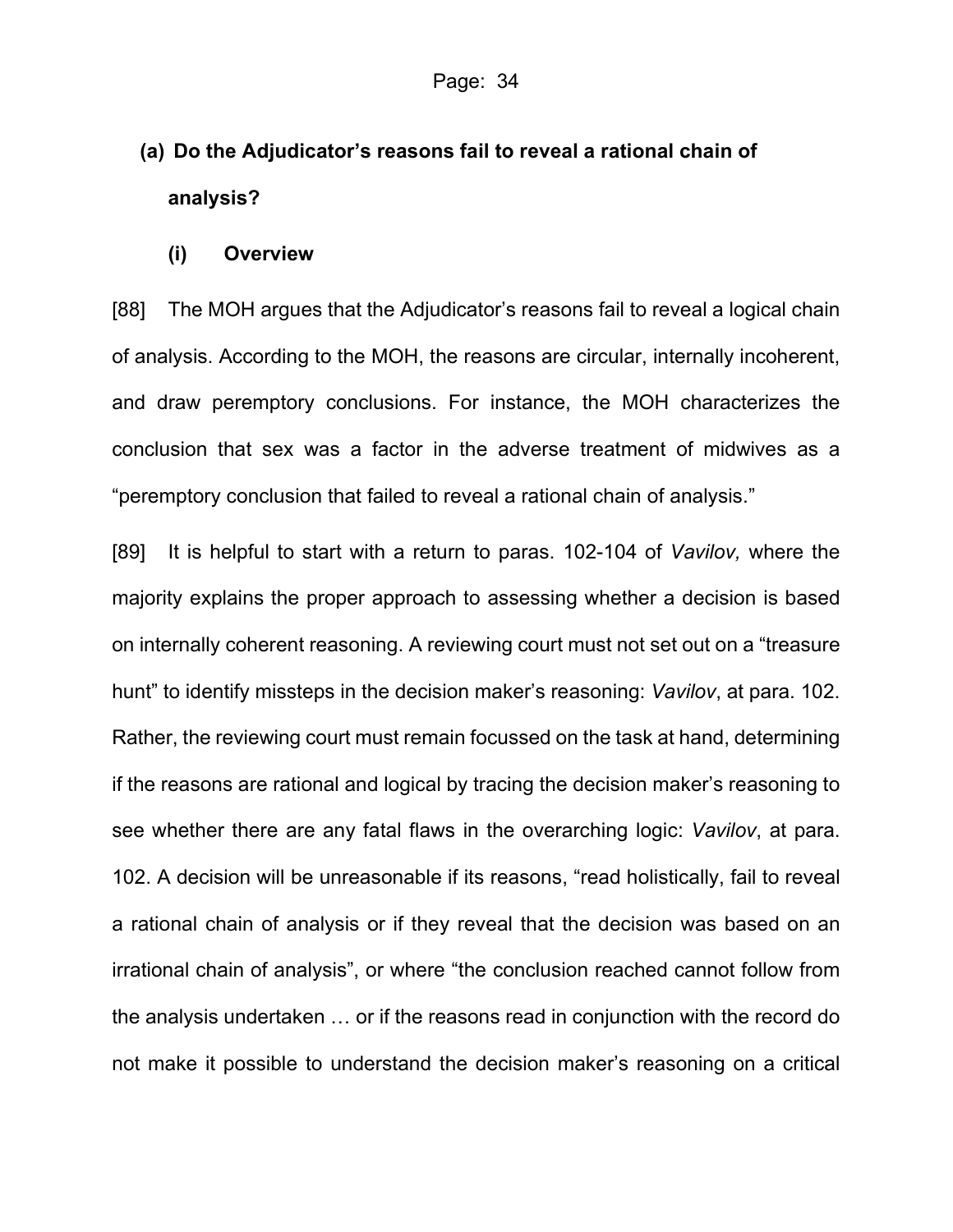point": *Vavilov*, at para. 103. At the end of the day, the reasoning must "add up": *Vavilov*, at para. 104.

[90] In my view, the Adjudicator's reasoning does "add up". Her reasons reveal a logical chain of analysis grounded in the record and the relevant jurisprudence in support of her key conclusion that sex was a factor in the adverse treatment that midwives experienced and the compensation gap that developed between midwives and CHC physicians after 2005.

[91] At this point, my focus is strictly on whether the Adjudicator's reasons reveal a logical chain of analysis, not the factual or legal constraints that bear on her decision. Later in these reasons I come to a more detailed analysis of the evidence and law in support of the Adjudicator's decision.

## **(ii) The discrimination claim**

[92] In assessing the Adjudicator's reasons, it is important to first understand what was and was not at issue before the Tribunal.

[93] The AOM claimed that the MOH had violated the right of midwives to equal treatment on the basis of sex under ss. 3 and 5 of the *Code*, which affirm that every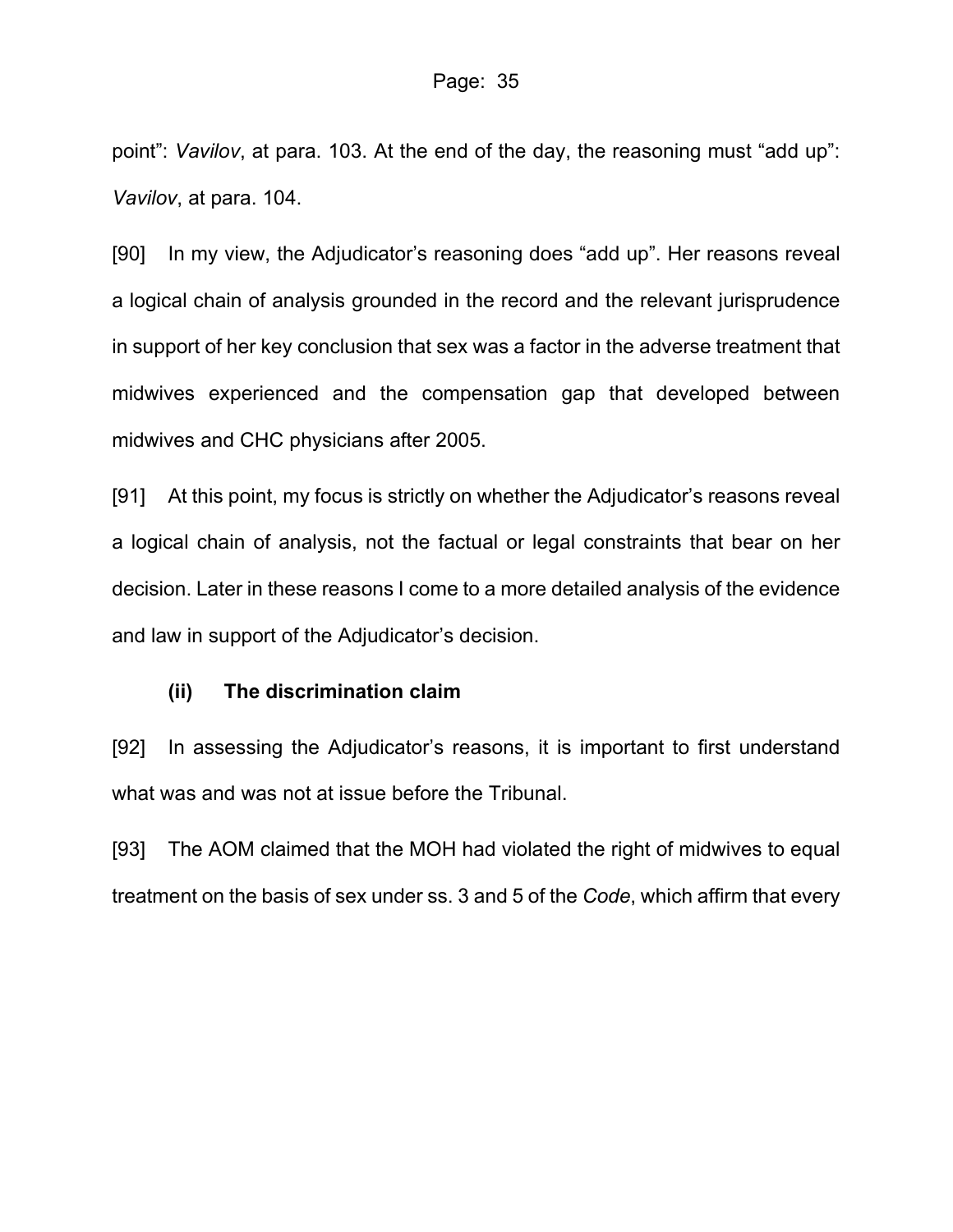person has the "right to contract on equal terms" and the "right to equal treatment with respect to employment" without discrimination.<sup>[7](#page-35-0)</sup>

[94] The AOM also relied on s. 9 of the *Code*, which prohibits a direct or indirect infringement of ss. 3 and 5, and ss. 11 and 12 of the *Code*, which prohibit "constructive discrimination", which occurs when a neutral requirement, qualification, or factor results in discrimination, and discrimination because of association with a person identified by a prohibited ground of discrimination.

[95] In particular, the AOM claimed that the MOH violated those provisions by: (1) establishing and maintaining an inequitable compensation and funding system for midwives in Ontario; (2) providing unequal and discriminatory compensation and funding that undervalued midwives' work; (3) failing to take proactive steps to prevent inequitable compensation and funding for a historically disadvantaged and almost exclusively female profession; (4) actively refusing to take any reasonable steps to investigate and remedy systemic gender discrimination when the AOM raised the issue; and (5) failing to address gendered integration barriers that midwives faced. $^8$  $^8$ 

<span id="page-35-0"></span> $7$  As the Adjudicator noted, there was no dispute between the parties that the issues related to the compensation of midwives fall within the broad definition of "with respect to employment" despite midwives' status as independent contractors.

<span id="page-35-1"></span><sup>&</sup>lt;sup>8</sup> The Adjudicator found that she had insufficient evidence to consider the fifth allegation, which is not relevant to this appeal.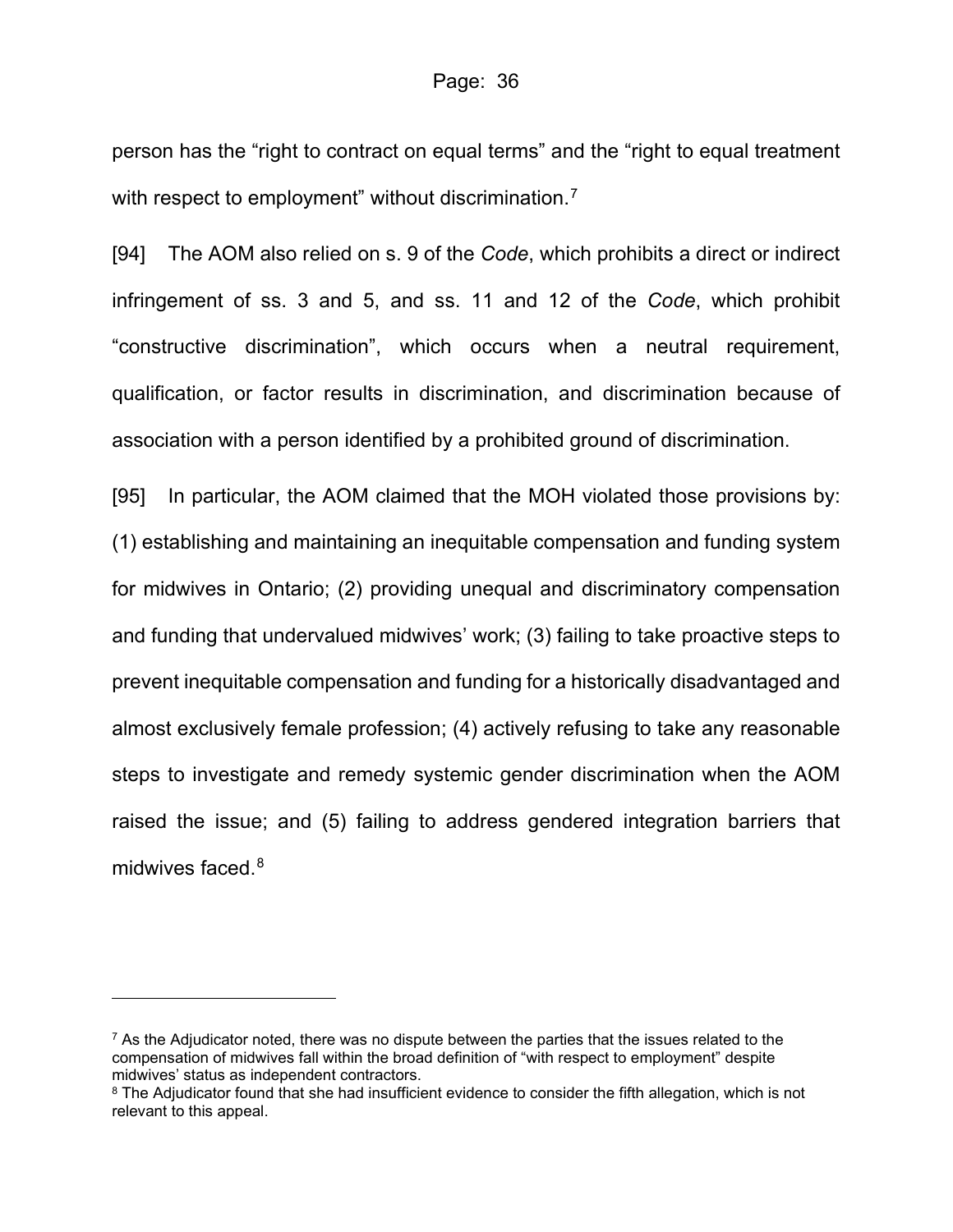[96] Notably, the MOH's response to the AOM's claim was not that it had taken gender into account to ensure that midwives were not subjected to systemic gender discrimination. Rather, the MOH denied that gender was ever a factor in determining compensation for midwives.

[97] It is also notable that while the parties were at odds on many issues before the Tribunal, they largely agreed on the relevant legal principles to be applied, most importantly, the test for discrimination. The same is also true before this court.

[98] With that background in mind, as *Vavilov* demands, I turn to the Adjudicator's reasons.

### **(iii) The Adjudicator's application of the test for discrimination reveals a logical chain of analysis**

[99] The Adjudicator, who has expertise in interpretating and applying the *Code*, recognized that it is to be given a broad, purposive interpretation to ensure that its purpose is fulfilled. She noted that the *Code*'s purpose is to remedy discrimination by focussing on the effect of the actions complained of rather than the intent of the party alleged to have discriminated.

[100] As an expert in human rights law, she was also alive to the nature of systemic gender discrimination in compensation. Referencing well-established jurisprudence, she described how deeply held attitudes about women's work can lead employers and compensation-setters to give less value to their work, often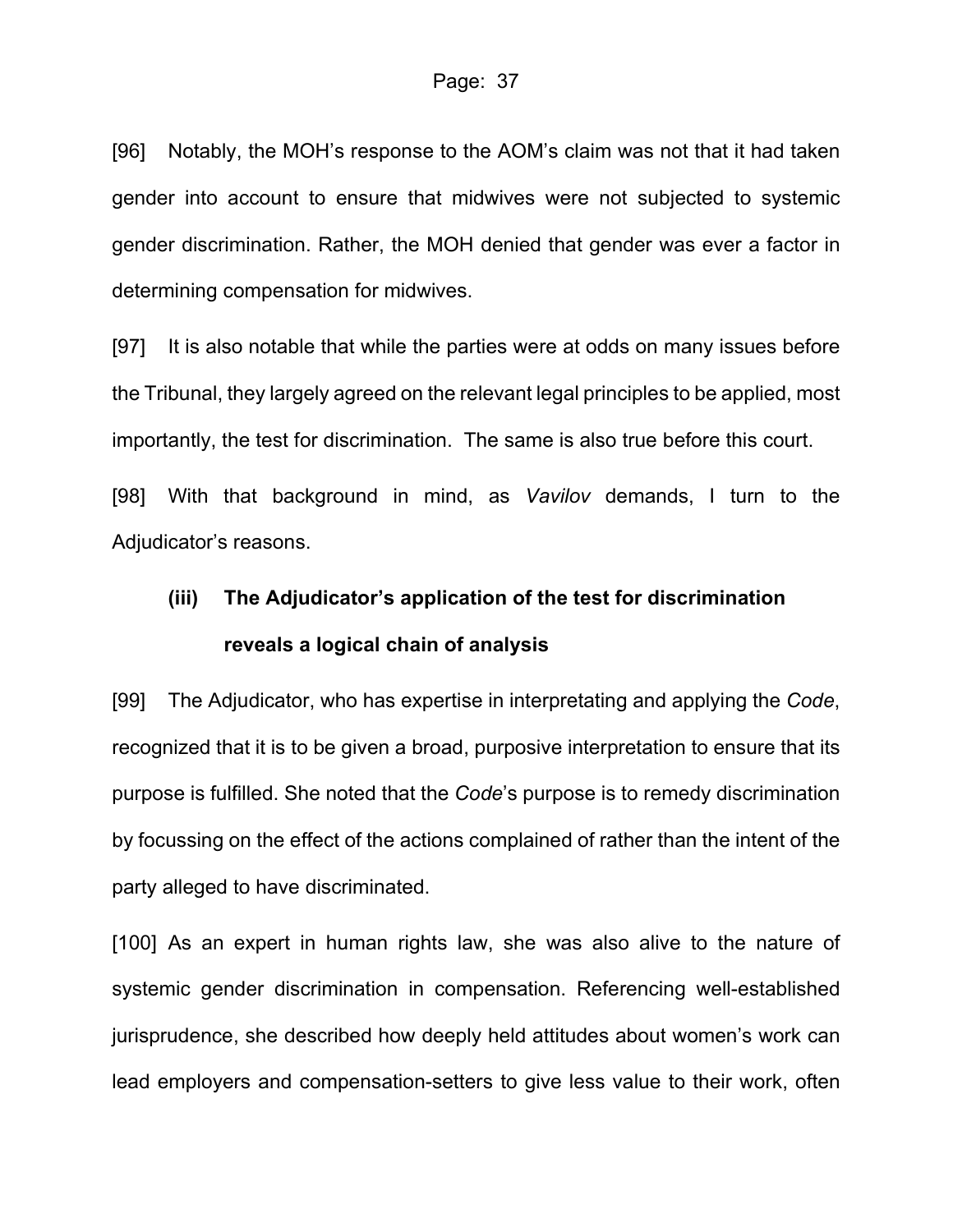without conscious decision-making. These unconscious attitudes are hidden and embedded in seemingly neutral compensation policies and practices.

[101] The Adjudicator articulated the well-established three-step test the complainant must meet to demonstrate *prima facie* discrimination, citing to the Supreme Court's decision in *Moore v. British Columbia (Education)*, 2012 SCC 61, [2012] 3 S.C.R. 360, at para. 33. To establish a *prima facie* case of gender discrimination, the claimant must show that:

- (1) they are a member of a group protected by the *Code*;
- (2) they have been subjected to adverse treatment; and
- (3) their gender was a factor in the adverse treatment.

[102] The Adjudicator recognized that under the third prong of the test an applicant must only prove that there is a connection between the prohibited ground and the adverse treatment. The connection does not need to be causal. And the connection can co-exist with other non-discriminatory factors, meaning sex need not be the only or even the predominant factor. Further, the Adjudicator recognized that the applicant does not need to prove that the respondent intended to discriminate. In support of these propositions, the Adjudicator cited to *Quebec (Commission des droits de la personne et des droits de la jeunesse) v. Bombardier Inc. (Bombardier Aerospace Training Center)*, 2015 SCC 39, [2015] 2 S.C.R. 789,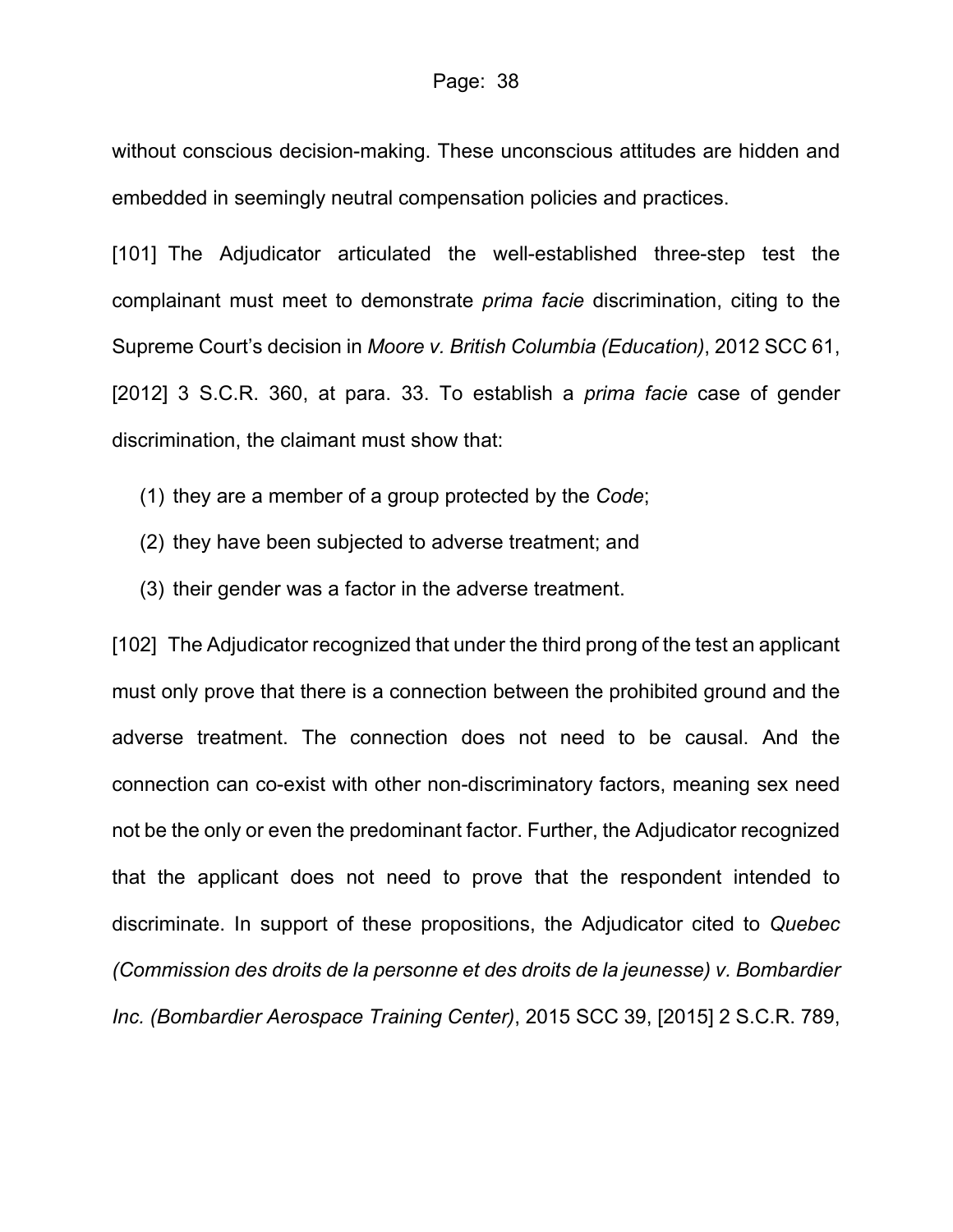at paras. 43-52, and *Peel Law Association v. Pieters*, 2013 ONCA 396, 116 O.R. (3d) 81, at paras. 59-60.

[103] The Adjudicator also explicitly recognized that the burden to prove discrimination on the balance of probabilities lay with the AOM and that the case must be decided on the totality of the evidence. The Adjudicator then went on to consider whether the AOM had proven discrimination under the three-part test.

[104] The MOH conceded that the first part of the test was met, as midwives are almost exclusively women and therefore have a characteristic protected from discrimination under the *Code*. The Adjudicator noted that at the time of the hearing there was one male midwife.

[105] The Adjudicator also held that the second and third parts of the test were met for the period from 2005 to 2013. She ultimately concluded as follows:

> I have concluded, on the balance of probabilities and on the totality of the evidence, that there is sufficient evidence from which to infer that midwives experienced adverse treatment and that sex is more likely than not a factor in the treatment they experienced and the compensation gap that has developed between midwives and CHC physicians since 2005. [Emphasis added.]

[106] In reaching these conclusions, the Adjudicator rejected the MOH's submission that gender had never been a factor in setting midwives' compensation.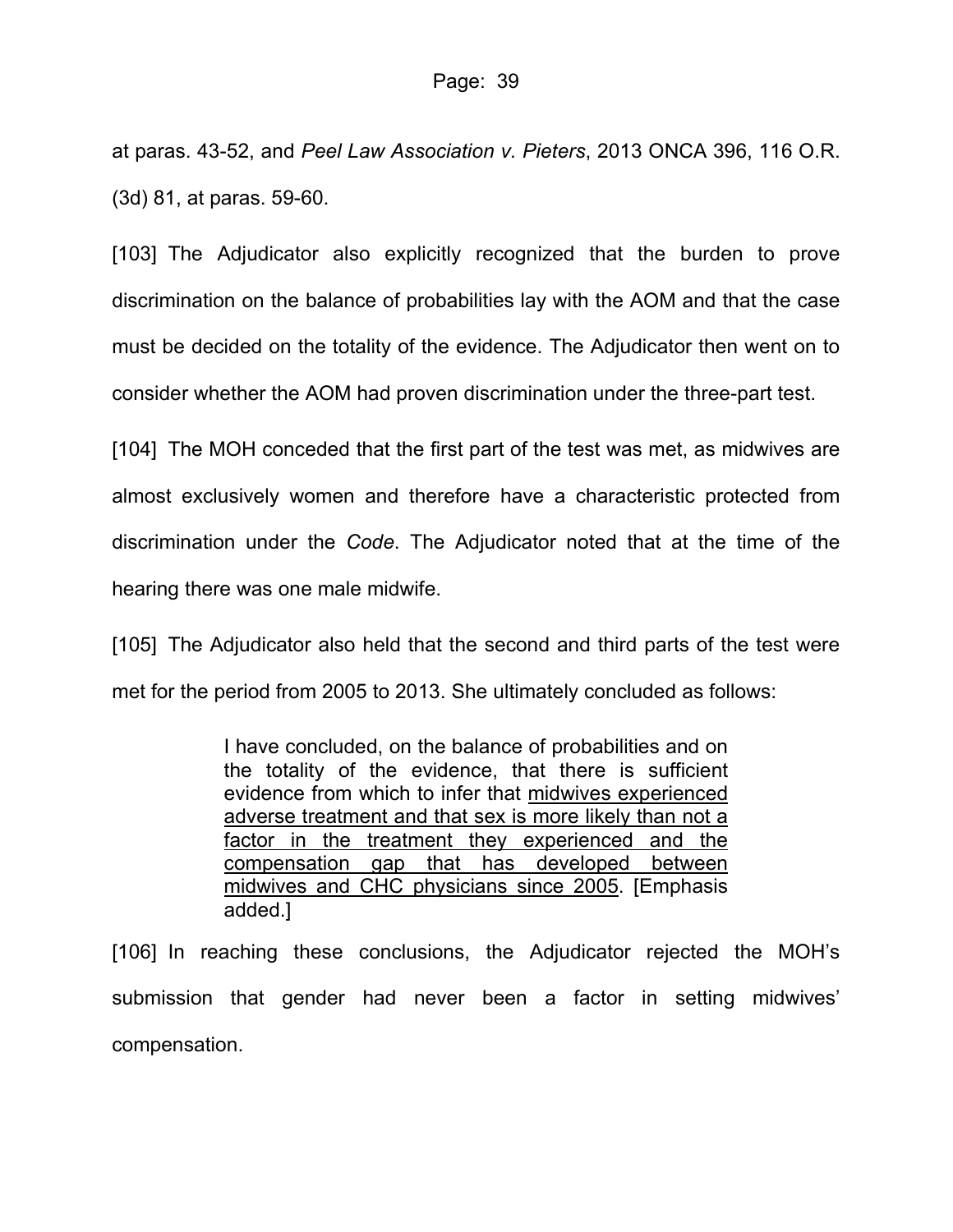[107] The Adjudicator recognized from the outset of her analysis that she could not presume a connection between gender and adverse treatment solely from context, citing *Bombardier*, at paras. 69, 88. At the same time, she was alive to the social context of this claim. As she stated, "[t]he negative effects of gender on the compensation of sex-segregated workers are well known."

[108] Importantly, based on the evidence before her, the Adjudicator found as a fact that in 1993 the AOM and the MOH were both "aware of the pervasive nature of system[ic] discrimination in compensation, the stereotypes associated with women's work and the necessity to ensure that women are paid by reference to objective factors like SERW."

[109] Not only were the MOH and the AOM aware of the problem, but the Adjudicator found as a fact that the parties did something about their joint concerns in this regard: they agreed to the 1993 principles that were embodied in the Morton Report. Appropriate compensation of midwives was to be based on their relative skill, effort, responsibility, and working conditions as compared to other health care professionals. The Report recommended a relative positioning of midwives between primary care nurses and physicians working in CHCs, who the Adjudicator found served as a male comparator. The Adjudicator found that these principles were adopted to ensure that midwives' compensation was not negatively affected by traditional assumptions and stereotypes about the value of women's work.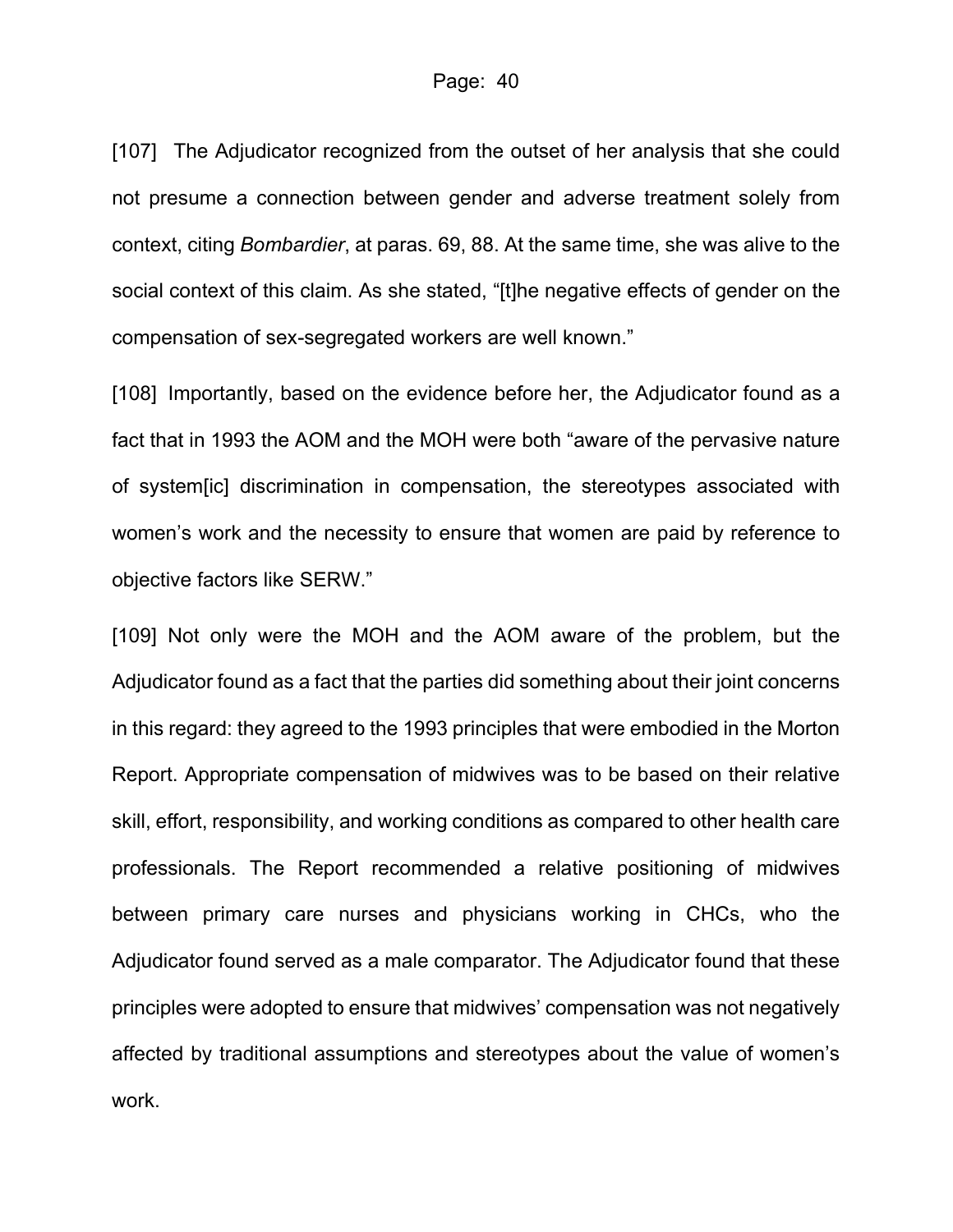[110] The Adjudicator recognized the importance of using CHC physicians as comparators. Indeed, she found that comparisons for midwives "were based on work historically done by men in order to ensure that their compensation corresponded with the work itself and not the gender of the person doing the work." [111] The fact was that, at the time of regulation, physicians were male-dominated and were associated with work historically done by men. While CHC physicians were more than 50% female by 2001, the Adjudicator found that CHC physicians remained a relevant comparator after that time. CHC physicians were family physicians who simply worked in a particular setting, a fact that was recognized by the MOH and the OMA, who worked to harmonize the compensation of CHC physicians with their peers. As one MOH witness testified, "it became important to be able to say that a primary care physician is a primary care physician is a primary care physician". And, even by 2013 when the AOM brought its claim, family physicians remained male dominated.

[112] As noted by the Adjudicator, that was not to say that CHC physicians and midwives were the same or that the alignment between the compensation of the two groups could not change over time. $9$  Even so, the CHC physicians and the midwives continued to share an overlapping scope of practice that was

<span id="page-40-0"></span><sup>9</sup> Not only could change occur, but the Courtyard Report reflected that fact. Indeed, while the Courtyard Report reinforced the importance and appropriateness of the 1993 principles, the compensation recommendation arising from that Report would not have returned midwives to their exact historical position under those principles.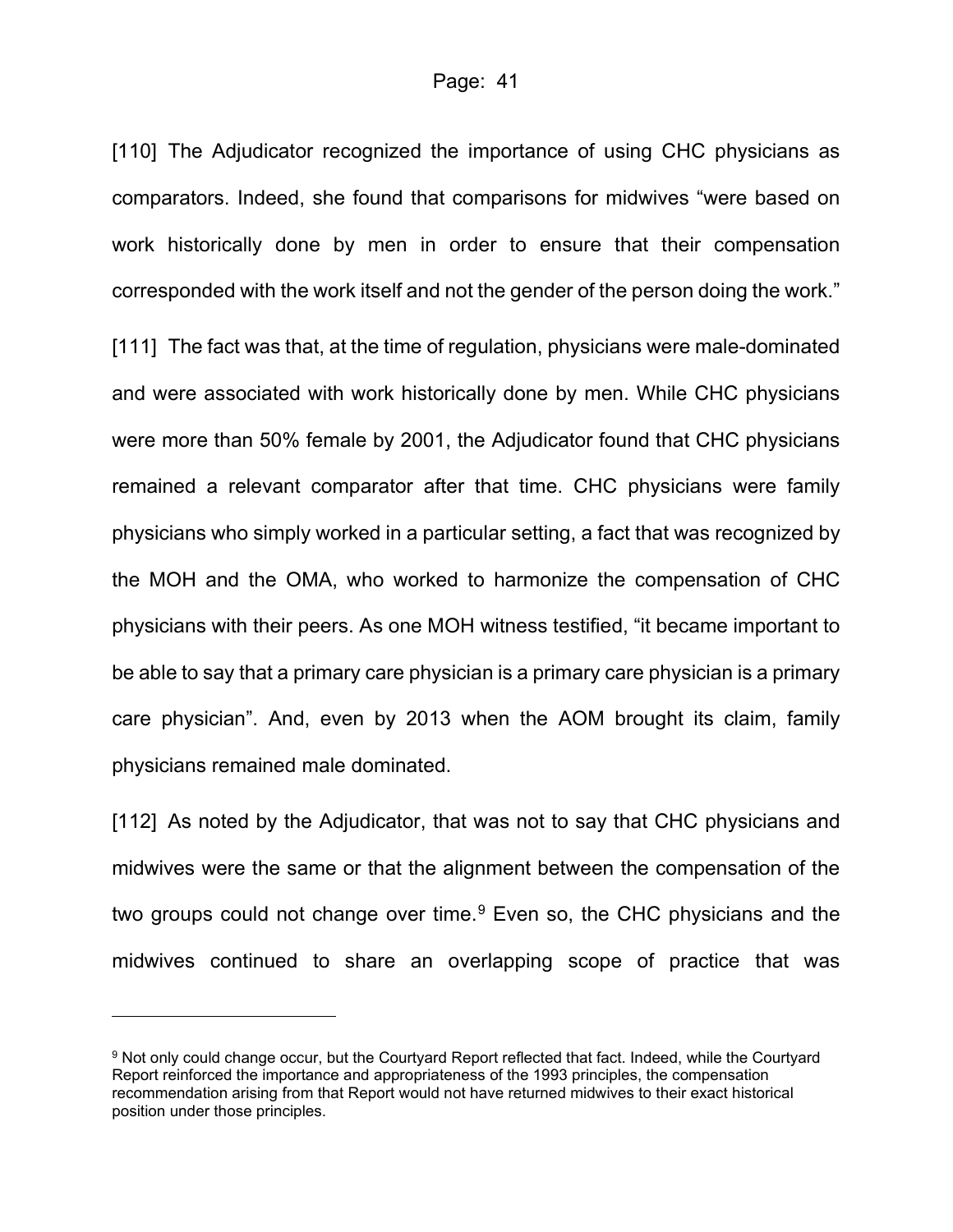comparable. The parties had agreed CHC physicians were an appropriate comparator at regulation, and this had been confirmed since by the Hay and Courtyard Reports. Indeed, the MOH continued to promote family physicians and midwives as comparable obstetrical providers, equally competent to care for women with non-high-risk pregnancies. Furthermore, the MOH had not produced a job evaluation to suggest that midwives and CHC physicians were no longer comparable for compensation purposes.

[113] For the Adjudicator, the adverse treatment experienced by midwives started after the 2005 agreement was concluded, as midwives gradually lost the connection to the 1993 principles. It culminated after the release of the Courtyard Report, when the MOH withdrew from the process and advised the AOM that the 2010 negotiations would be governed by compensation restraint. It was at that time that the MOH all together abandoned the 1993 principles that had informed negotiations with the AOM since 1993.

[114] The Adjudicator found that, while not every difference in treatment will amount to discrimination, the MOH walking away from the principles specifically designed to prevent gender discrimination, without replacing them with anything else, and imposing compensation restraint on the "sex-segregated workers" was clearly disadvantageous to them, resulting in "adverse treatment". She found that this satisfied the second prong of the test.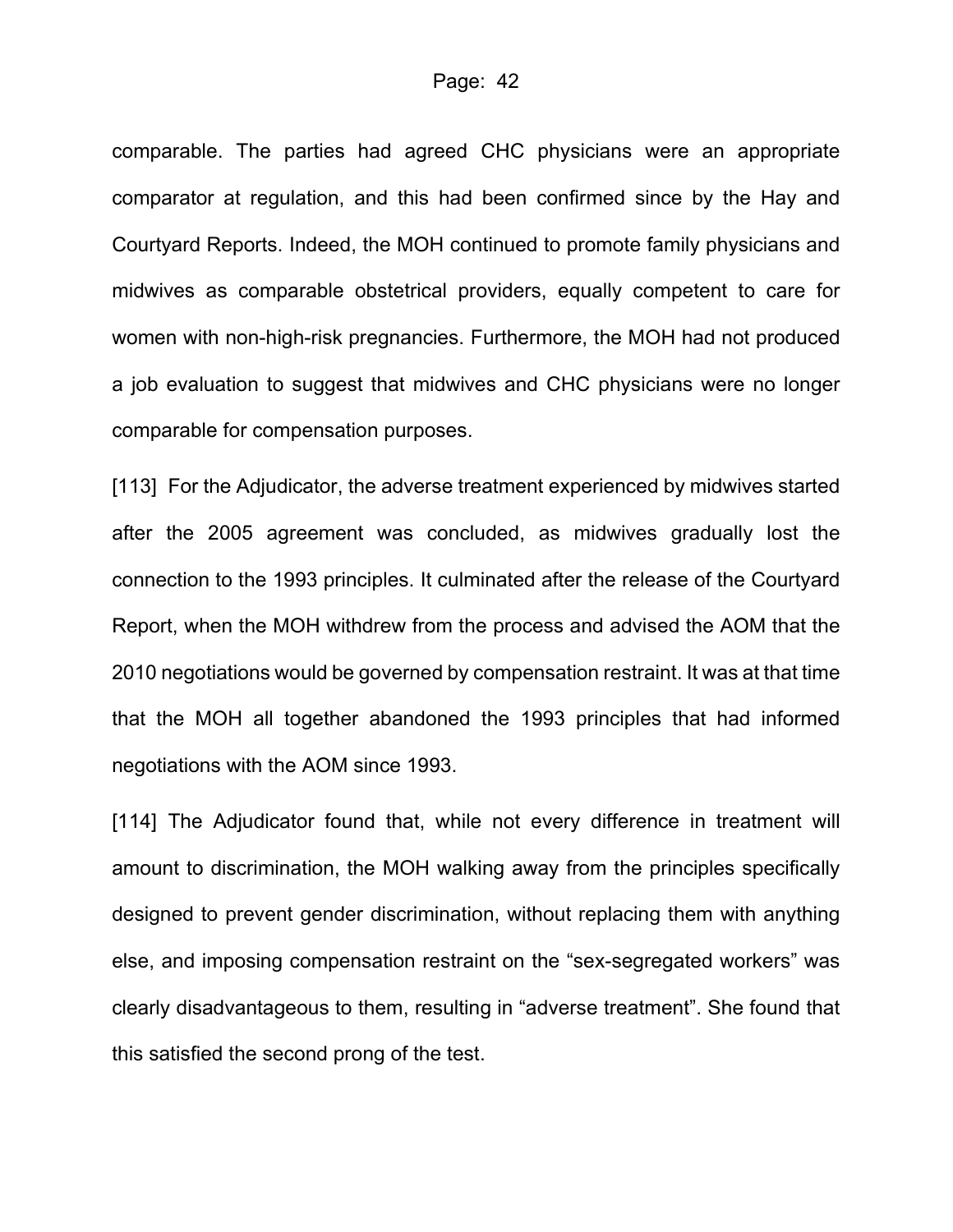[115] The Adjudicator found that the third prong of the test was also met, as there was sufficient evidence from which she inferred that sex was more likely than not a factor in the adverse treatment that midwives experienced after 2005.

[116] In particular, the Adjudicator found that the MOH's response to the Courtyard Report constituted sufficient evidence from which to infer that gender was more likely than not a factor in the adverse treatment experienced by midwives. She was not satisfied that there were good reasons for the MOH to abandon the 1993 principles, which had informed the Courtyard Report, following the Report's release.

[117] Importantly, the study had proceeded with the full cooperation of the parties and an active steering group made up of equal numbers of representatives of the MOH and the AOM. The parties were asked for input on a draft version of the Courtyard Report. Then, after the release of the Report, the MOH unilaterally concluded that CHC physicians were no longer an appropriate comparator, without conducting any study to validate its position. It walked away from the Courtyard Report – which meant it was also walking away from the 1993 principles – even though it had agreed in the last round of bargaining to conduct a joint compensation study that would inform the next round of collective bargaining. And, while the MOH raised criticisms of the final Courtyard Report, the Adjudicator found that they were minor and could easily have been remedied. As found by the Adjudicator, the fact is that it was only once the MOH saw the final Courtyard Report's recommendation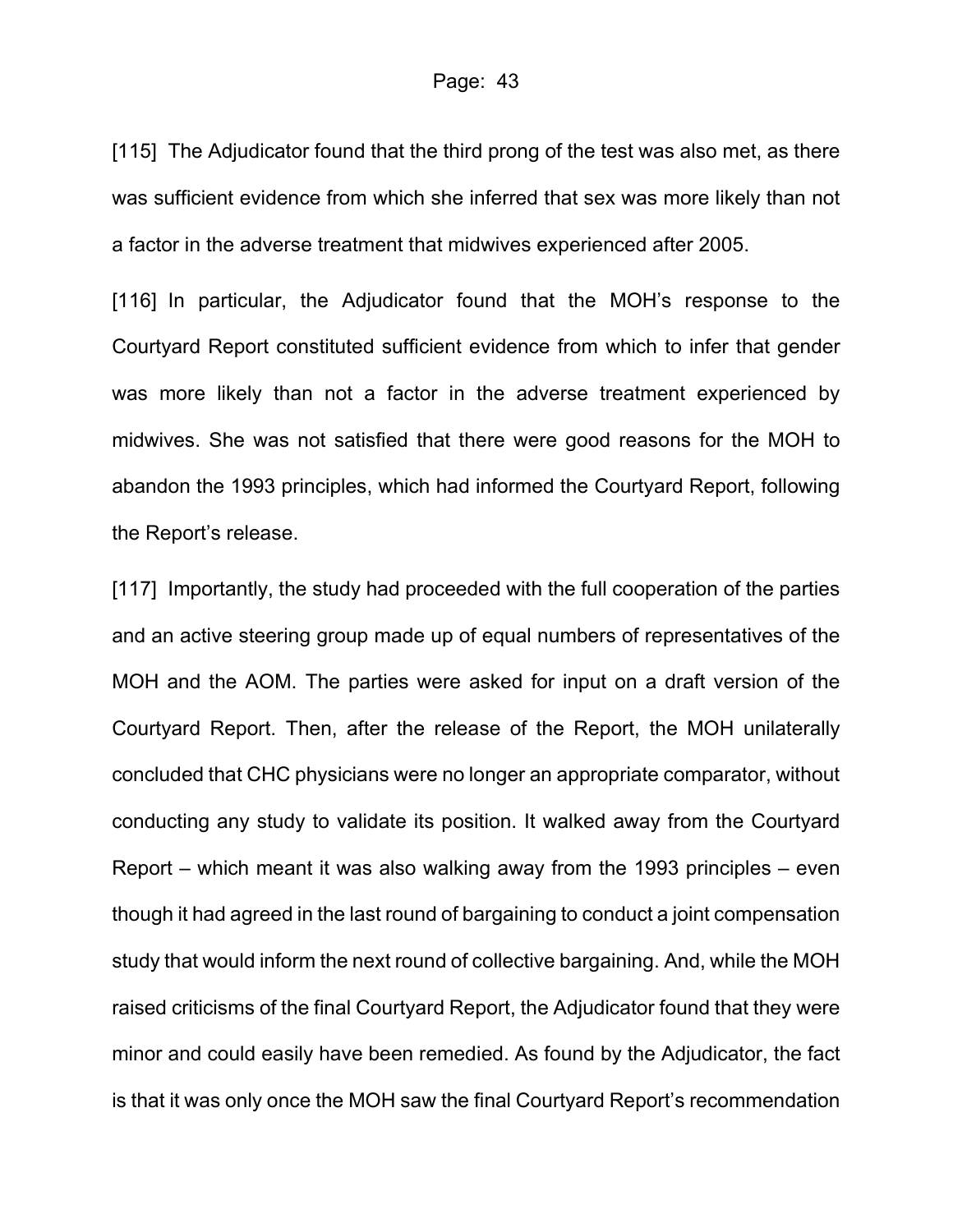of a 20% compensation increase for midwives (an increase that still would have been less advantageous than what the 1993 principles called out for) that the MOH did an about face and said that compensation restraint policy would apply.

[118] The Adjudicator found that at this time the MOH was aware of the risk that the AOM might bring a claim of discrimination. As she pointed out, the Negotiations Branch, which was leading discussions on behalf of the MOH, adverted to an "outside risk" in a slide presentation that the AOM could bring an "equity issue forward" under the *Code*, although it noted that "the relationship between midwives and obstetricians was not clear."

[119] The Adjudicator found that the Courtyard Report, born out of a joint effort between the MOH and the AOM, was sufficiently compelling for the MOH to realize that the AOM's claim of gender discrimination might have some validity. She also found the MOH refused to take reasonable steps to respond and failed to monitor the compensation of midwives for the impact of gender discrimination, which undermined the MOH's argument that gender was not a factor in their compensation levels.

[120] The Adjudicator concluded that, having walked away from the Courtyard Report (and, therefore, the 1993 principles) the MOH's failure to take any steps to address concerns raised about discrimination in midwife compensation was a factor from which an inference of discrimination could be drawn. The Adjudicator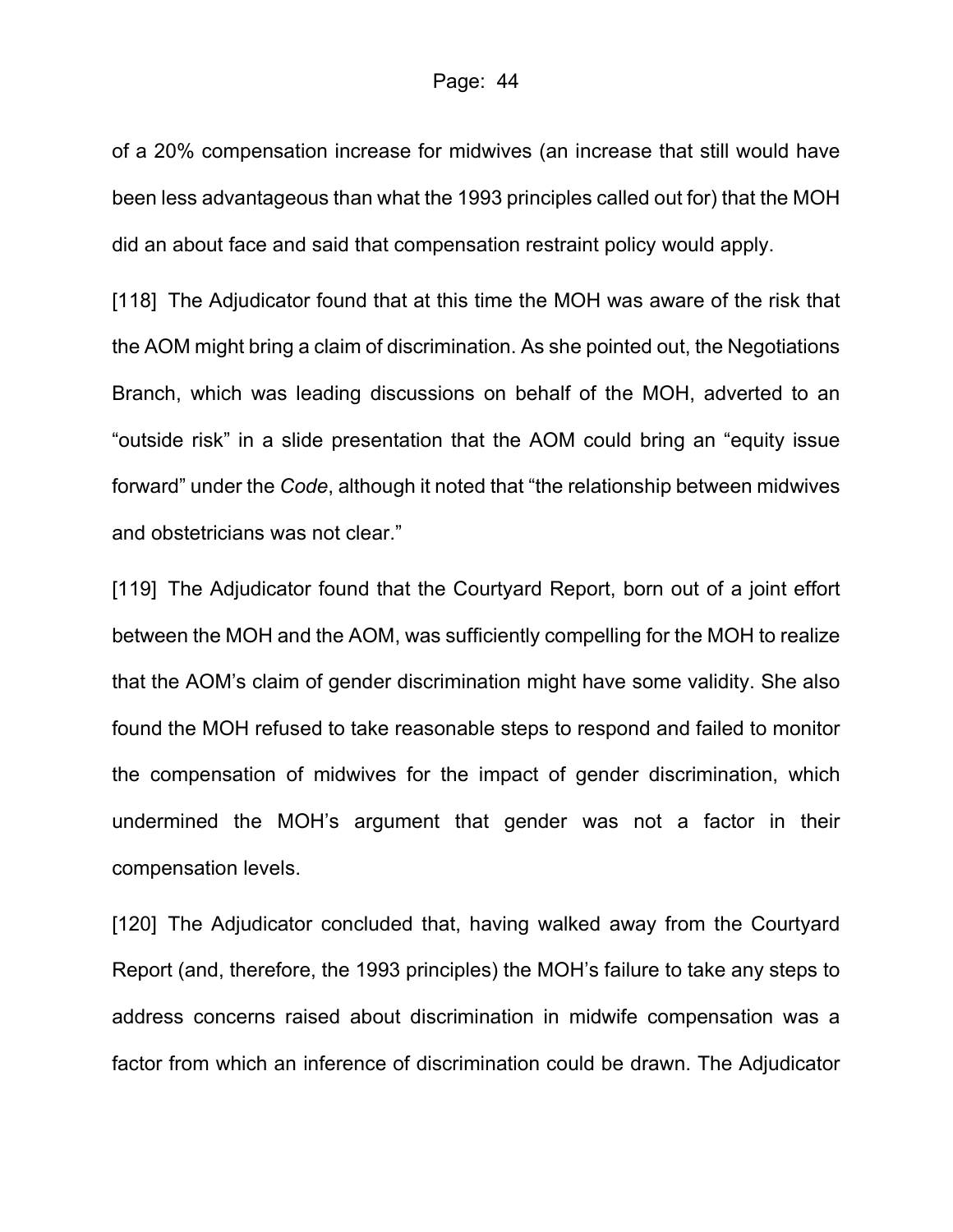rejected the MOH's submission that differences in compensation paid to CHC physicians and midwives were based solely on occupational differences and labour market forces, and that gender was not a factor. There was no evidence that the compensation of physicians was tied to an analysis of their skill, effort, responsibility, and working conditions. Rather, CHC physicians were given increases because of recruitment and retention issues and after they gained representation from the OMA, leading to the harmonization of their compensation with other physicians.

[121] In summary, the Adjudicator concluded that gender was a factor in the adverse treatment of midwives for a number of reasons, including that the MOH abandoned the principles designed to safeguard against gender discrimination, after receiving a report confirming the ongoing relevance of the principles, and without a credible explanation for doing so or a new methodology to ensure that midwives were being paid appropriately.

[122] In my view, the Adjudicator's reasons read holistically do logically "add up" and reveal a rational chain of analysis to support her conclusion that midwives were subjected to discrimination.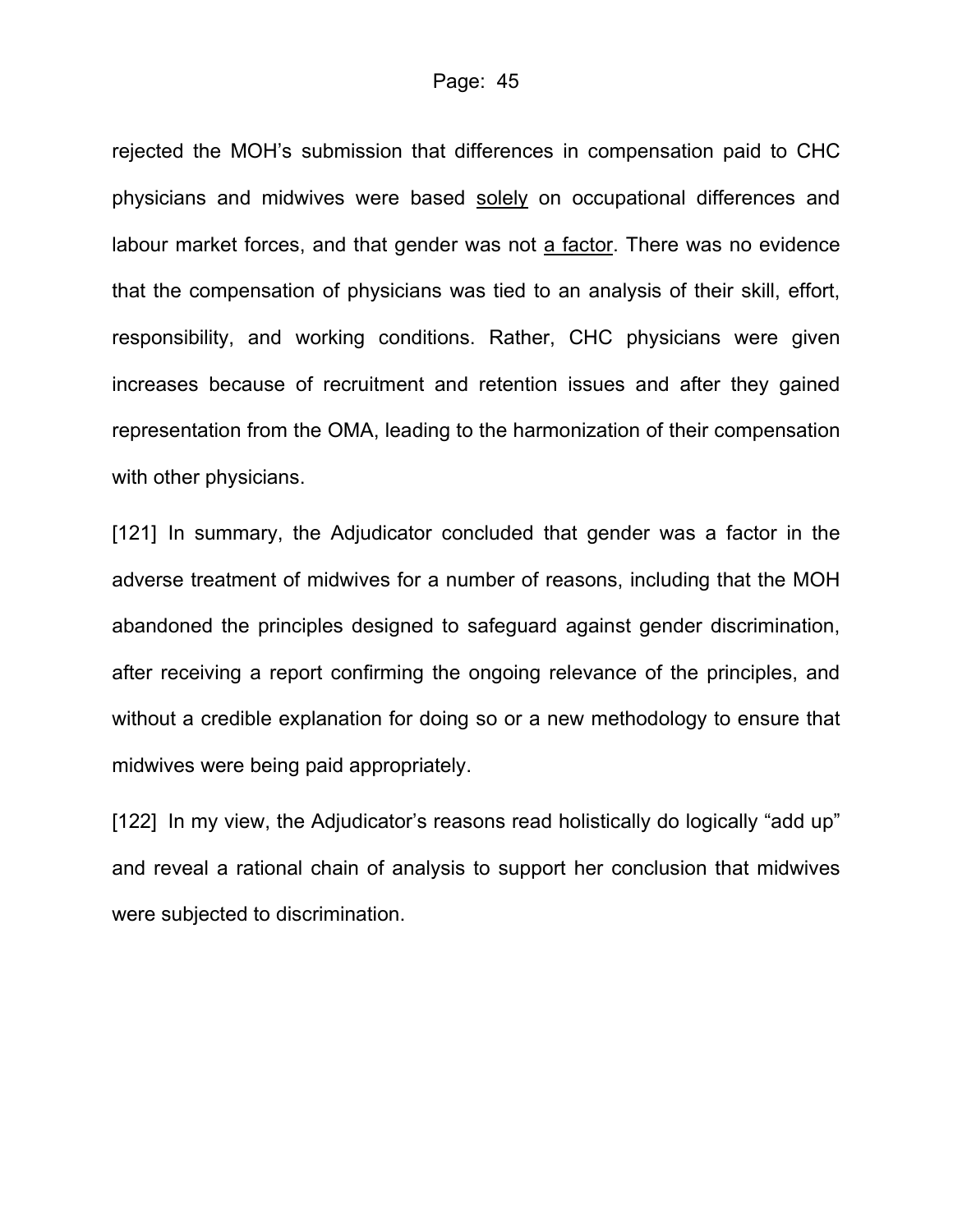### **(b) Was it unreasonable for the Adjudicator to find that gender was a factor in the compensation of midwives?**

[123] The MOH points to what it says are two interrelated errors in the Adjudicator's reasons: (1) it was unreasonable for the Adjudicator to find that the 1993 principles were connected to or imbued with gender; and (2) it was unreasonable to draw an inference that gender was a factor from the Courtyard Report because the Report did not provide a gender-based analysis. In my view, neither argument can succeed, especially given *Vavilov*'s admonition to reviewing courts not to reweigh or reassess evidence considered by the decision maker.

[124] First, the MOH submits that there is no evidence to support the Adjudicator's finding that "the original funding principles which were agreed on by the parties, followed by the joint working group and incorporated into the [Ontario Midwifery Program] framework, are connected if not imbued with gender." Indeed, it says that none of the relevant documents fundamental to establishing the 1993 principles, including the work of the joint working group or the Morton Report, refer to "sex", "gender", "pay equity", or a "male comparator".

[125] The MOH made this same argument before the Divisional Court, which held that the submission overlooks the "overwhelming evidence" that the Adjudicator relied on to come to the conclusion that the 1993 principles were connected to or imbued with gender. I agree.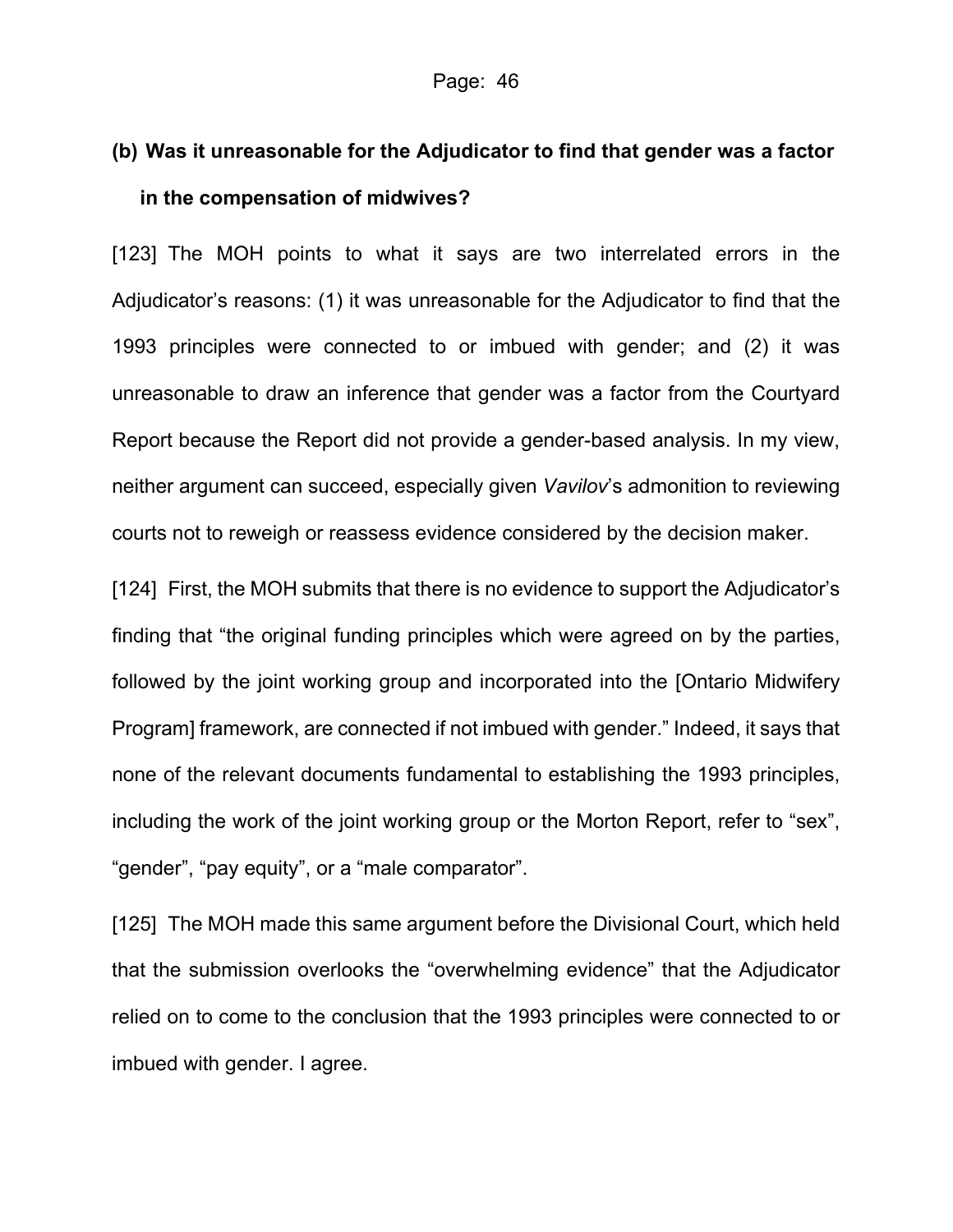[126] The evidence before the Adjudicator included evidence that did reference pay equity and gender. It also included other evidence from which the Adjudicator could reasonably infer that the 1993 principles were designed to address the issue of systemic gender discrimination in the compensation of a highly sex-segregated group.

[127] For instance, Jane Kilthei, the AOM President at the time of regulation, testified that "the issue of equity, equity for women, equity for midwives was the water we swam in." She also testified that while she knew that the 1993 joint working group was not engaged in a technical job evaluation under the *Pay Equity Act*, R.S.O. 1990, c. P.7, she understood it was engaged in a "pay equity exercise". The term "pay equity exercise" was also how the joint working group process was described to the AOM's members when they were asked to ratify the results of the process.

[128] Similarly, there was evidence from Margaret McHugh, who was hired by the MOH's WHB in 1992<sup>[10](#page-46-0)</sup> as its Midwifery Implementation Coordinator, that the parties were concerned with pay equity at the time of regulation. She prepared an "Options Paper" on compensation for midwives, which was approved by her boss, Assistant Deputy Minister Jodey Porter. The paper noted the "[n]ecessity to

<span id="page-46-0"></span> $10$  While the Adjudicator states that Margaret McHugh was hired in the summer of 1993, her testimony and other evidence suggest she was hired in the summer of 1992. Nothing turns on this fact.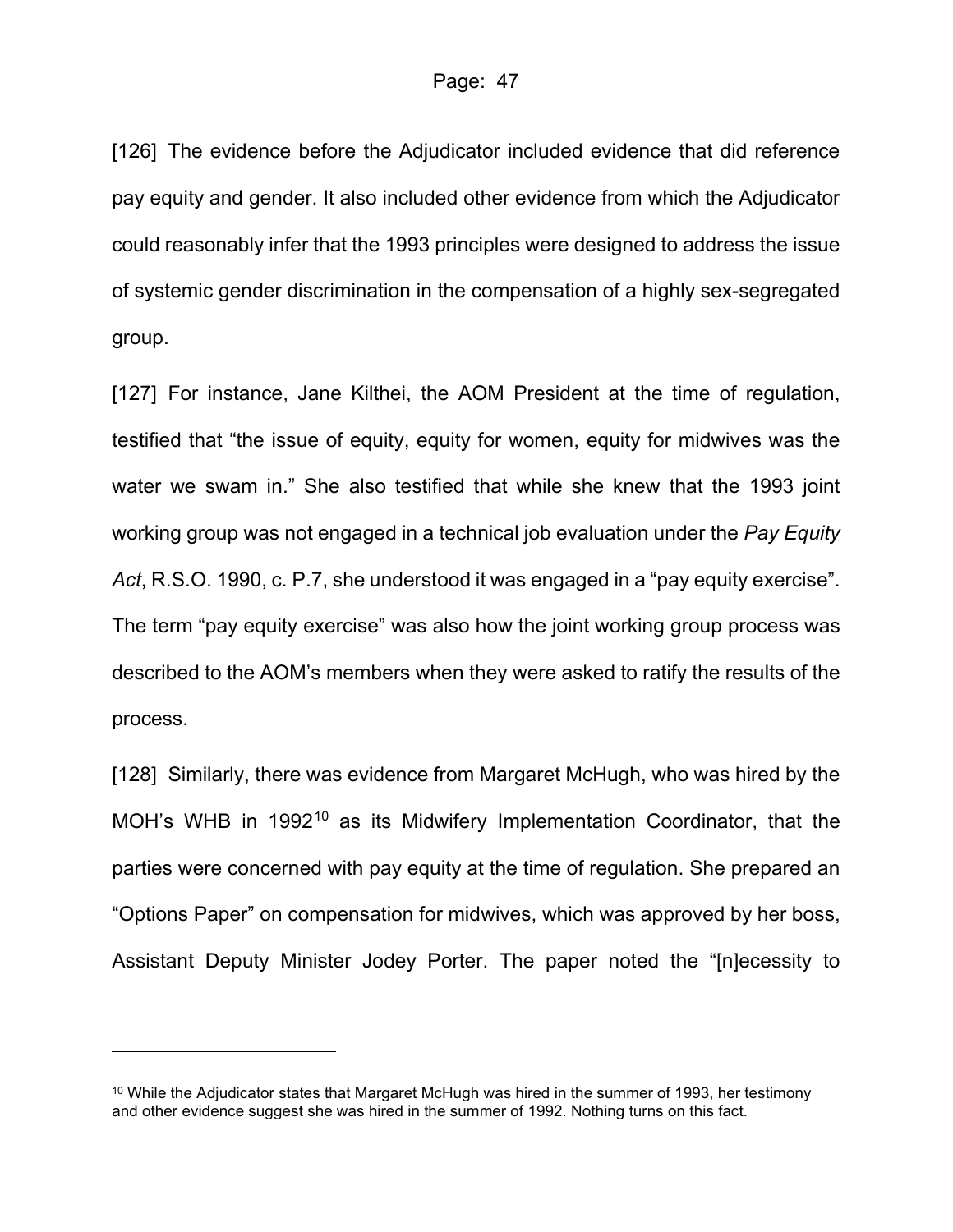establish a fair and equitable pay level based on pay equity, reflecting responsibilities, working conditions and level of education" (emphasis added). Ms. McHugh testified before the Tribunal that while they were not doing a formal pay equity assessment under the *Pay Equity Act*, she understood "pay equity" to mean it was necessary to ensure that midwives were not discriminated against in their compensation:

> [W]omen had historically been underpaid and their work had been undervalued, and if we were going to establish a brand new, female exclusive-almost profession, that we had to ensure that that profession was not going to be discriminated against or that there wouldn't be bias against their payment method just by looking at other female-dominated professions and kind of going, "Oh, well, you know, you should be paid a small amount since you're women." So we had to make sure that that happened. It didn't necessarily mean that we were going to do a formal pay equity assessment under the [\[Pay](https://www.canlii.org/en/on/laws/stat/rso-1990-c-p7/latest/rso-1990-c-p7.html)  [Equity\] Act.](https://www.canlii.org/en/on/laws/stat/rso-1990-c-p7/latest/rso-1990-c-p7.html) It meant that we were going to make sure that we were not underpaying midwives, that they were fairly and equitably paid according to their skills and experience and education, and not according to somebody's picking out something. It was going to be evidence-based.

[129] Ms. McHugh testified that she did not recall anyone "pushing back" on the issue of pay equity. She stated that there was focus on ensuring that midwives were not underpaid "simply because it was a female-dominated profession". She also testified more generally about her work on the use of gender analysis at the time in the development of health policy.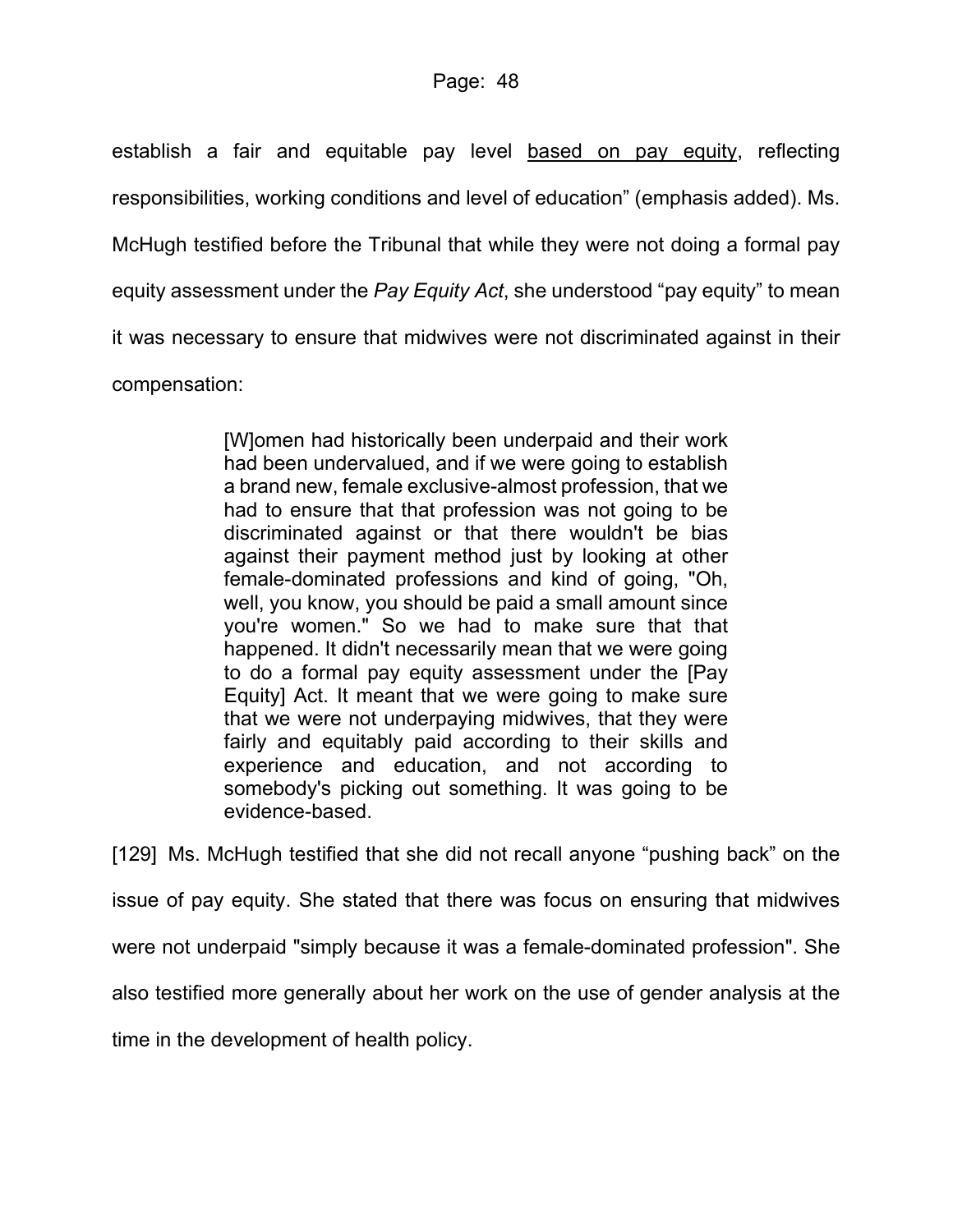[130] The Adjudicator was alive to this evidence and the evidence of the context giving rise to the 1993 principles. At the time, the parties were aware of the history of discrimination against midwives, as set out in the Task Force's report. She found that given this history, comparing midwifery with work historically done by men was significant to overcoming the stereotypes that would have "undoubtedly" affected midwives' initial compensation levels.

[131] The Adjudicator also found that it was reasonable for the AOM to perceive the methodology leading to the 1993 principles – specifically an analysis of skill, effort, responsibility, and working conditions and the use of a male comparator – as a pay equity exercise because it corresponded with the *Pay Equity Act*.

[132] The Adjudicator ultimately found that it was reasonable for midwives to have operated from the perspective that they were engaged in a pay equity exercise. The fact that not every single person involved at the time shared that perspective did not undermine the effect of the principles, which, as the Adjudicator described, "worked against the prevailing stereotypes about midwifery work and its association with women."

[133] In my view, the Adjudicator's finding that gender was a factor in the development of the 1993 principles is reasonable in light of the evidence before her.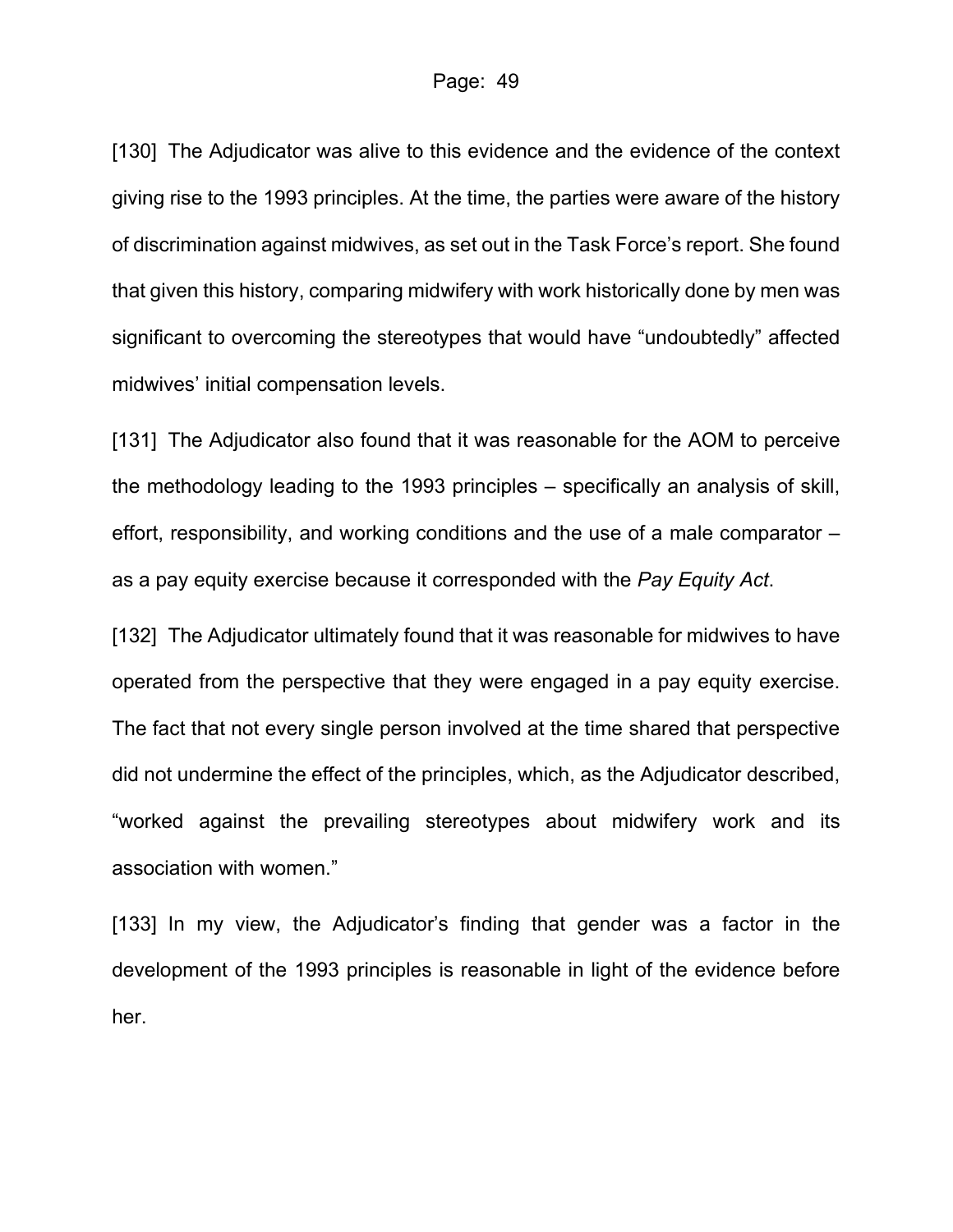[134] Second, the MOH similarly argues that the inference drawn by the Adjudicator that gender was more likely than not a factor based on the Courtyard Report was unreasonable because "[t]he Courtyard report was not an investigation into whether midwives had experienced sex discrimination." The MOH highlights that John Ronson, the author of the Courtyard Report, was not an expert in pay equity or gender-based analysis, that Mr. Ronson testified that his recommendation was based on a "generalized sense of fairness", and that the Courtyard Report did not use equity in the sense of pay equity but rather "as a lawyer would use it … as in equitable remedies." In the MOH's submission, a recommended raise in the Courtyard Report is not an indicator of sex discrimination.

[135] The Adjudicator drew reasonable inferences based on the evidence. As the Divisional Court noted, the extraction of "one or two answers" from the crossexamination of Mr. Ronson had the effect of taking that testimony out of context. The fact is that, when considered in its proper context, and in the context of the evidence as a whole, it was open to the Adjudicator to find that the Courtyard Report affirmed that gender was a factor in midwives' compensation.

[136] As noted above, the parties agreed in 2009 that a third-party consultant would conduct a review with the primary goal of suggesting an appropriate "total compensation" package for midwives. The parties agreed that the consultants would consider: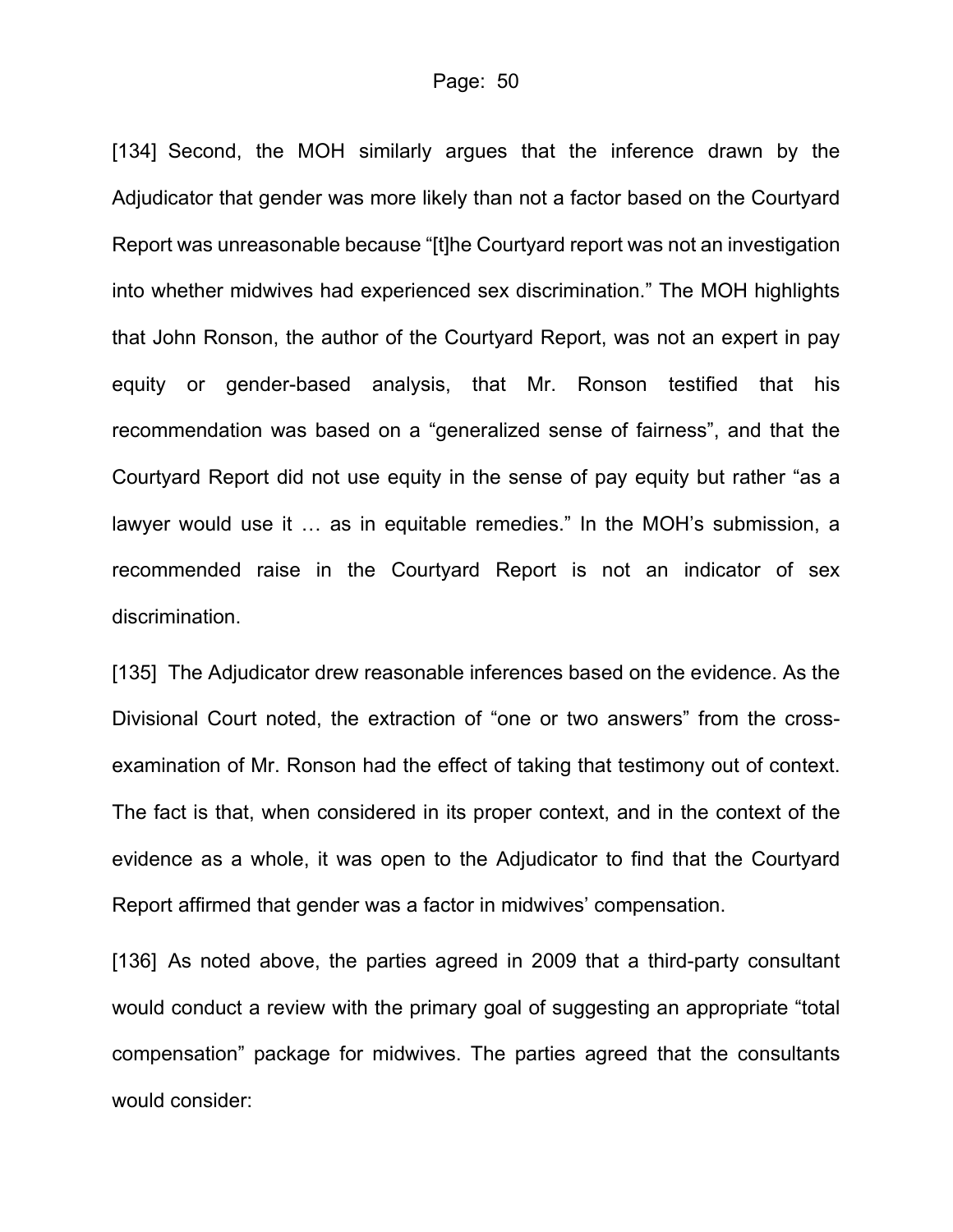- Comparable, relevant and historical compensation levels … of nurses, doctors and other relevant health care providers;
- Comparable and relevant midwifery compensation models in other jurisdictions; and
- The initial Morton compensation report and the February 2004 Hay Compensation review report. [Emphasis added].

[137] The Courtyard Report affirmed the ongoing relevance of the 1993 principles, stating: "The compensation model principles established in the Morton Report of [1993], which have evolved somewhat since that time, appear to have served the public, the profession and the Ministry very well. There appears to be no appetite or need to change the fundamental model of compensation." Importantly, it was not until after the release of the final Courtyard Report that the MOH suggested that the 1993 principles would no longer have any relevance.

[138] Having reasonably found that the 1993 principles were connected, if not imbued, with gender, it was open to the Adjudicator to find that the Courtyard Report, which affirmed those principles, indicates "that gender discrimination may be an operative factor in the compensation of midwives". It was also open to the Adjudicator to reasonably find that the Courtyard Report was "sufficiently compelling for the MOH to realize that the AOM's claim of gender discrimination may have some validity."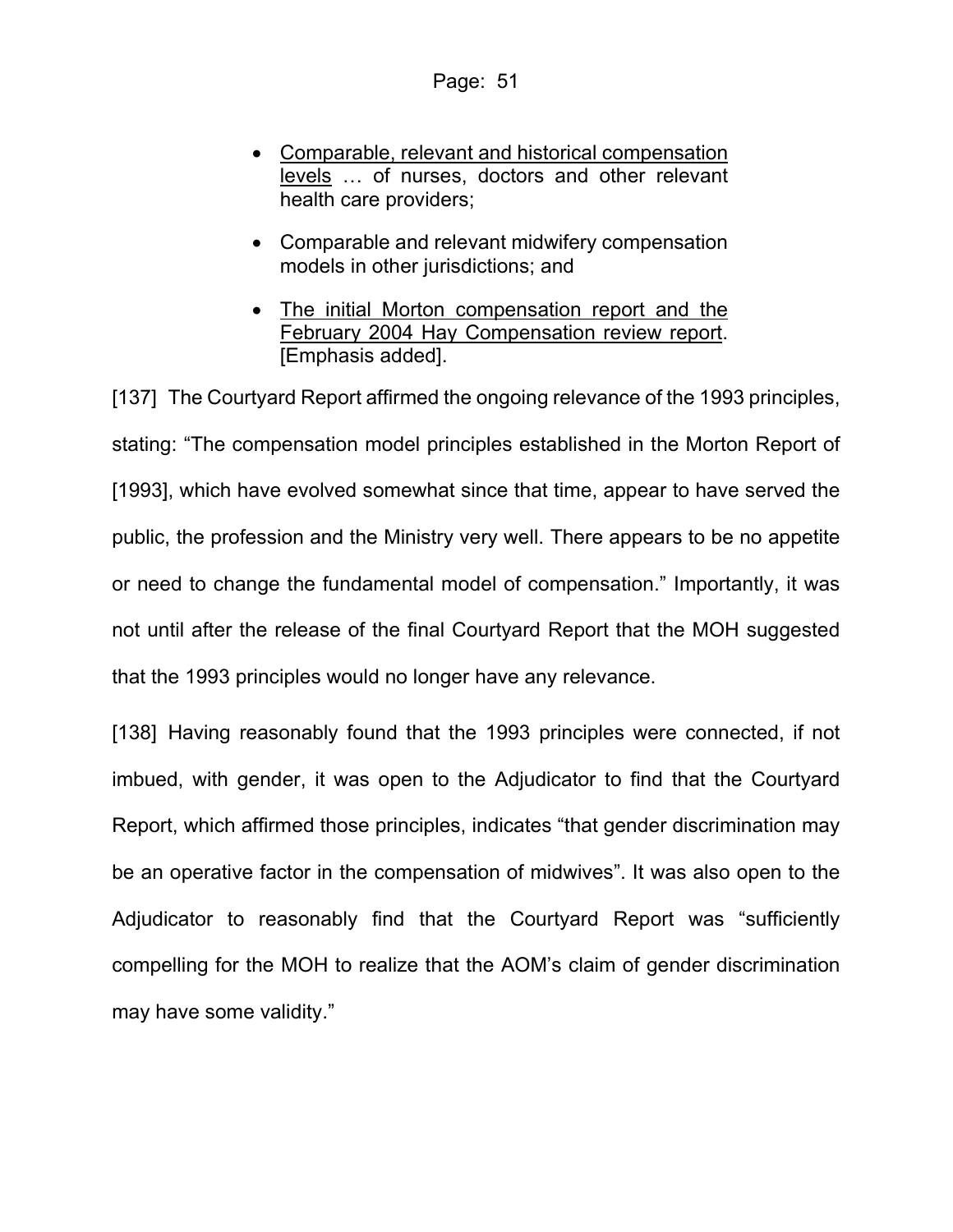#### **(c) Did the Adjudicator reverse the burden of proof?**

[139] The MOH argues that the Adjudicator reversed the burden of proof by requiring it to prove, with a job evaluation, that midwives and CHC physicians were "not comparable" for compensation purposes. The appellant accepts that it did not call an expert to, as the Adjudicator put it in her remedy decision, "validate, one way or the other, whether midwives remained appropriately paid despite increases paid to CHC physicians." The MOH says that it was under no obligation to do so and to insist otherwise constitutes a reversal of the burden.

[140] The MOH rightly notes that it was the AOM's responsibility to prove that midwives' pay was discriminatory on the basis of sex. The AOM attempted to do so through the Durber Report, but the Adjudicator rejected that evidence for the purposes of determining liability. According to the MOH, having done so, she erred in finding discrimination on the basis that the MOH did not prove a lack of discrimination.

[141] The AOM submits there is no merit to the burden of proof argument, noting that the MOH could have easily tendered a gender-based study of its compensation practices to meet the evidential burden that it faced, but it failed to do so as it feared the results of doing another study. The AOM highlights an internal MOH draft note from a Labour Relations Steering Committee, from July 2011, that was before the Tribunal, in which the Ministry advised against another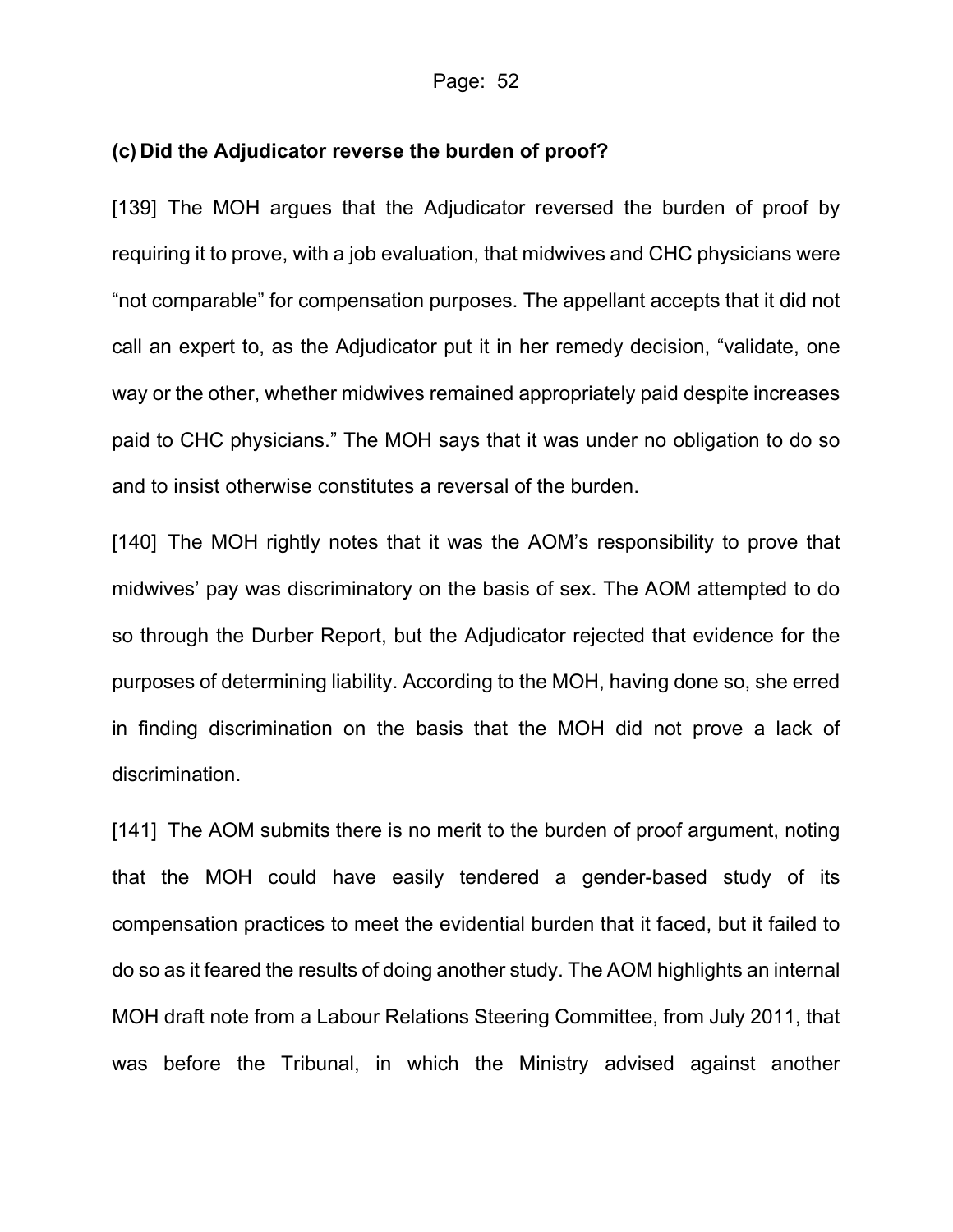compensation review because "there is merit to the claim that midwives deserve a significant increase after several years of no or minimal compensation increases." The draft note stated that "[a] second review will not likely achieve a much lower recommended amount. A second report carried the risk of another 20% recommendation".

[142] In my view, there was no reversal of the burden of proof in this case. The suggestion to the contrary conflates the evidential burden with the ultimate burden.

[143] On multiple occasions, the Adjudicator made clear that she understood who held the ultimate onus in this case. For instance, she said that the onus of proving discrimination "lies with the AOM and that the standard of proof is the balance of probabilities". She later reinforced her clear understanding that in a human rights case, "the burden of proof remains on the applicant throughout." She also quoted from the *Pieters* decision, placing particular emphasis on the following sentence: "The question to be decided is whether the applicant has satisfied the legal burden of proof of establishing on a balance of probabilities that the discrimination has occurred": *Pieters*, at para. 83.

[144] Not only did the Adjudicator understand that the burden to prove discrimination remained on the midwives throughout, but she kept it right there. All that shifted was the evidential burden.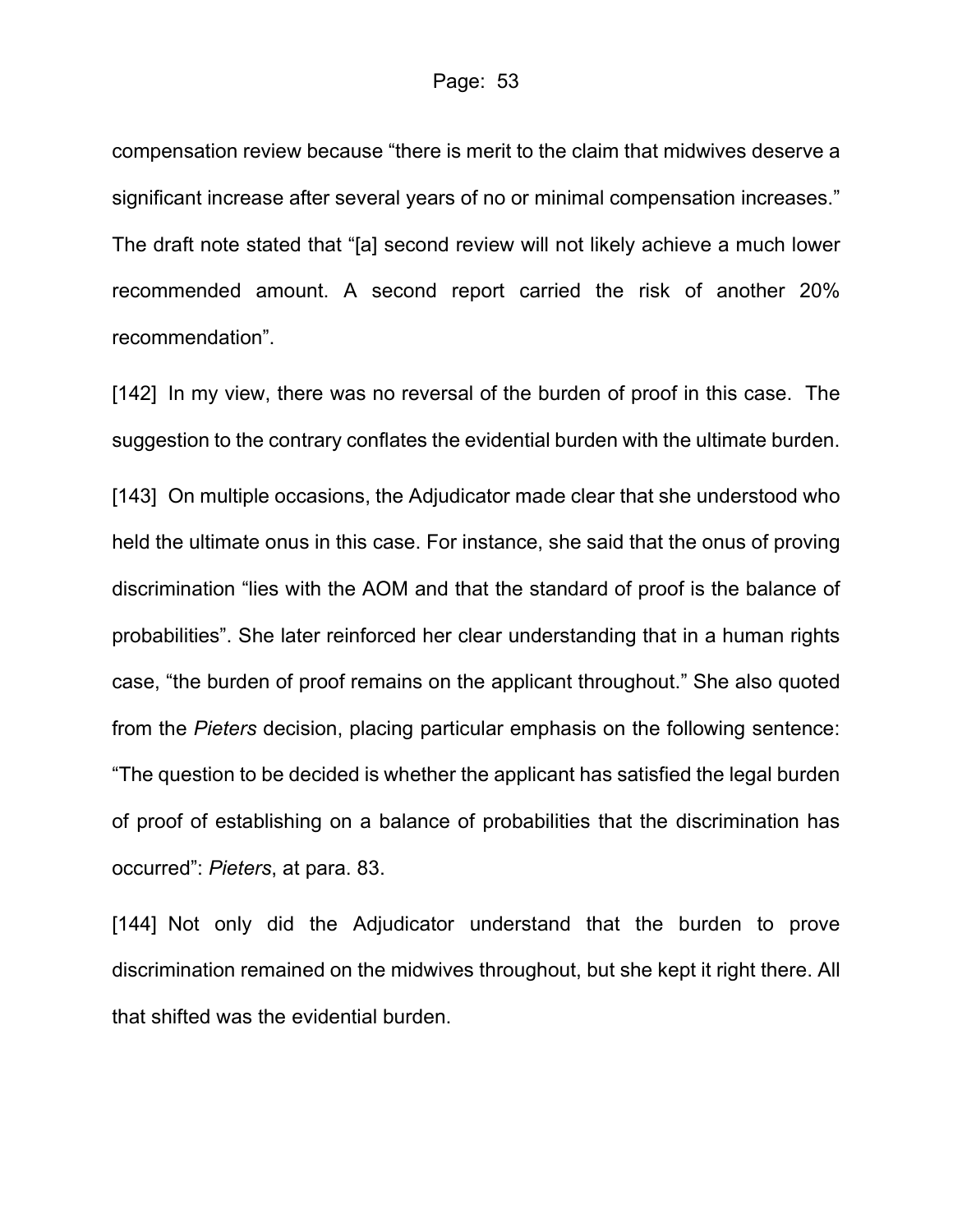[145] The Adjudicator found that the AOM had successfully established a *prima facie* case of discrimination. As previously described, that *prima facie* case was rooted in, but not limited to, the fact that, in 2010, the MOH essentially walked away from 1993 principles without replacing them with anything to ensure fair and appropriate compensation for midwives, in a situation where, as the Adjudicator found, both parties had previously agreed in 1993 that a comparator was critical to avoiding discrimination. The evidential burden then shifted to the MOH to provide a credible explanation for why sex was not "a factor" in the adverse treatment of the midwives. She explained:

> The traditional analysis is often described in this way: the applicant has the evidential burden to prove a *prima facie* case; once a *prima facie* case is established, the evidential burden shifts to the respondent to prove a credible, non-discriminatory explanation which rebuts the *prima facie* case; the evidential burden shifts back to the applicant to prove that the respondent's explanation is pre-textual.

[146] This statement of law accords with this court's decision in *Pieters.* As noted

by Juriansz J.A., at paras. 73-74:

In discrimination cases … the law, while maintaining the burden of proof on the applicant, provides respondents with good reason to call evidence. Relatively "little affirmative evidence" is required before the inference of discrimination is permitted. And the standard of proof requires only that the inference be more probable than not. Once there is evidence to support a *prima facie* case, the respondent faces the tactical choice: explain or risk losing.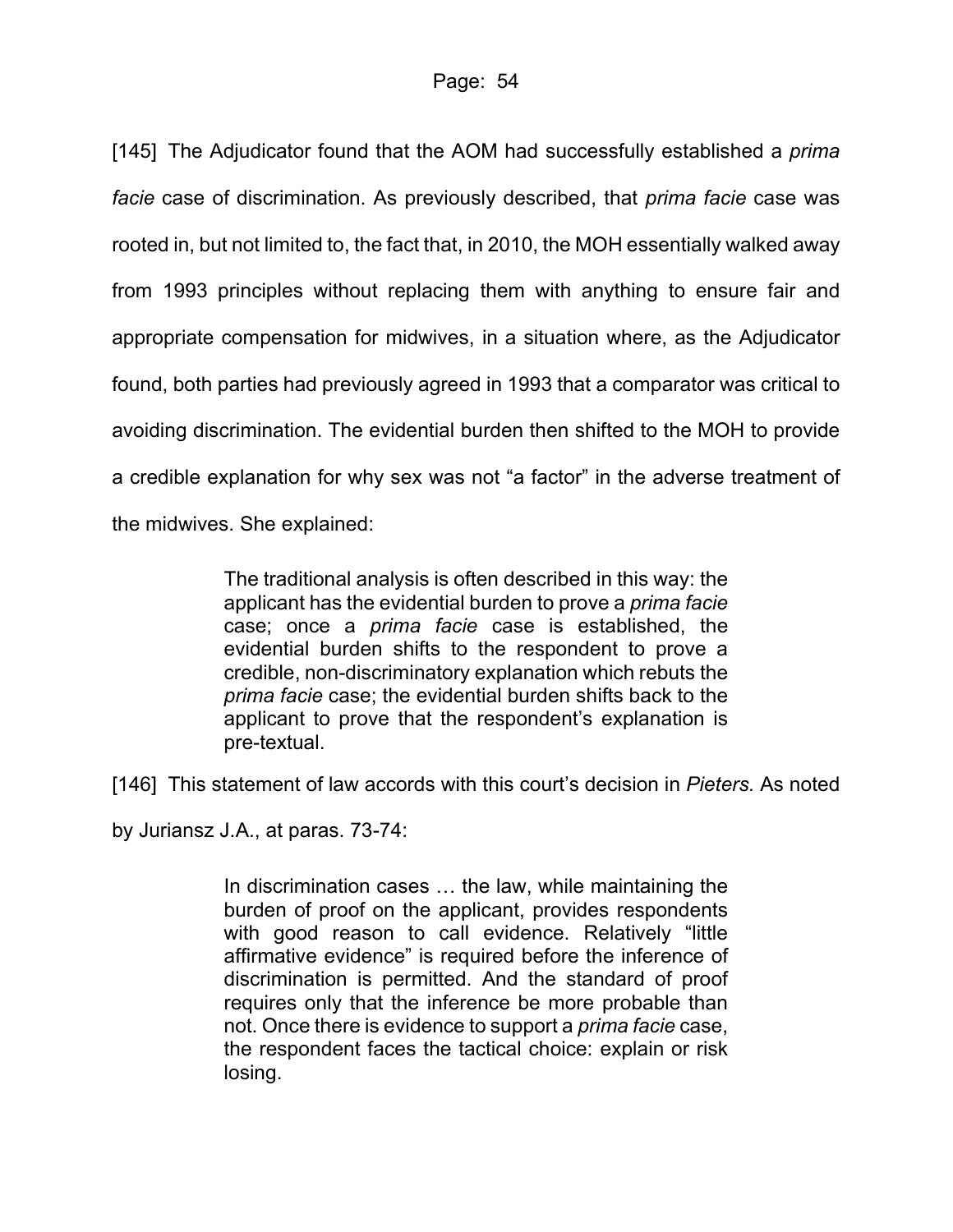If the respondent does call evidence providing an explanation, the burden of proof remains on the applicant to establish the respondent's evidence is false or pretextual.

[147] While the MOH says that it did explain rather than risk losing, read as a whole, the Adjudicator's reasons demonstrate that she found that the MOH failed to meet the evidential burden or, in other words, failed to provide a credible explanation for why sex was not "a factor" in the adverse treatment of midwives. The fact that the MOH failed to tender a study to validate its proposition that midwives' compensation remained free from the effects of gender discrimination was simply one reason why the Tribunal found that the MOH's evidence of nondiscrimination was not persuasive to fully explain the compensation gap. This was not a reversal of the burden of proof.

[148] The MOH also submits, relying on *Pieters*, at paras. 72-74, that where a respondent calls evidence providing a non-discriminatory explanation for the treatment, the applicant then holds the burden of proving that the respondent's evidence is "false or a pretext". The MOH argues that in the absence of any finding that the evidence that Ontario led was incredible, unreliable, false or a pretext, it was unreasonable for the Adjudicator to discount the reasonable explanations it provided to explain the compensation gap between CHC physicians and midwives. [149] The MOH's argument cannot succeed. The Adjudicator recognized that gender as "a factor" can co-exist with other non-discriminatory factors. She found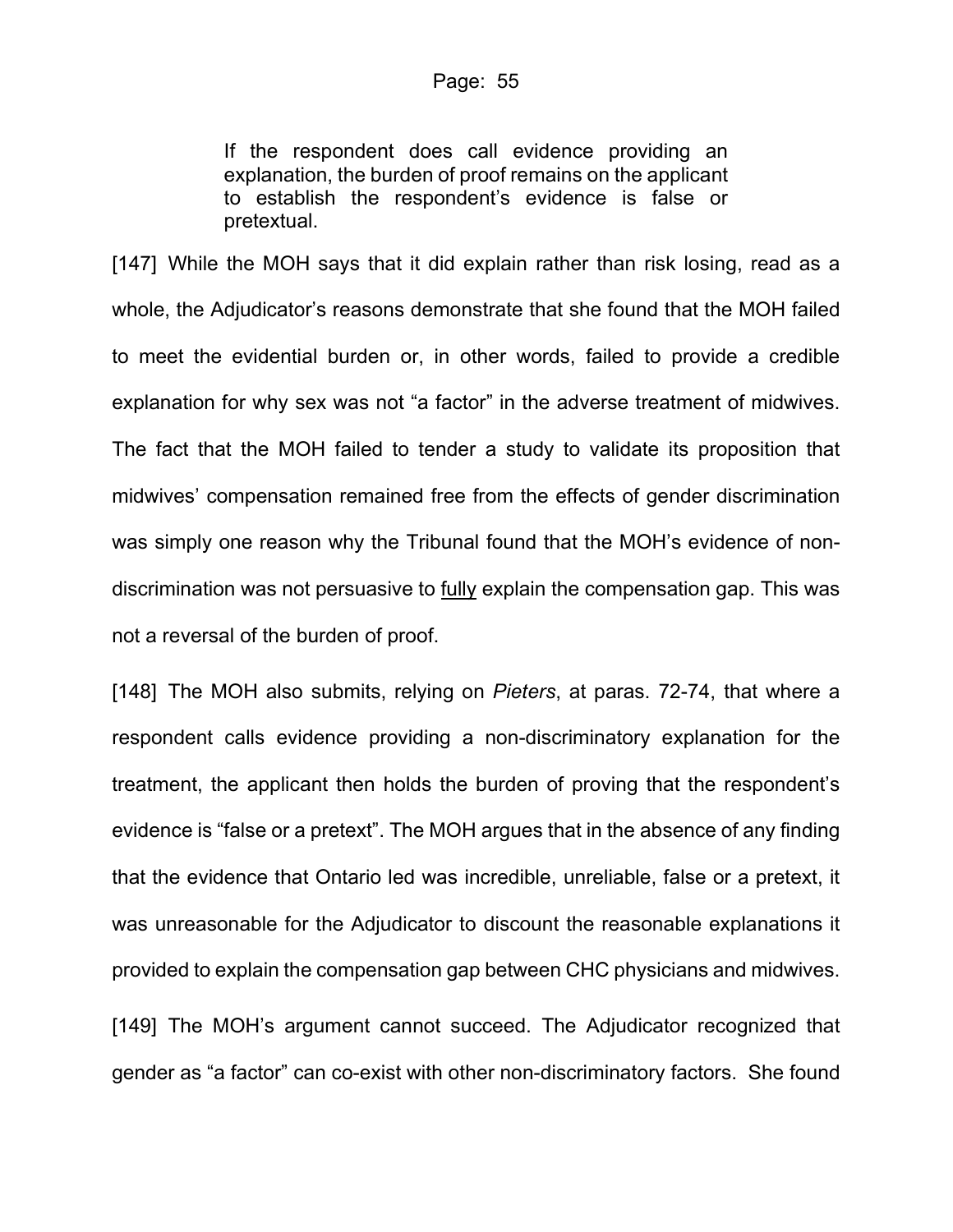that while the MOH's explanations were not unreasonable, the MOH failed to meet its evidential burden to rebut that gender was also "a factor". Therefore, the MOH's explanations did not fully explain the compensation gap. As noted above, the Adjudicator found that there was no evidence that the compensation of CHC physicians was tied to their skills, effort, responsibilities, and working conditions. Rather, they were given increases because of recruitment and retention issues and the harmonization of their compensation with other physicians. In a context where midwives had had their compensation set by comparison to CHC physicians, who served as a male comparator, the MOH could only defend in part what it paid to midwives by explaining why it gave increases to CHC physicians.

[150] As the Tribunal recognized, the connection between gender and the impugned treatment need not be an exclusive one.

[151] In summary, the Adjudicator knew that the ultimate burden remained on the AOM throughout, and she kept it there. All that shifted to the MOH was the evidential burden, which the Adjudicator found was not met.

# **(d)Did the Adjudicator unreasonably ignore the MOH's expert evidence that was tendered to prove that gender was not a factor in midwives' compensation?**

[152] The MOH next argues that the Adjudicator erred by failing to engage with its expert evidence in her liability decision. That evidence is said to demonstrate that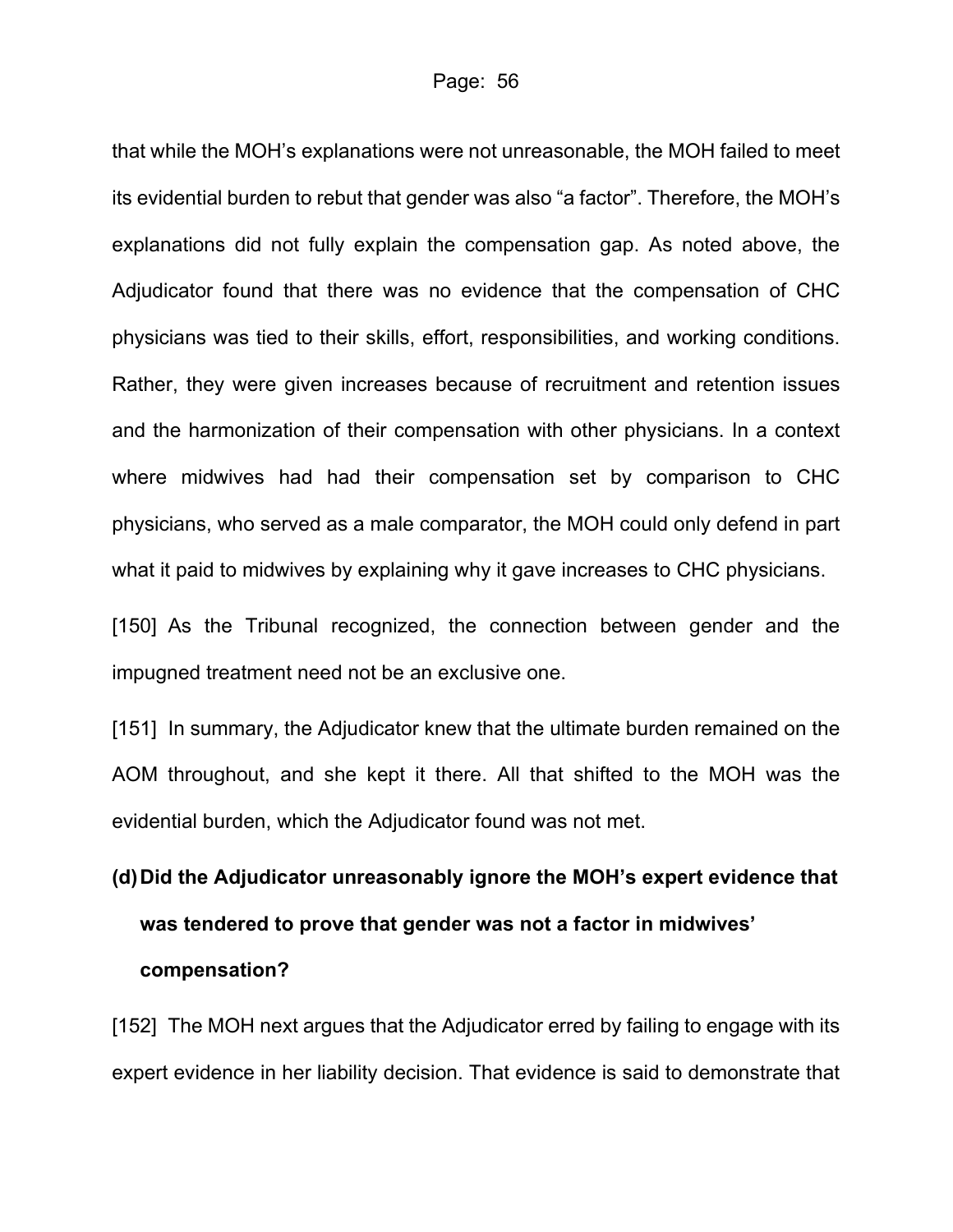gender was not a factor in midwives' compensation. In the MOH's submission, the Adjudicator unreasonably ignored this evidence. I disagree.

[153] There was a mountain of evidence before the Adjudicator. The AOM relied on the evidence of 20 factual witnesses and 4 experts. The MOH relied on the evidence of 14 factual witnesses and 6 experts. The experts and witnesses testified over approximately 50 days. The complete record included thousands of pages of transcripts, affidavits, exhibits, and submissions by the parties.

[154] The appellant is right that the Adjudicator did not engage in any detailed way with the expert evidence in her reasons on liability. As she said in the liability decision, while the expert evidence would "very likely" be relevant to remedy, it was not necessary to rely on that evidence for purposes of liability. The Adjudicator explained:

> I have decided this case on the facts that were presented to me, the application of the legal principles which govern human rights adjudications and pay equity decisions describing the historic factors which affect women's compensation. I did not find it necessary to rely on any of the experts in coming to my decision on liability. The expert evidence will very likely be relevant to remedy. A number of experts agreed that a job evaluation should be undertaken.

The Adjudicator then went on to explain why she was not relying on the evidence

of particular experts.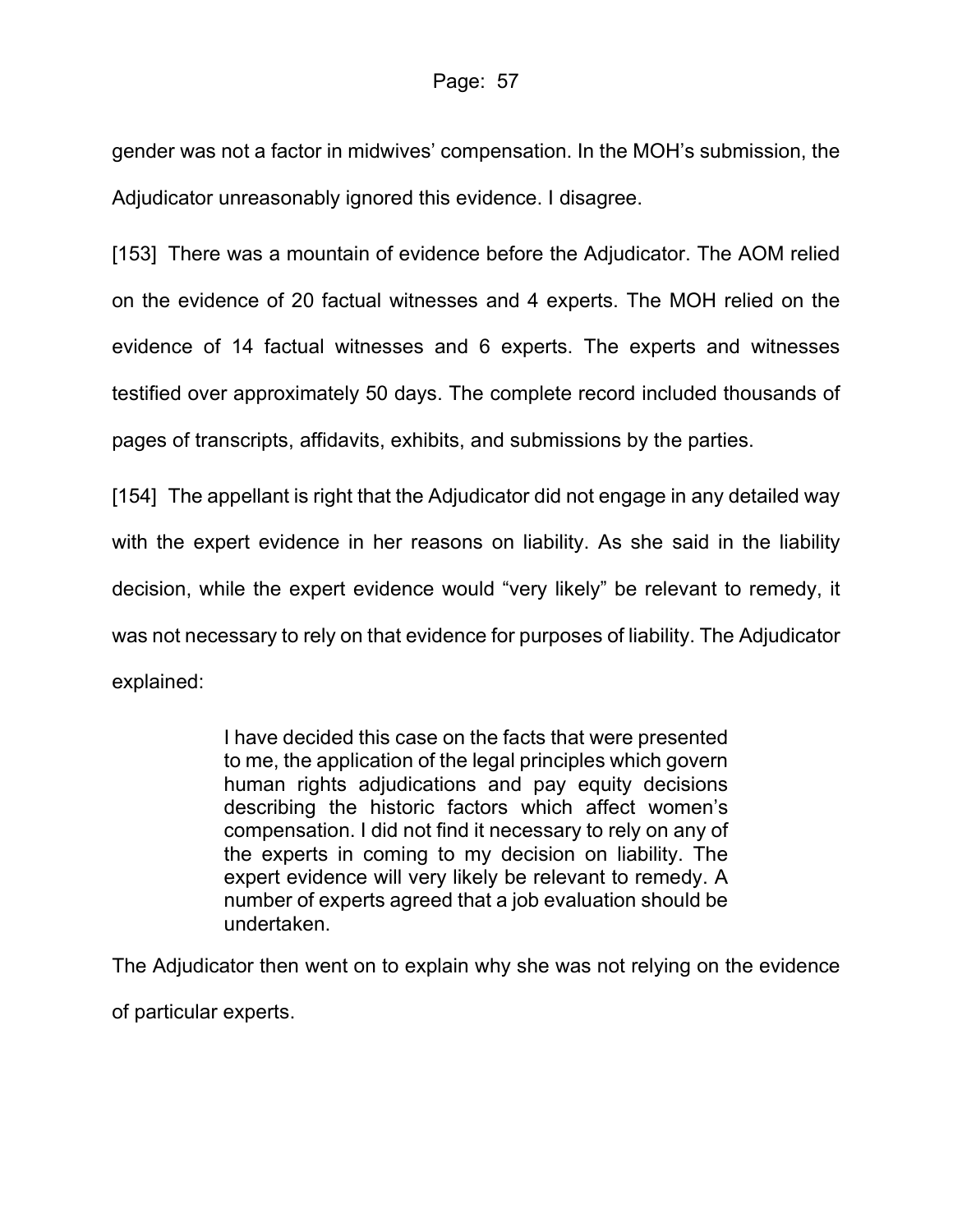[155] The AOM tendered the evidence of Paul Durber, a pay equity specialist, to prove discrimination. He conducted a pay equity evaluation of midwifery compensation dating back to 1994. The Adjudicator found that she could not accept Mr. Durber's methodology to support a finding of liability because the effect of doing so "would be to retroactively impose the statutory obligations under the *Pay Equity Act* onto the MOH." It was reasonable for her to reject Mr. Durber's report on that basis.

[156] The Adjudicator found that it was also unnecessary to rely on the evidence of the AOM's expert Hugh Mackenzie at the liability stage. Mr. Mackenzie, an economist, was retained to determine the implications of Mr. Durber's pay equity analysis for midwives' compensation.

[157] Of the MOH's six experts, three were retained to rebut Mr. Durber's evidence. Robert Bass, a pay equity specialist, provided a detailed critique of Mr. Durber's pay equity analysis, as did Dr. John Kervin, a sociology professor with expertise in wage discrimination. Dr. Richard Chaykowski, a professor with expertise in economics and industrial relations, critiqued both Mr. Durber's and Mr. Mackenzie's expert evidence. Having rejected Mr. Durber and Mr. Mackenzie's evidence, the Adjudicator said she did not need to rely upon their evidence in reply.

[158] The Adjudicator also found it unnecessary to rely on the expert evidence of AOM expert Dr. Ivy Bourgeault, a medical sociologist with expertise in midwifery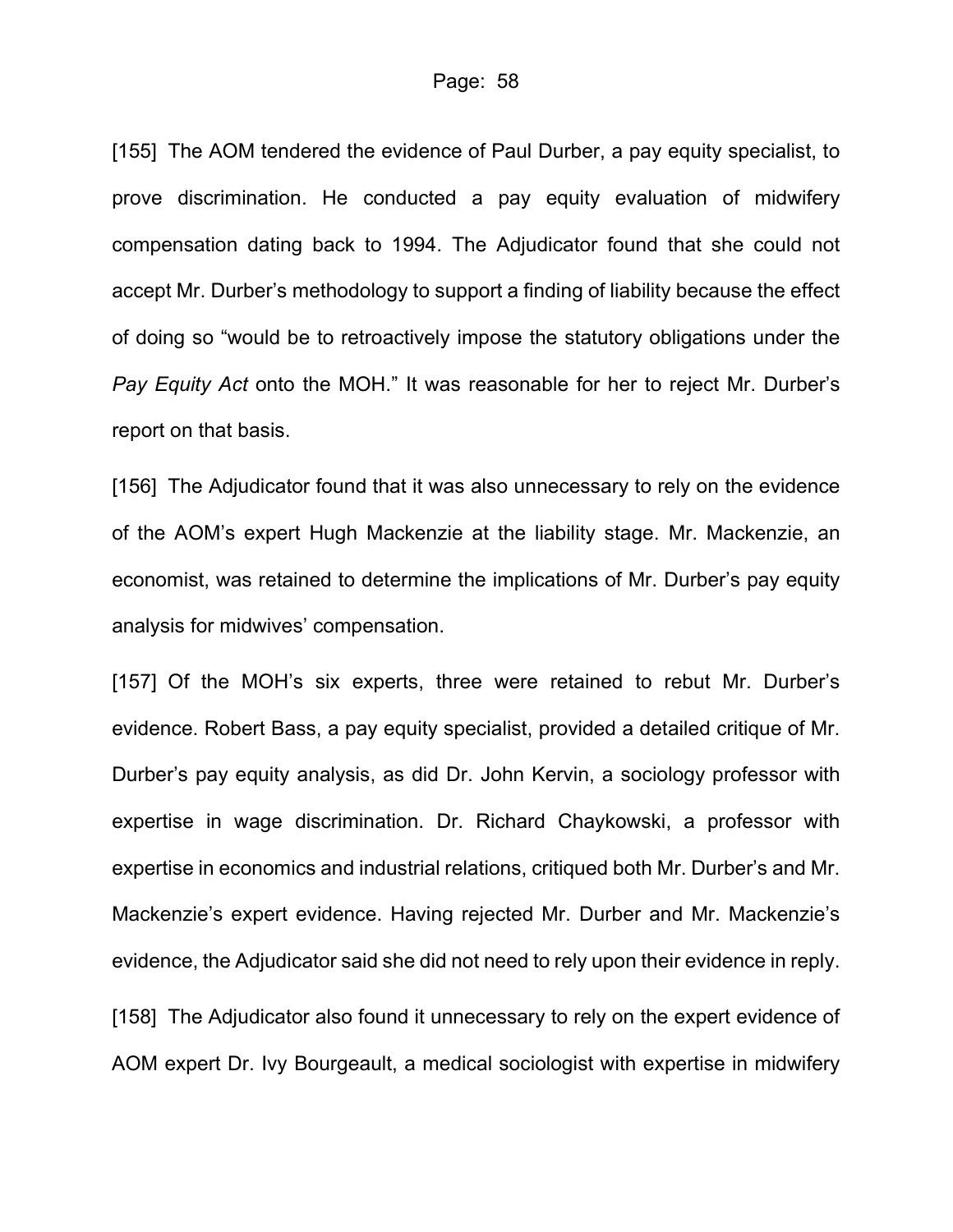and gender, and the MOH's fourth expert, Dr. Candace Johnson, a political science professor with expertise in maternal health policy and gender, who critiqued Dr. Bourgeault's evidence. As the Adjudicator explained, the gendered history of midwifery and the history of regulation were described by the factual witnesses in the proceeding. Factual witnesses and the Task Force's report addressed the "structural embeddedness of medical dominance" and the caring dilemma<sup>[11](#page-58-0)</sup> associated with midwifery work, the issues addressed by the reports.

[159] The Adjudicator also explained that it was unnecessary to rely on the MOH's other two experts, Dr. David Price and Dr. Lisa Graves, who testified about the training and work of family physicians and the challenges they faced over the past 20 years. While she acknowledged that their evidence would be relevant to anyone conducting a job evaluation comparing CHC physicians to midwives for compensation purposes, that was not her role in determining whether gender was a factor in the adverse treatment of midwives. She also noted that no one disputed Dr. Price's comment that there had been an explosion of medical knowledge.

[160] In my view, the Tribunal's treatment of the MOH's expert evidence was reasonable when understood in the context of the litigation and the decision.

<span id="page-58-0"></span><sup>&</sup>lt;sup>11</sup> As Dr. Bourgeault describes the caring dilemma, it refers to the "tension between providing high quality care for [midwives'] clients, particularly in accordance with the continuity of care element of the midwifery model of practice, and being able to maintain familial responsibilities."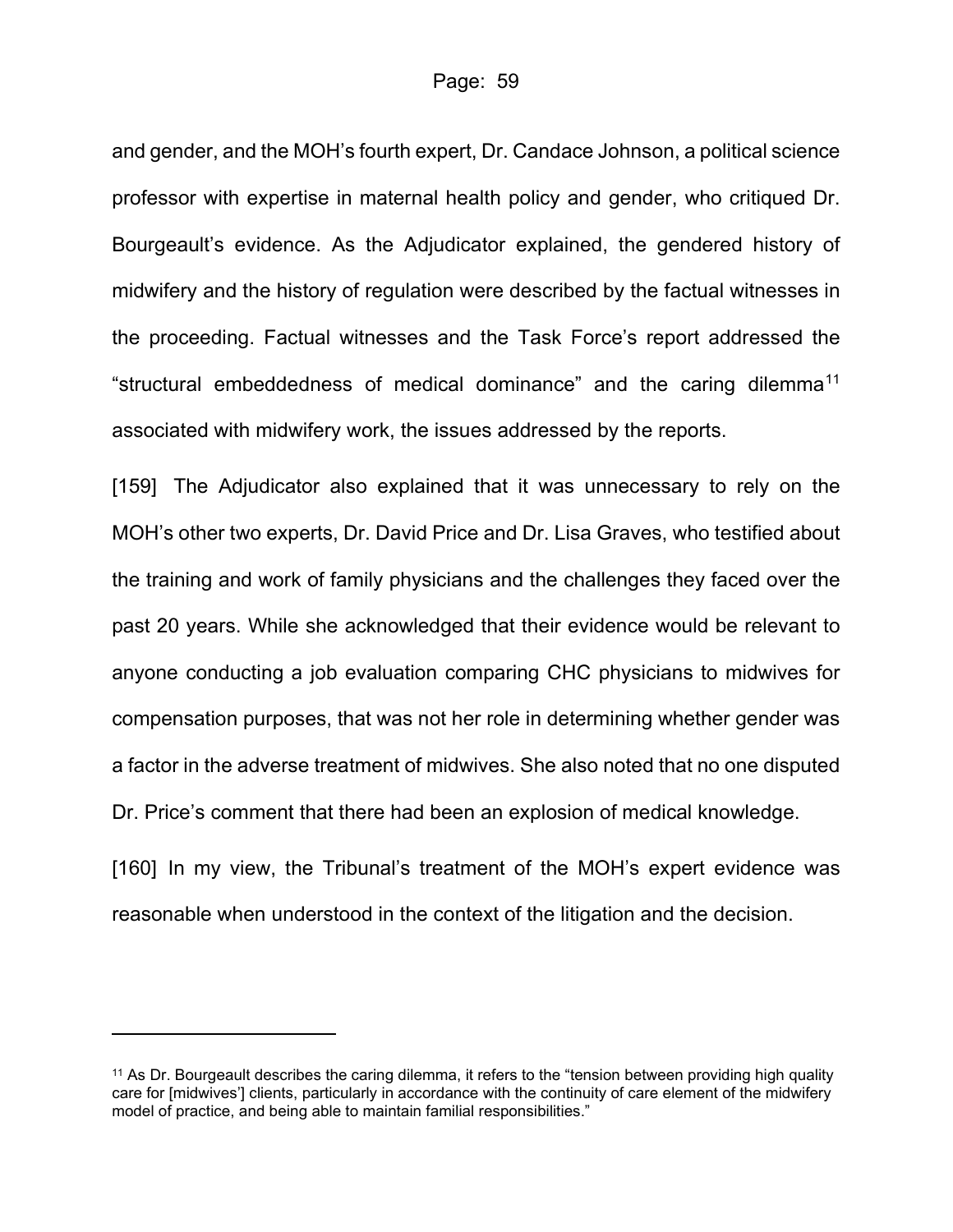[161] The Adjudicator declined to delve into evidence that was placed before her to critique the Durber and Mackenzie reports, which she declined to accept because of its flawed methodology. She also preferred to rely on factual evidence instead of expert evidence that spoke to the same issues. It was open to her to do so. And, most fundamentally, she did not ignore the evidence that the MOH says demonstrated non-discriminatory reasons for the gap in compensation between CHC physicians and midwives. For instance:

- The Adjudicator accepted that there was an explosion of medical knowledge, which increased the complexity of family medicine and the demands on family physicians.
- She discussed the shortage of CHC physicians and the related recruitment and retention issues.
- She recognized that bargaining strength was a factor in the midwife compensation, but noted that this too was a gendered issue. She explained that midwives' bargaining strength "depends in large part on the MOH recognizing the connection between midwifery and gender and being informed about the effects of gender on the compensation of sex-segregated workers."
- She noted that there was no dispute that midwives and physicians are different, which was recognized when the differences between them were valued in 1993, and she recognized that the exact alignment between the two could change over time, but the fact remained that their compensation should reflect the overlapping scope of their work.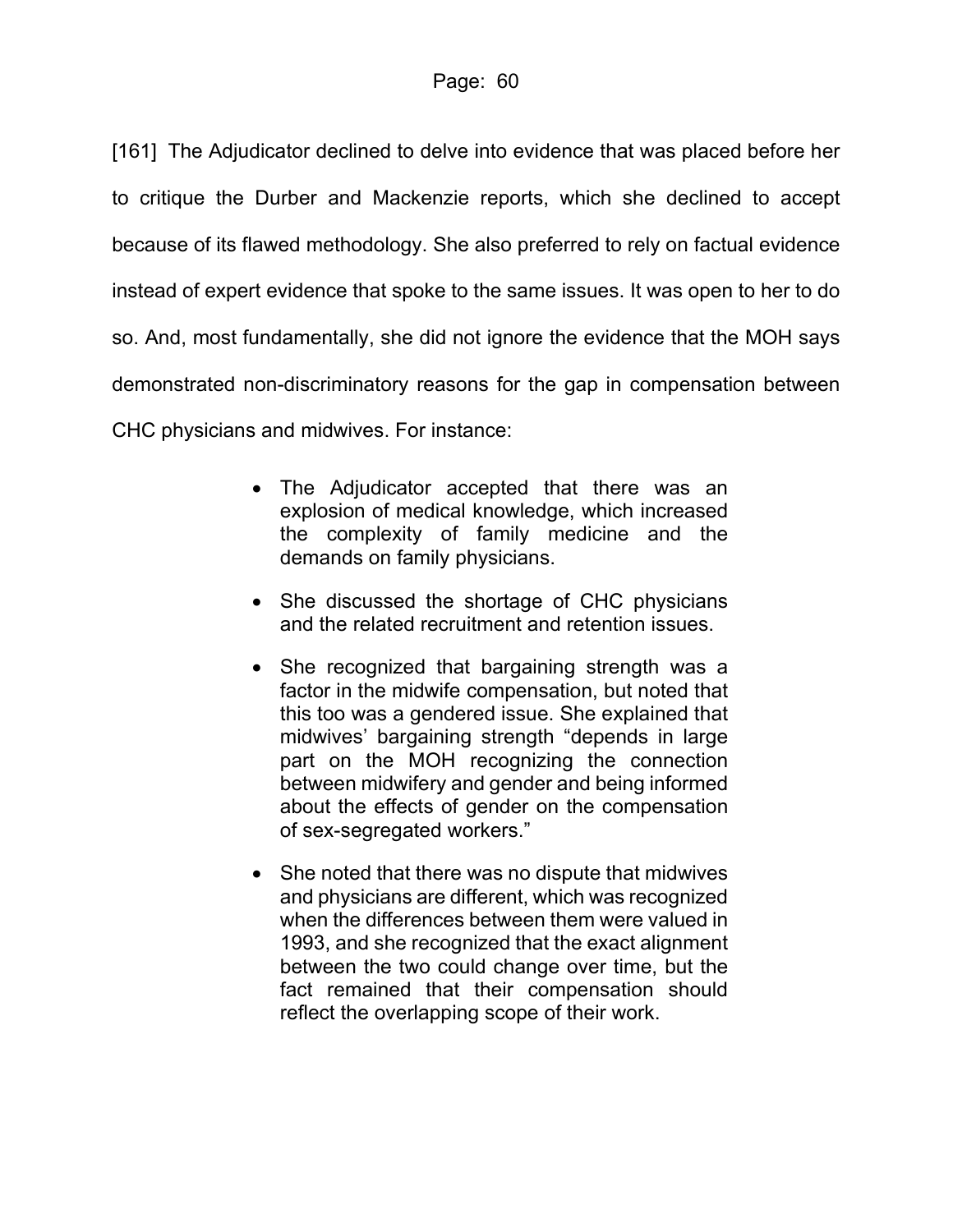[162] In the end, while the Adjudicator recognized these factors, she simply did not accept that gender was not also a factor, alongside the explanations provided by the MOH, in the adverse treatment of midwives.

[163] At the end of the day, the MOH has not pointed to any expert evidence that could explain away the central findings of fact that drove the conclusion of discrimination: (1) in 1993, the parties agreed to equitable compensation principles that were designed to ensure that midwives' compensation was not affected by harmful assumptions and stereotypes concerning the value of women's work; (2) the 1993 principles were connected, if not imbued, with gender; (3) the 1993 principles were affirmed in the Hay Report in 2004; (4) by 2010 there was a significant compensation gap between midwives and their comparators, inconsistent with the 1993 principles; and (5) despite the 1993 principles being reinforced yet again under the jointly commissioned Courtyard Report, the MOH turned its back on the principles and did not substitute them with a new methodology for determining the appropriate and fair compensation of midwives. Taking into account these findings and others, the Adjudicator concluded that gender constituted "a factor" in the adverse treatment experienced by midwives. The MOH did not point us to any evidence that fully rebutted these findings of fact.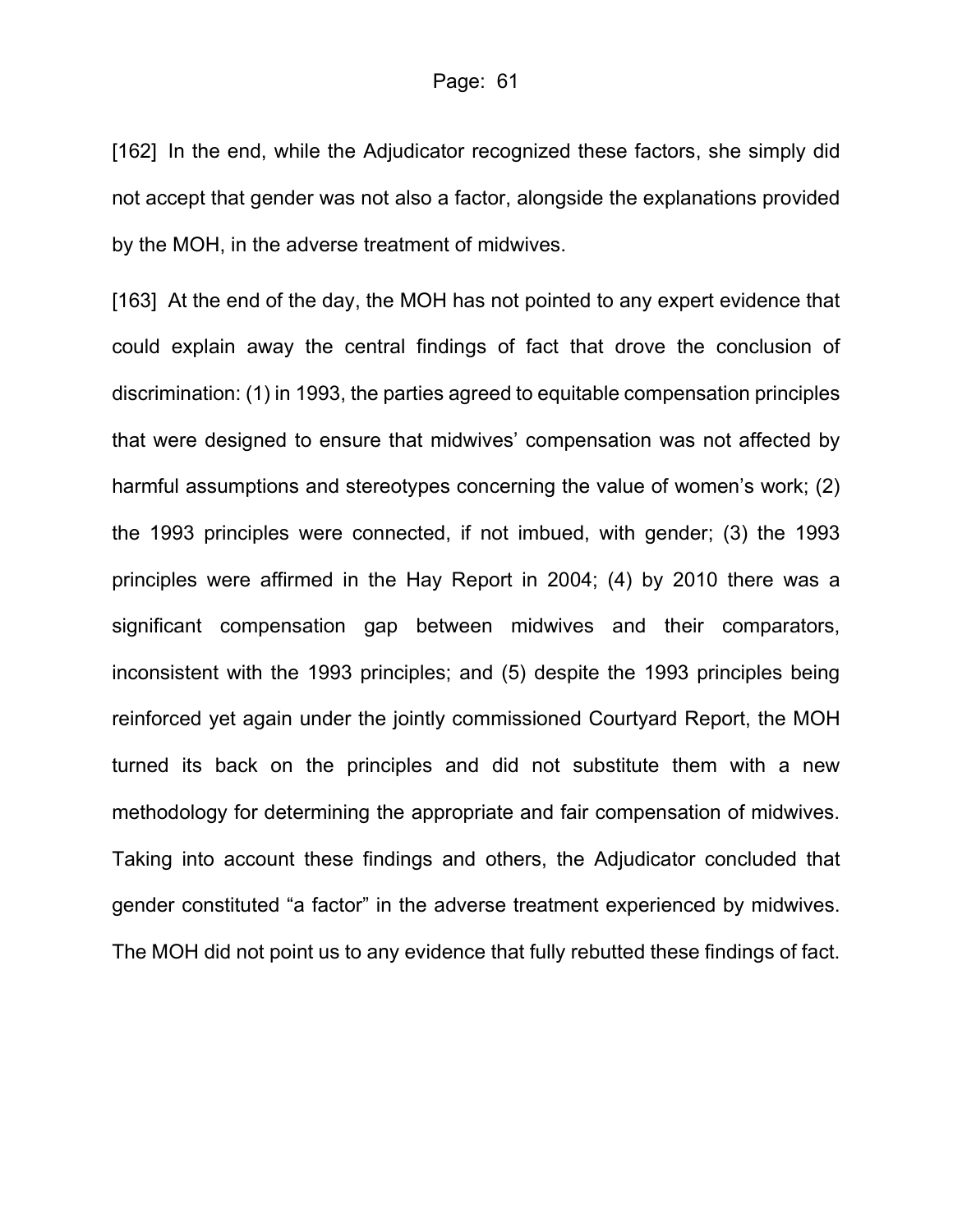[164] In conclusion, I am satisfied that the Adjudicator's treatment of the MOH's expert evidence that the MOH tendered to explain the reasons for CHC physician increases was reasonable.

## **(e) Did the Adjudicator unreasonably find that CHC physicians remained an appropriate comparator after they became predominantly female?**

[165] The MOH challenges the Adjudicator's finding that CHC physicians remained an appropriate comparator, given that the Adjudicator found that CHC physicians have been more than 50% female since at least 2001 and by 2004 were predominantly female.

[166] In my view, the Adjudicator's finding that CHC physicians remained an appropriate comparator is reasonable.

[167] I have already summarized her reasoning on this point. To recap, while CHC physicians became female-dominant over time, they were family physicians who worked in a particular setting. After 2004 when the OMA started bargaining on their behalf, their compensation was harmonized with the compensation of the larger group of family physicians, who remained more than 50% male even in 2013. As previously noted, one witness testified that it became important to say that "a primary care physician is a primary care physician is a primary care physician" no matter what setting they were working in. Thus, in accordance with the "a physician is a physician is a physician" philosophy, CHC physicians became financially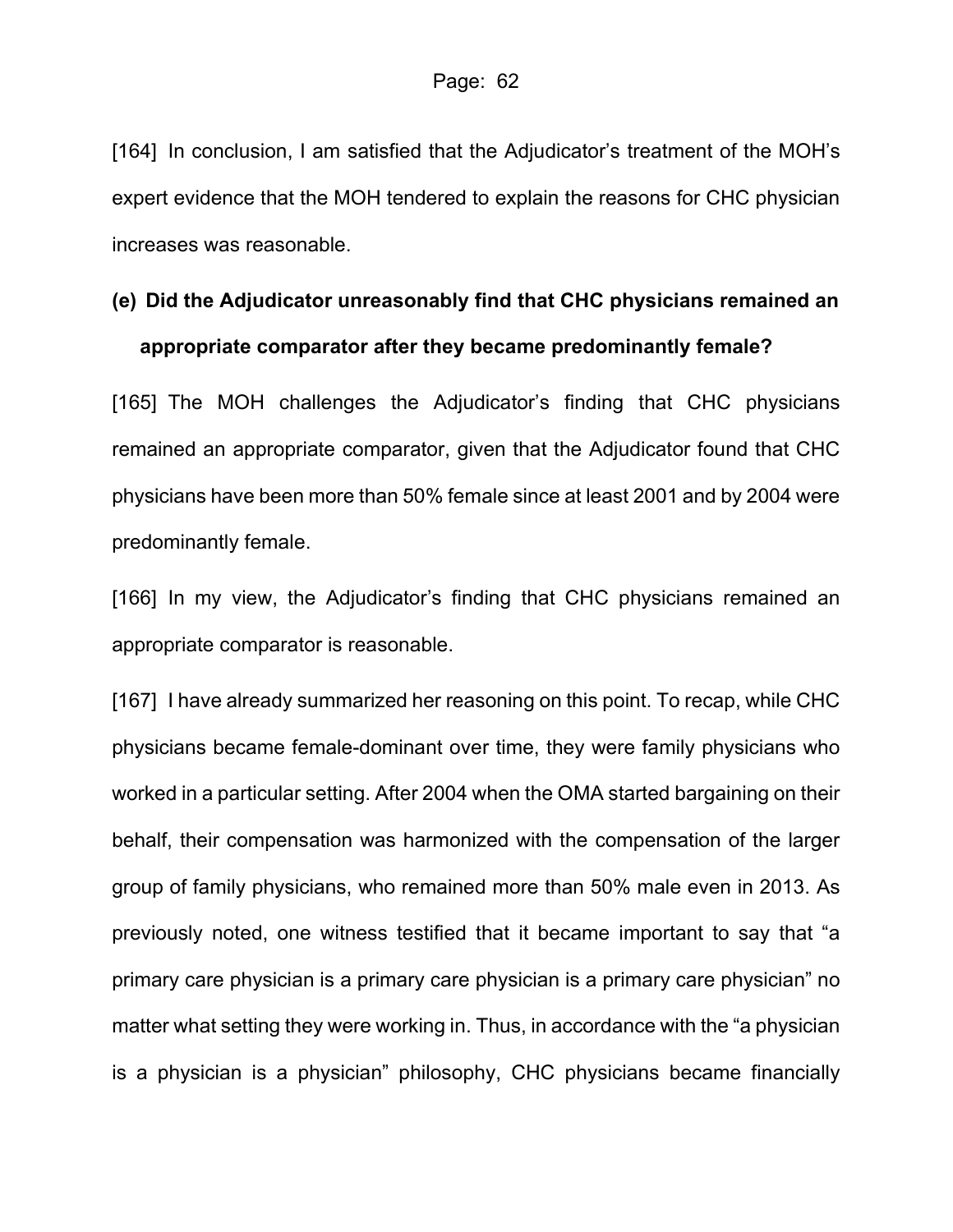aligned with other family physicians, leaving a gulf between the compensation of midwives and CHC physicians. In other words, CHC physicians remained a male comparator in 2013, even though they were predominately women, because their pay had been aligned with a male dominated group.

[168] Further, as the Adjudicator recognized, the *Code* does not prescribe rules to determine the sex of an occupational group or any methodology for developing a compensation model that is *Code*-compliant. In this case, the parties chose CHC physicians as a male comparator and the Adjudicator reasonably found that they remained a male comparator until 2013.

### **(f) Did the Adjudicator unreasonably impose a positive obligation on the MOH?**

[169] The MOH repeats many of the same arguments that it made before the Divisional Court in arguing that the Tribunal unreasonably imposed a positive obligation on the MOH to compare midwives' compensation to that of CHC physicians. The MOH's objections include that the Adjudicator misapprehended the evidence, referred to Ontario Human Rights Commission ("OHRC") policies without citing any particular policies, failed to meaningfully grapple with the MOH's arguments, and imposed a novel legal duty. The Divisional Court addressed the thrust of these arguments and concluded that the Adjudicator's decision was reasonable. I agree and will dispense with the MOH's key arguments briefly.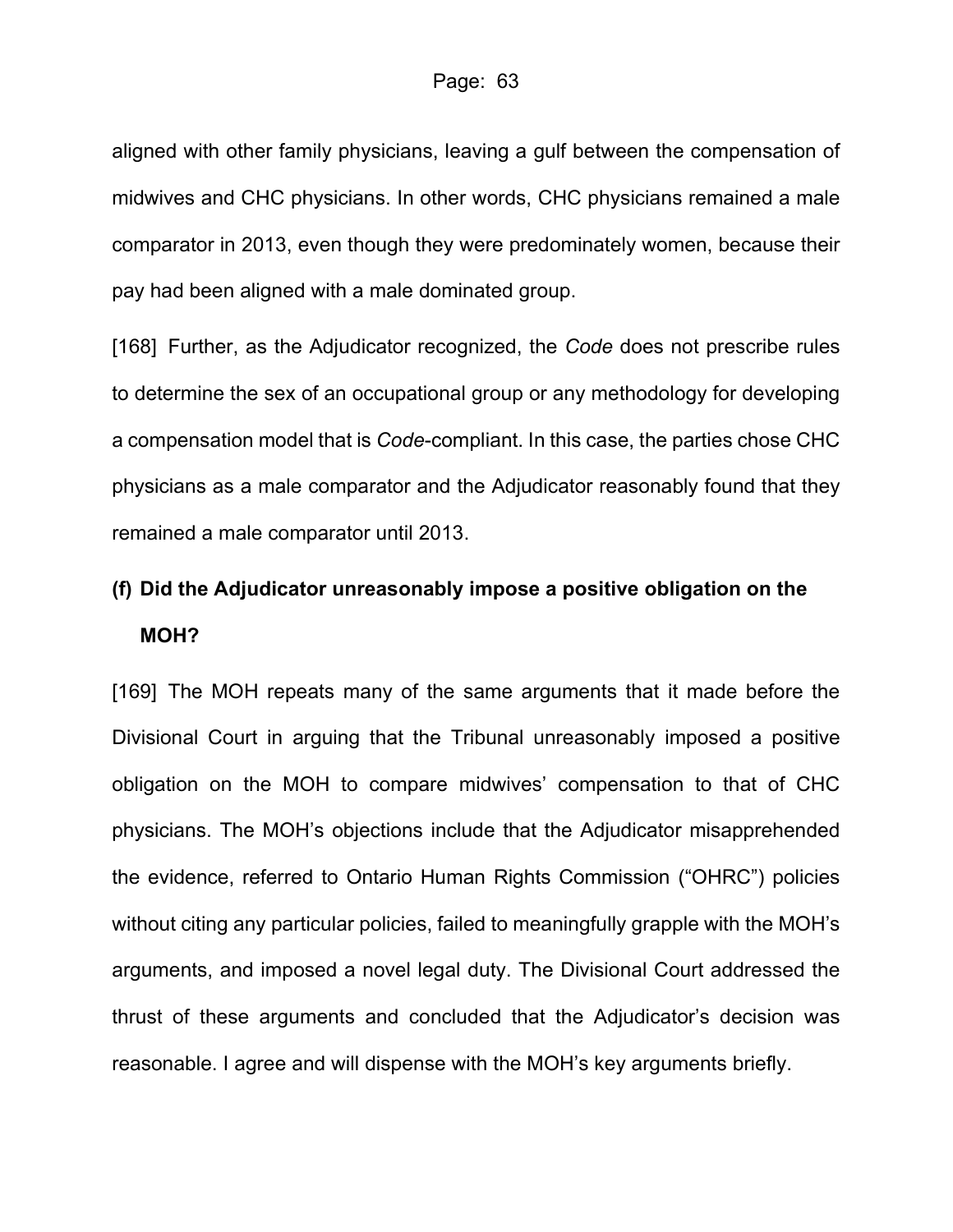[170] The Adjudicator referred to the requirement to act proactively in two places in her liability reasons. First, under the heading "Failing to Resolve the 'Flaws' in Courtyard", the Adjudicator found that the "[t]he adverse impact on midwives of losing the connection to the 1993 principles [was] compounded by a failure on the part of the MOH to take reasonable steps to respond to the AOM's allegations that their compensation was falling behind based on the original funding principles." It was in that context that the Adjudicator first noted the requirement to act proactively to monitor workplace systems and to take preventive measures to identify and remedy the adverse impacts of practices and policies that appear neutral.

[171] Later in her reasons, under the heading "Proactive Prevention", the Adjudicator noted that the MOH admitted that it had taken no proactive steps to monitor the compensation of midwives for the impact of gender discrimination on the fairness of their compensation. By contrast, the MOH monitored the compensation of CHC physicians for evidence of recruitment and retention issues and to ensure their compensation was aligned with other physicians.

[172] While the Adjudicator found that the MOH was not required to engage in any particular strategy to monitor, identify, and redress discrimination in the compensation of midwives, it was required to take steps that were effective and proportional to its obligations under the *Code* to both prevent and remedy discrimination. The Adjudicator found that the lack of proactivity was most evident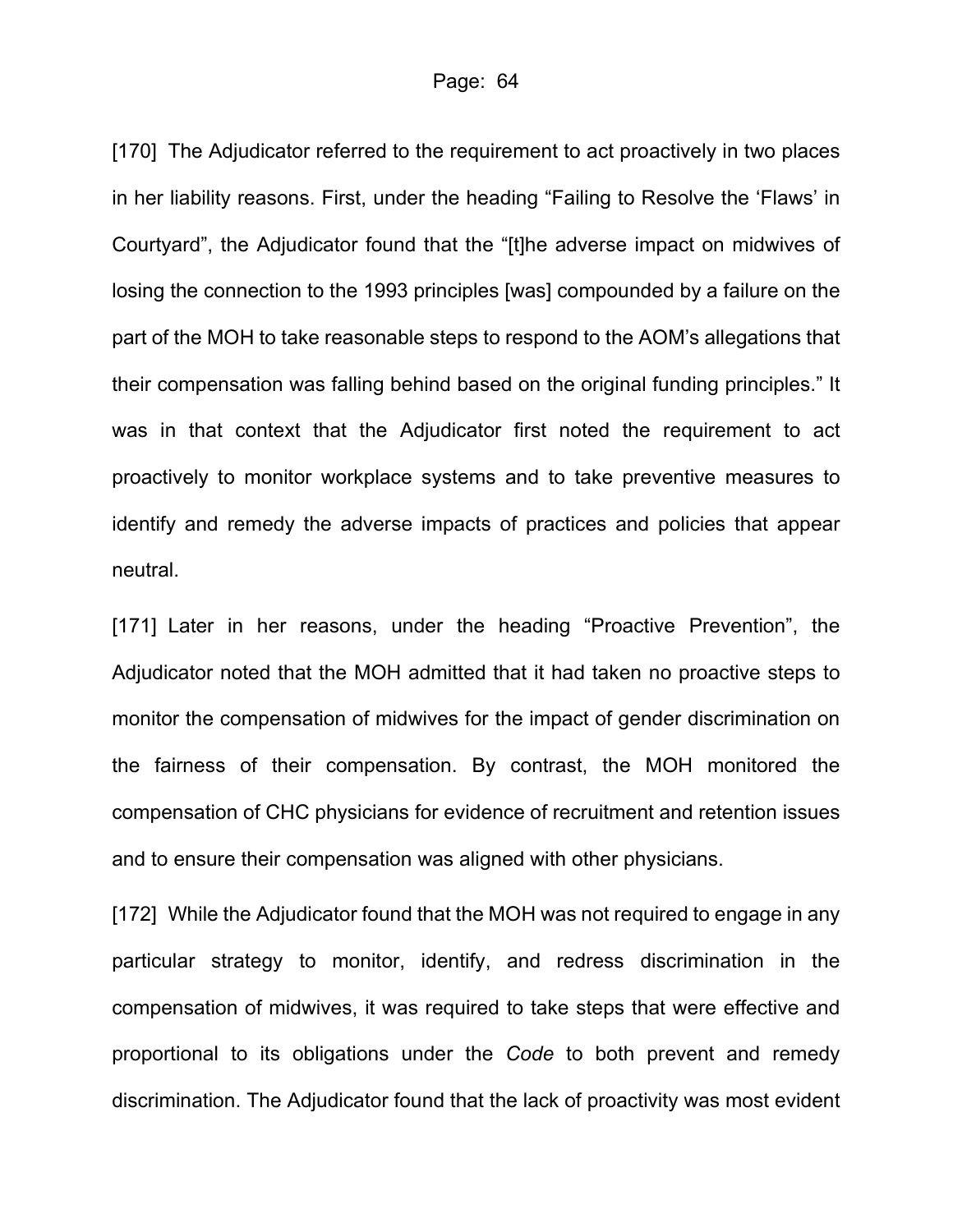in the lack of regular negotiations between the AOM and the MOH, and the long gap between joint compensation studies. In the face of having agreed in 1993 that a comparator was necessary to fend off discrimination in the context of the gender trifecta in this case – women serving women in relation to women's reproductive health – the failure to monitor, identify, and redress discrimination was "just one factor" from which the Adjudicator drew "an inference of discrimination".

[173] Notably, the Adjudicator did not find that the failure to monitor was in and of itself a breach of the *Code*. Rather, it was one of many facts that informed her rejection of the MOH's submission that gender was not a factor in midwives' compensation. After all, the MOH could not point to any proactive attempts to monitor midwives' compensation for the impact of gender discrimination and further failed to take reasonable steps to respond when the AOM raised the issue of discrimination. This was the case in spite of the fact that, as far back as the time of regulation, the MOH was aware of the risk of systemic gender discrimination creeping in, an acknowledgement that found expression in the 1993 principles. In the context of this case, it was reasonable for the Adjudicator to rely on the MOH's failure to monitor as a basis for concluding that gender was a factor in the adverse treatment of midwives.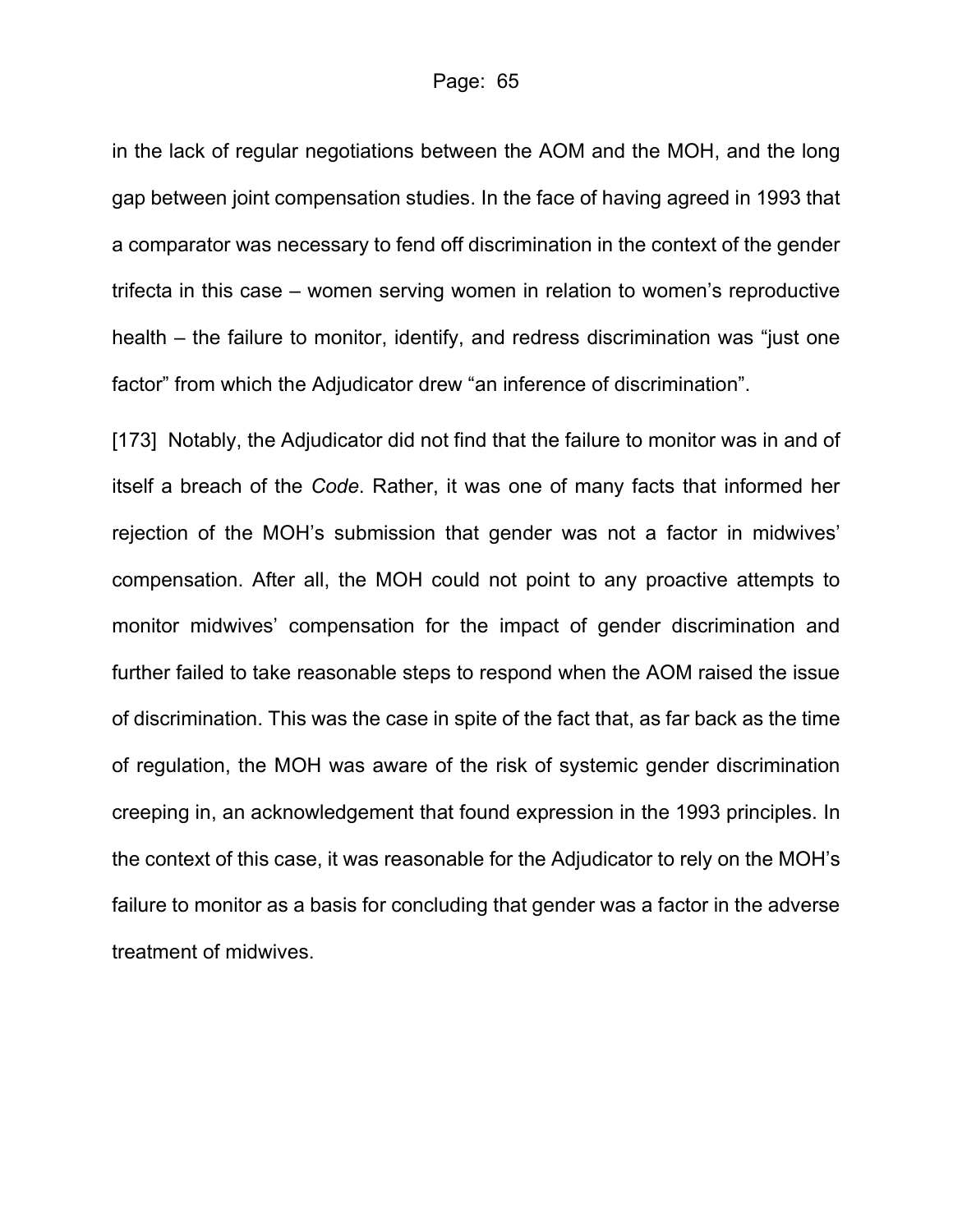[174] To the extent that the Adjudicator made more general comments about proactive duties under the *Code*, nothing turns on them in this particular case, given her narrow factual findings. I would leave for another day how far the *Code* goes in imposing proactive obligations.

#### **(3) Is the Adjudicator's Remedy Decision Unreasonable?**

[175] The MOH devoted little attention to the issue of remedy, either in its factum or in oral submissions. I intend to approach the matter in a commensurate manner. [176] The MOH argues that, even if the Adjudicator reasonably found discrimination, the remedial orders were unreasonable because liability was based on a "novel obligation not previously recognized in any court or Tribunal decision applying the *Code*." In these circumstances, citing to *Canada (Attorney General) v. Hislop*, 2007 SCC 10, [2007] 1 S.C.R. 429, at paras. 99-100, the MOH says "it was unjust to order retrospective remedies."

[177] Even assuming for the purpose of argument that *Hislop* applies to a claim for retroactive wage adjustments found to be owing to workers as a result of discrimination under the *Code*, the first point has already been answered in the reasons above: the Adjudicator did not impose a novel duty on the MOH.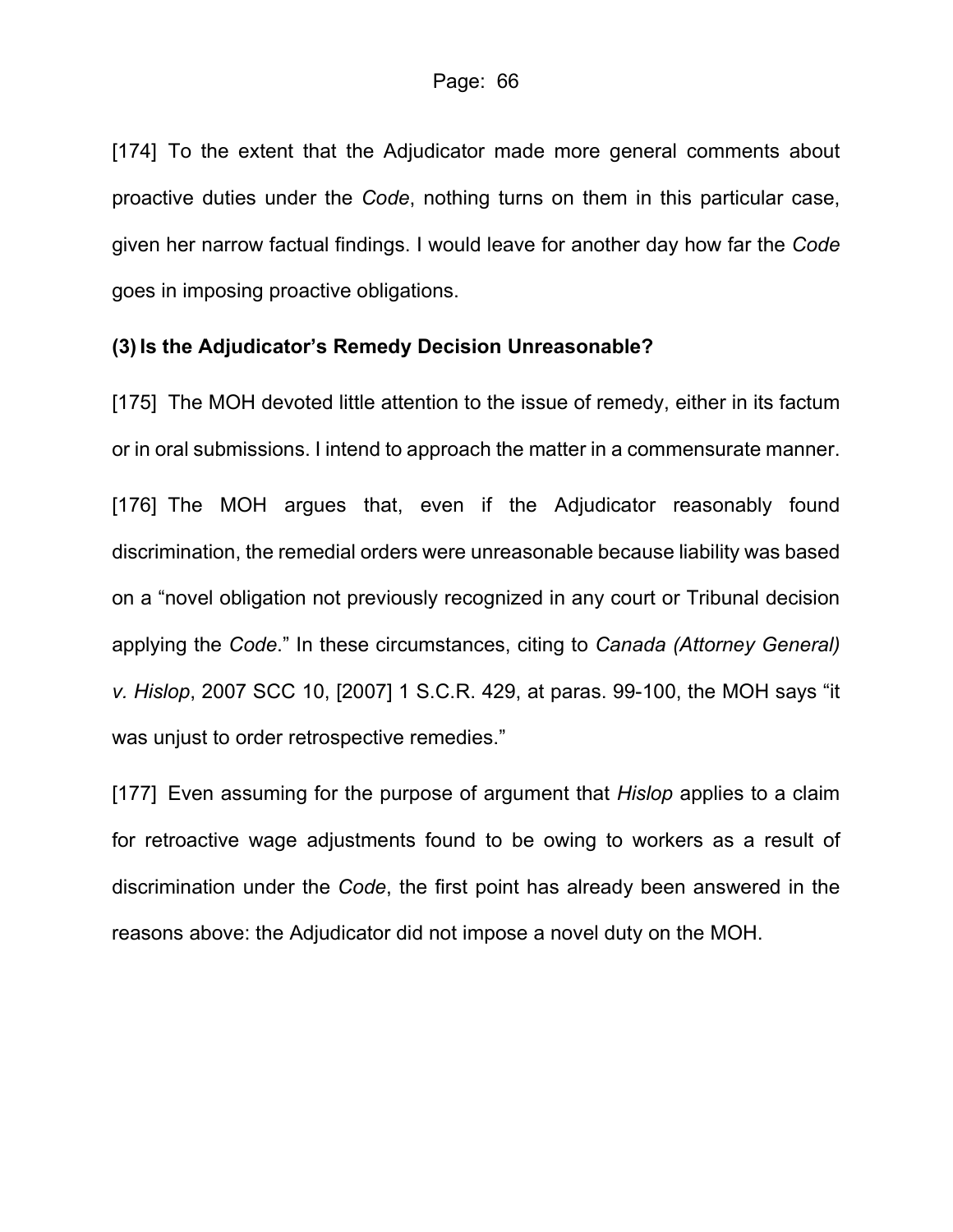[178] The MOH also argues that it was unreasonable for the Adjudicator not to have discounted the monetary remedies she ordered to account for flaws in the Courtyard Report or the fact that the CHC physicians received salary cuts after 2012. Respectfully, this argument is misplaced.

[179] In the liability decision, the Adjudicator provided the parties with an opportunity to sort this matter out without further input from the Tribunal. Indeed, she strongly encouraged the parties to do so. Unfortunately, the parties failed to resolve the matter between themselves.

[180] In asking the Tribunal to determine the remedy, the parties declined to present further evidence from a compensation expert to inform the remedial award. Instead, they urged the Tribunal to determine a remedy on the evidence that was led at the hearing. This left the Adjudicator without a compensation study that addressed the many questions that were raised during the proceeding about how midwives should be compensated.

[181] In these circumstances, the Adjudicator was left to decide the matter on the best available evidence. She concluded that the best evidence of the consequences of the move away from the 1993 principles was the jointly commissioned Courtyard Report. According to the Adjudicator, implementing Courtyard would "[bring] the parties as close as possible" to the "place they would have been but for the discrimination".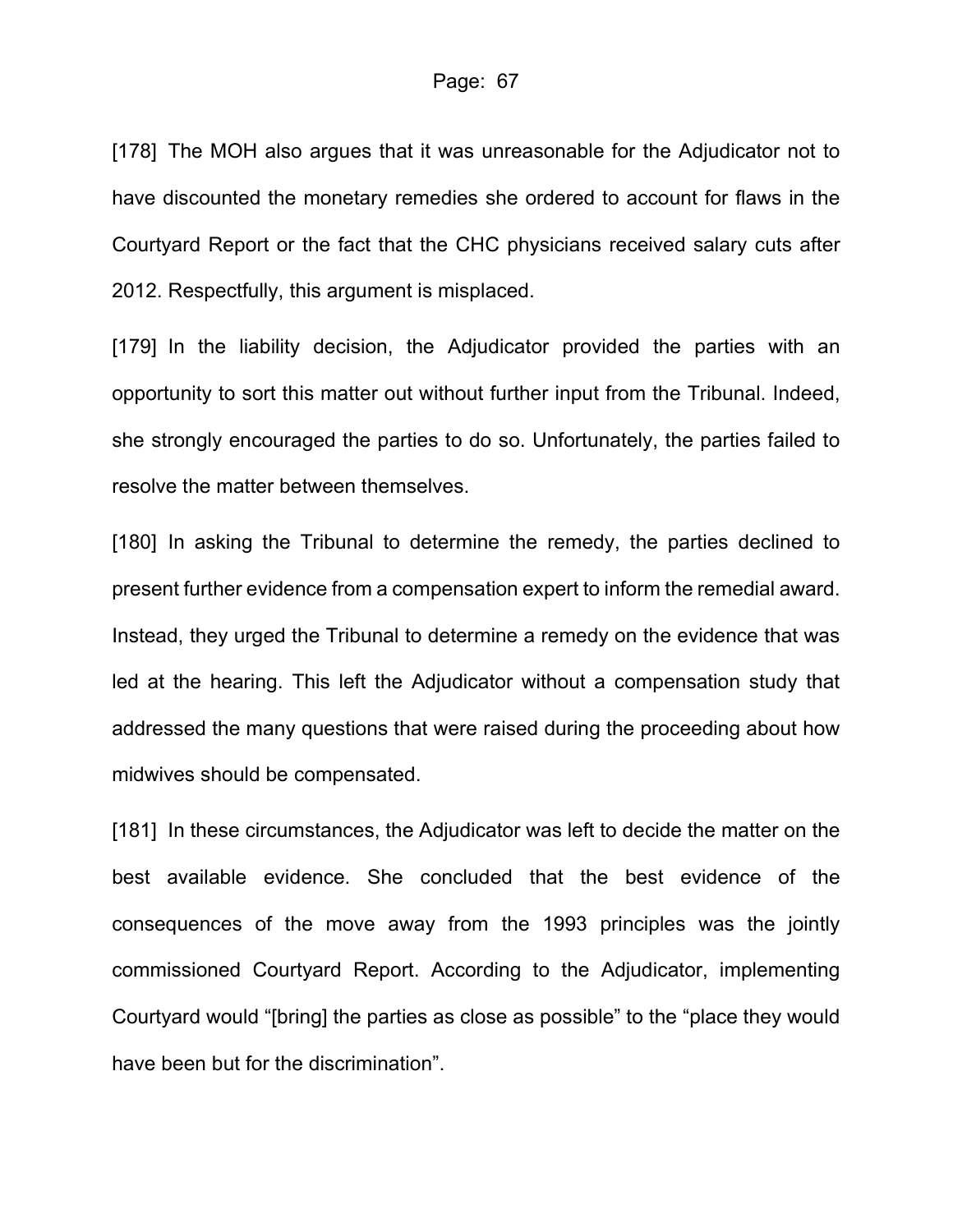[182] In reaching that conclusion, she explained in detail why she rejected the MOH's argument that a number of deficiencies rendered the Courtyard Report unreliable for the purposes of determining remedy. In addition to addressing the specific criticisms, the Adjudicator also fairly noted that the Courtyard review was an iterative process and the MOH had every opportunity to participate through the steering committee and to review draft reports. In addition, the MOH had an opportunity to provide additional evidence or commission other studies but had declined to do so.

[183] The *Code* provides the Tribunal with broad remedial discretion to order remedies that are fair, effective and responsive to the circumstances of the particular case. In exercising her remedial discretion, the Adjudicator fashioned a remedy based on the evidence that was before her. The MOH has not pointed to any legitimate basis for interfering with the Tribunal's discretionary remedial decision.

#### **CONCLUSION**

[184] I am satisfied that the Adjudicator's decisions on both liability and remedy bear the hallmarks of reasonableness – justification, transparency and intelligibility. They are justified in relation to the relevant factual and legal constraints that bear on them. The reasons are also transparent and intelligible. Accordingly, I would dismiss the appeal.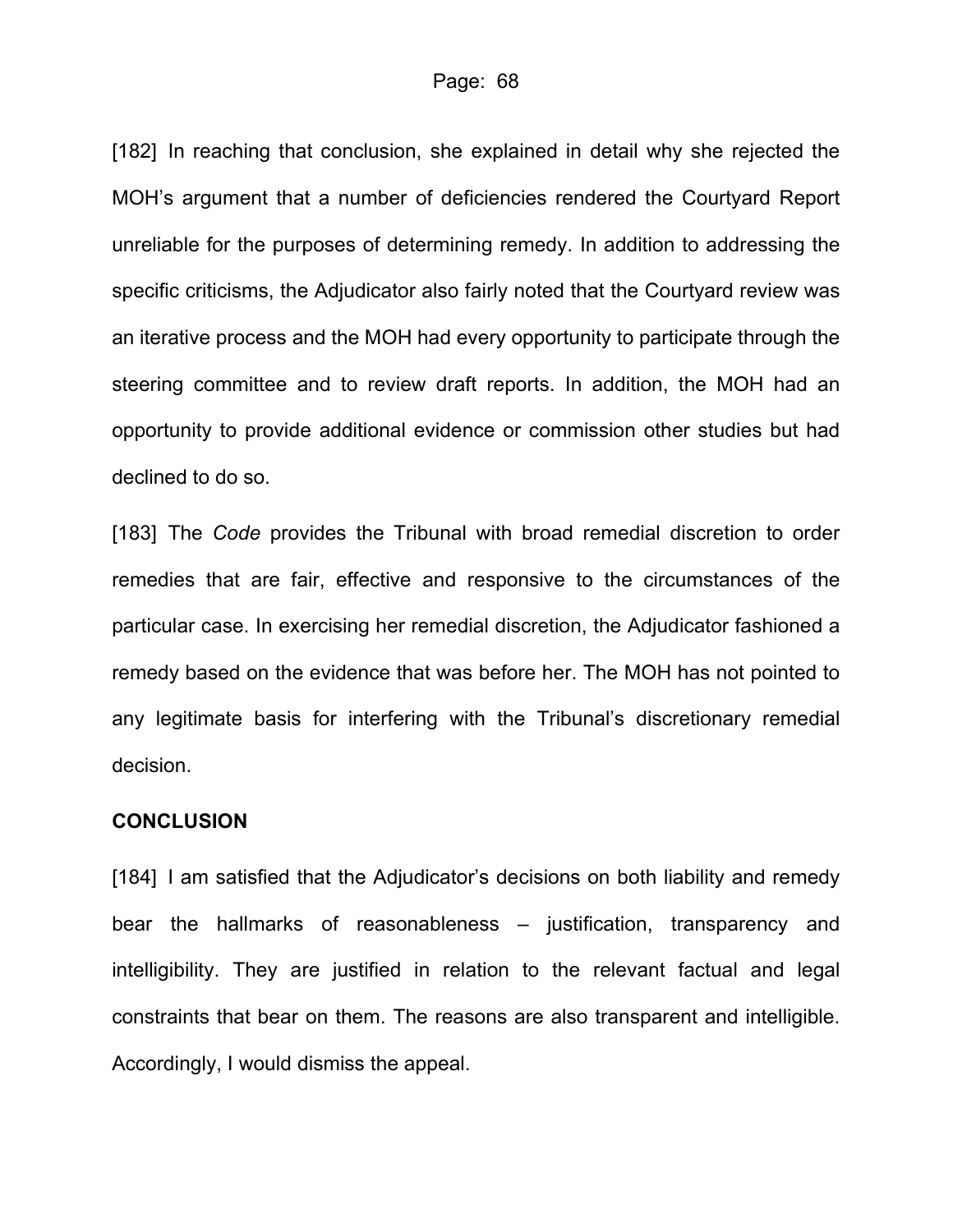[185] The parties may submit written argument in respect of the costs of the appeal. The submissions will not exceed five pages. The parties will file their submissions within ten days of the release of these reasons.

Released: June 13, 2022

 $1447$ 

Fait Aljo<br>I agree. Van helle J (ad hoc)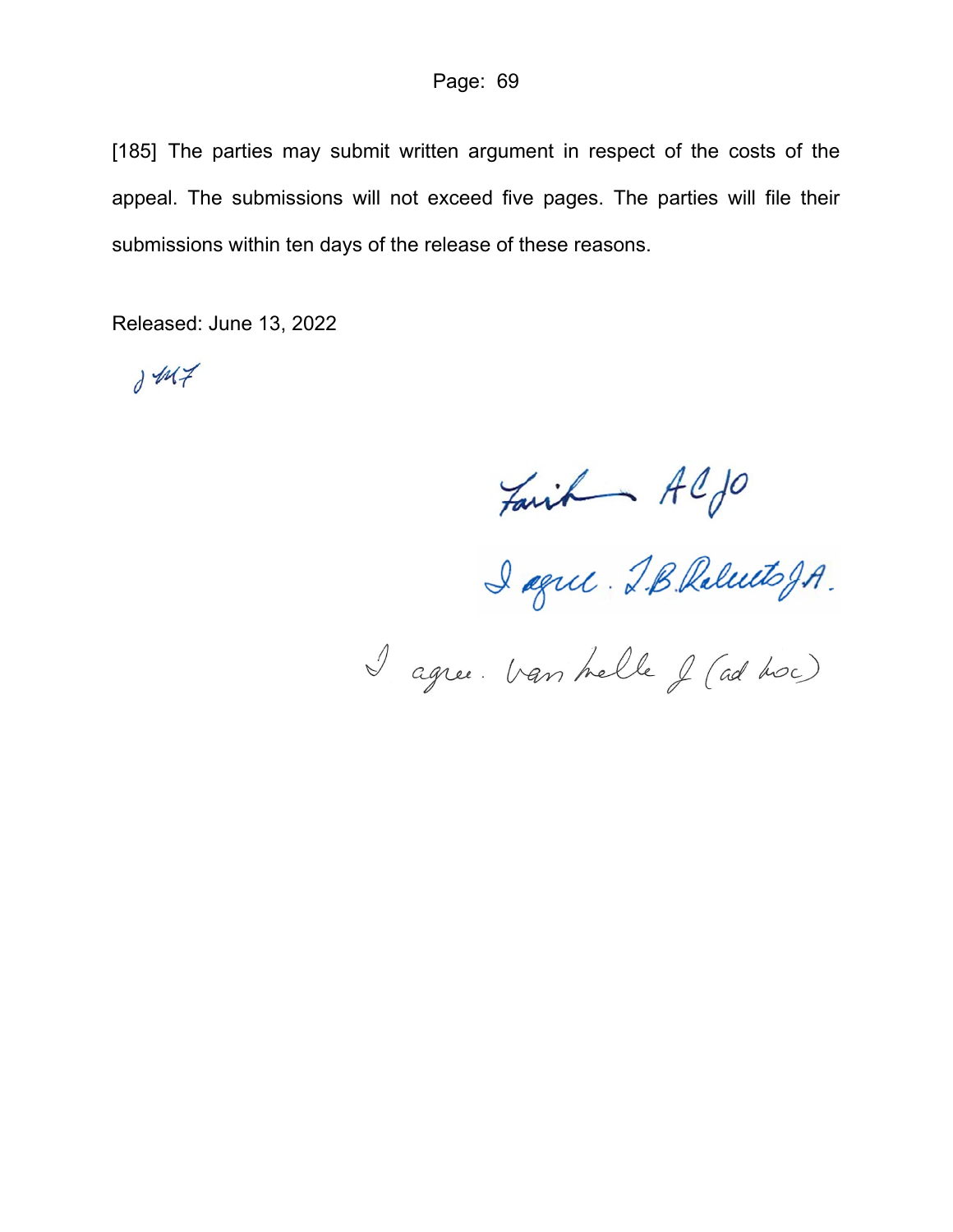### **APPENDIX A – CHRONOLOGY OF KEY EVENTS**

#### **1985-1986**:

- The Task Force on the Implementation of Midwifery in Ontario is established.
- The Ontario government commits to the enactment of pay equity legislation.

#### **1987**:

- The Midwifery Task Force releases its report. The report notes that "[t]he remuneration paid to midwives should fairly reflect their level of responsibility, the demands on their time, the difficulty of their work, the cost of participating in continuing education activities, and the cost of professional liability insurance." It suggests positioning midwives between the starting salary for a nurse with a baccalaureate degree and the fees physicians were paid under OHIP for pregnancy, labour, birth and postpartum care.
- Ontario's *Pay Equity Act* is passed. It becomes effective January 1, 1988.

#### **1989**:

 The Interim Regulatory Council of Midwives (the "Council") is appointed to develop standards of practice.

#### **1991**:

 The Ontario government introduces the *Midwifery Act, 1991*, S.O. 1991, c. 31, and the *Regulated Health Professions Act, 1991*, S.O. 1991, c. 18, which come into force on January 1, 1994.

#### **1992-1993**:

- Throughout 1992 and into 1993, the AOM develops its "Principles of Funding" to help guide its negotiations with the MOH. They include the principles that "[t]he funding arrangement must acknowledge midwives as autonomous practitioners. It must reflect midwives' level of skill and responsibility in the provision of primary care, her education at a baccalaureate level, the realities of working on call and the time intensive nature of midwifery care. In addition it must deal with the costs of running a practice."
- In June 1992, the Council releases its report, entitled "Models of Payment and Practice Committee: Report and Recommendations". The Report recognizes the importance of ensuring that midwives are paid equitably in keeping with their role as primary care providers. It notes that the fundamental measurements to determine dollar equity are skill, education,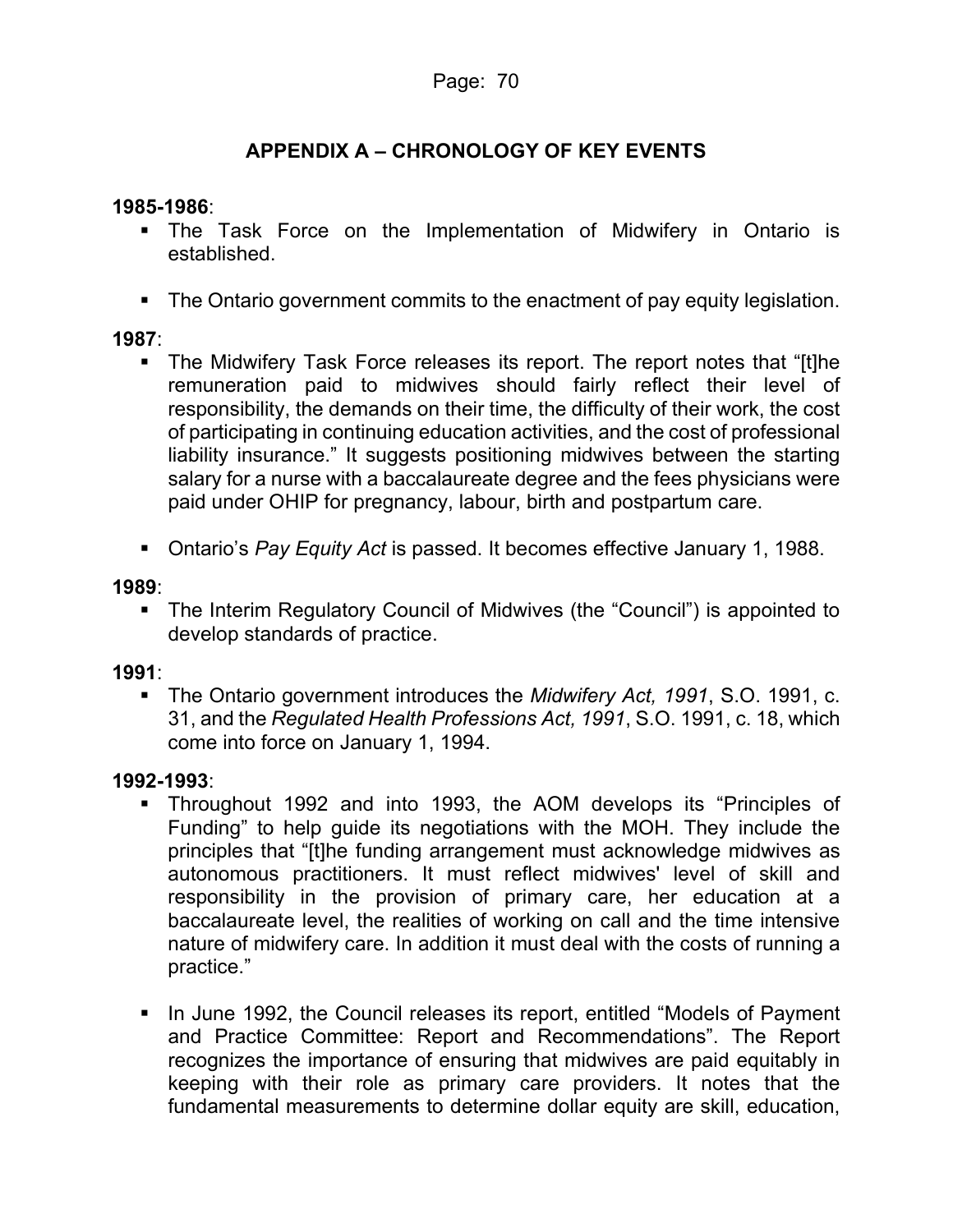working conditions and degree of responsibility. It also notes that it had been suggested that midwife remuneration should fall between that of senior salaried nurses and family physicians.

- In the fall of 1992, the Women's Health Bureau develops an internal "Options Paper" to assist in identifying appropriate options for public funding of midwifery. It notes the "[n]ecessity to establish a fair and equitable pay level based on pay equity, reflecting responsibilities, working conditions and level of education." Around the same time, the MOH creates a document entitled "Principles of funding midwifery in Ontario". It sets out the principles of funding that should be recognized, including that "financial compensation fall between the level of a family practitioner and a senior salaries nurse".
- **IF In December 1992, the Minister of Health announces that the Ontario** government is committed to managing and funding midwifery services. The MOH decides that the program will be housed in the Ministry's Community Health Branch, the branch responsible for community-based managed health care, including CHCs.
- A Joint Working Group, comprised of MOH and AOM representatives, is created to determine payment levels for midwifery services. It starts to meet in May 1993. As it works through funding issues, it also drafts the Ontario Midwifery Program Framework, which forms the basis for the Ontario Midwifery Program.
- The Joint Work Group enlists the help of Robert Morton and Associates, consultants, to assist in establishing an appropriate salary range. In July 1993, the final Morton Report is released. It uses the terms "appropriate" and "fair" as guiding principles. "Appropriate" is defined as setting a compensation range that reflects the relative skill, effort, responsibility and working conditions for midwives in comparison to related health care professions. The term "fairness" recognizes that compensation should be determined in relation to other professionals working in the same economic market. The Report notes the agreement on the relative positioning of midwifery in relation to primary care nurses and family practitioners in CHCs.
- The government adopts the 1993 Ontario Midwifery Program Framework. The framework is formally approved by the AOM in October 1993. The salary range for a midwife is \$55,000 to \$77,000. This places an entry-level midwife's salary around the top salary of a CHC senior nurse, and the highest compensation level for a midwife at approximately 90% of the base salary of an entry level CHC family physician.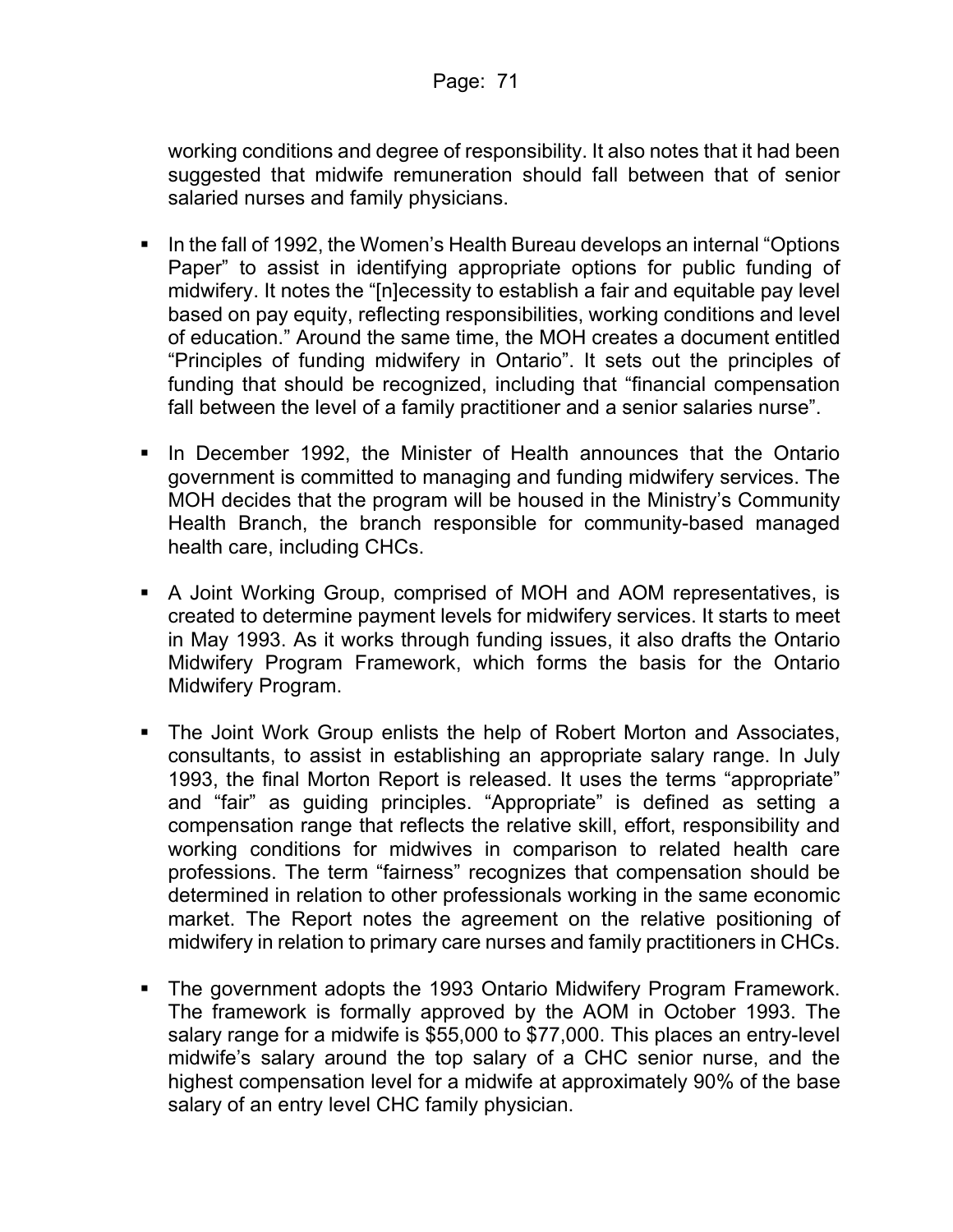#### **1994**:

 Midwifery becomes a regulated health profession in Ontario on January 1, 1994.

#### **1998-1999**:

- Nurse practitioners receive formal recognition.
- A government report identifies a significant shortage of obstetricians and gynecologists.
- The AOM and the MOH enter into a second funding agreement. It changes the funding structure and creates the independent contractor model that still exists, but does not result in compensation increases for midwives.

#### **2000-2001**:

- The AOM asks for a compensation increase based on the cost-of-living allowance, but the request is denied.
- The MOH significantly increases the budget for midwifery services, but none of this money is budgeted for compensation increases.
- The MOH initiates a strategic review of the CHC program. It is recommended that the CHC program institute more competitive salaries.

#### **2003:**

- CHC staff receive their first compensation increases after 11 years of wage freezes.
- The MOH initiates an evaluation of the midwifery program, which affirms that it has been successful in terms of the services it provides.
- The AOM commissions a report from the Hay Group to support its negotiations with the MOH for a new funding agreement. The Hay Group Report affirms the comparison with CHC physicians and nurse practitioners.

#### **2004**:

- CHC physicians are included for the first time in the OMA's negotiations with the MOH for physician compensation.
- The AOM initiates a campaign entitled "Because Storks Don't Deliver Babies". It warns the MOH that midwives are prepared to engage in job action.